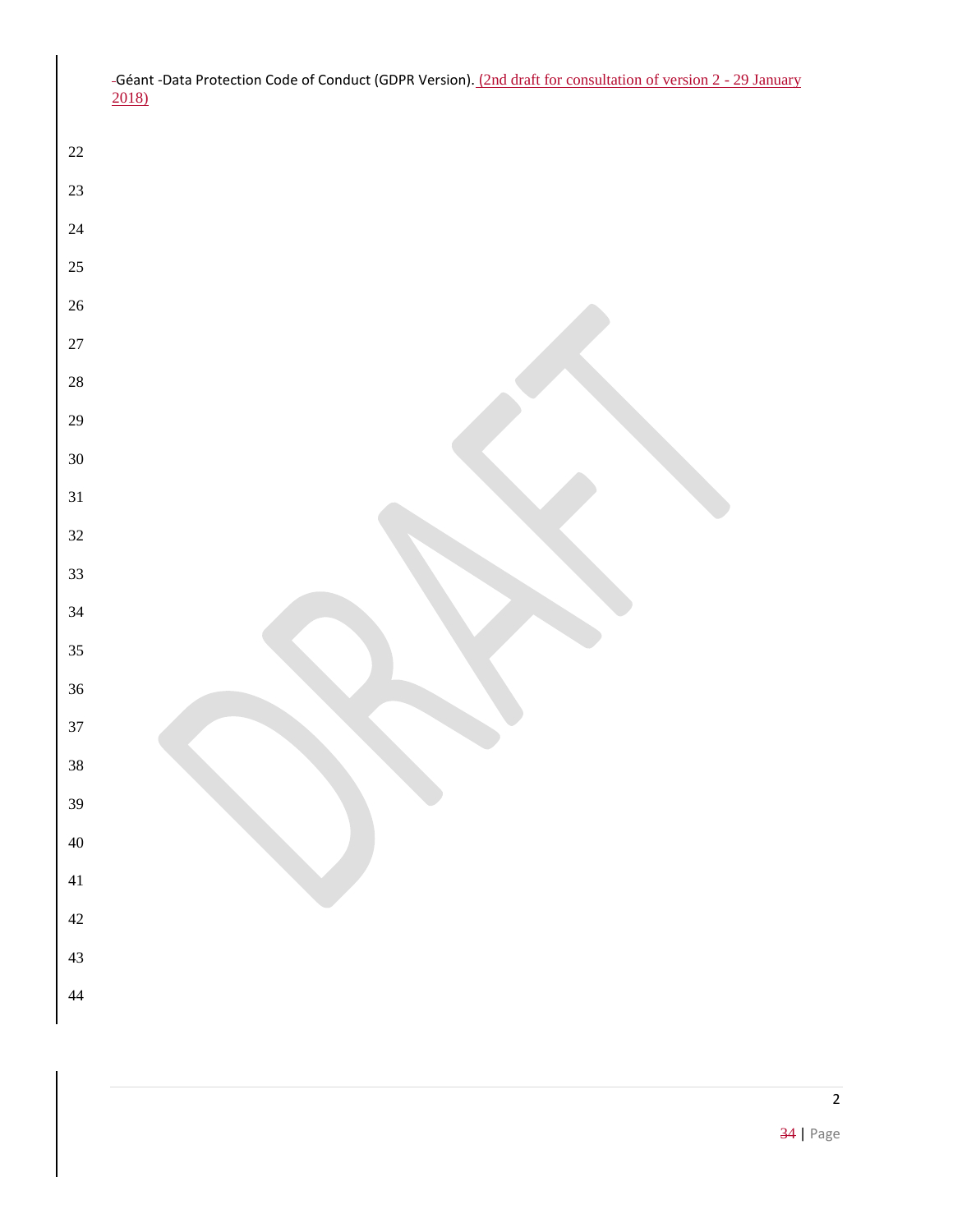- The work leading to this Code of Conduct has received funding from the European Community's 46 Horizon2020 programme under Grant Agreement No. 731122 (GN4-2). This work is © 2012-20172018 GÉANT Ltd, used under a Creative Commons Attribution ShareAlike license (CC BY-SA 3.0)
- 
- 
- 
-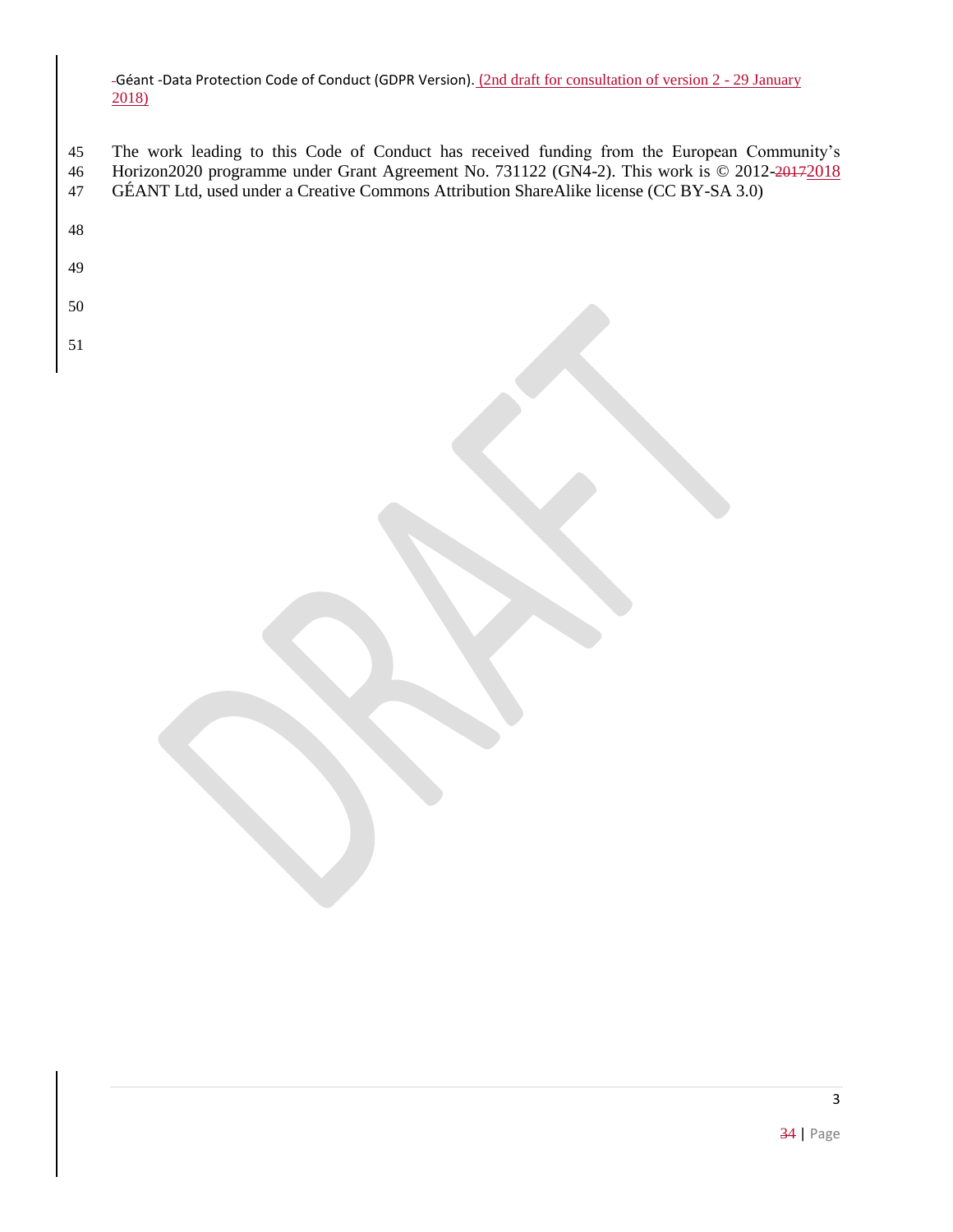<span id="page-3-0"></span>

| 52 | <b>TABLE OF CONTENTS</b>               |                  |
|----|----------------------------------------|------------------|
| 53 | Table of contents                      |                  |
| 54 |                                        |                  |
| 55 | Who can ADHERE this code of conduct?   |                  |
| 56 |                                        |                  |
| 57 |                                        |                  |
| 58 |                                        |                  |
| 59 |                                        |                  |
| 60 |                                        |                  |
| 61 |                                        |                  |
| 62 |                                        | 12               |
| 63 |                                        | 12               |
| 64 |                                        | $\overline{14}$  |
| 65 |                                        | $\overline{14}$  |
| 66 |                                        | 15               |
| 67 |                                        | $\overline{16}$  |
| 68 |                                        | $\overline{16}$  |
| 69 | k. Liability                           |                  |
| 70 | 1 Transfer to third countries          | 17               |
| 71 |                                        | $\overline{.18}$ |
| 72 |                                        | 49               |
| 73 | o. Termination of the Code of Conduct. | .20              |
| 74 |                                        | .20              |
| 75 |                                        | .20              |
| 76 | Consent                                | .21              |

 $\overline{4}$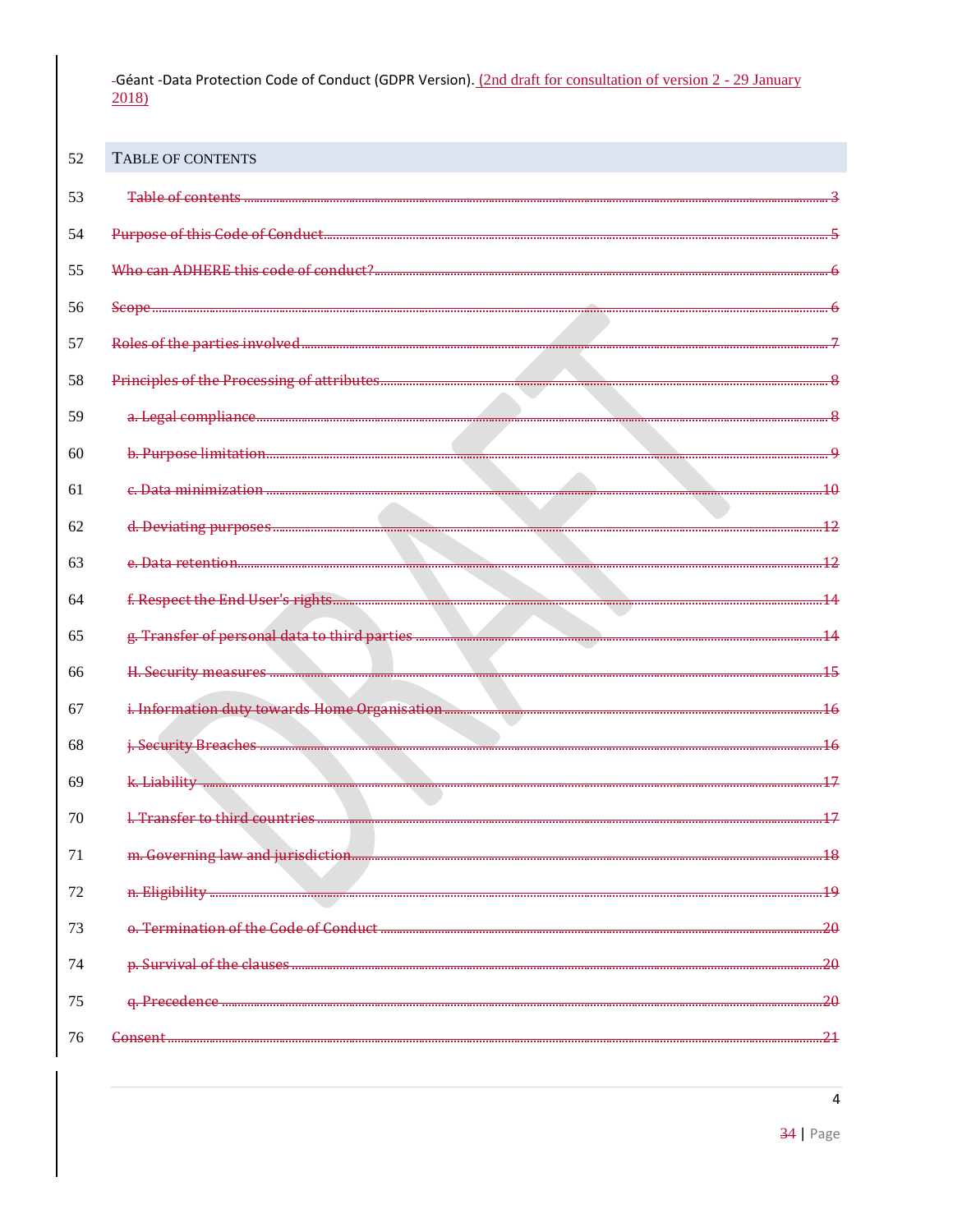| 77       |                                                                                                               | <u>. Error! Bookmark not defined.</u> |
|----------|---------------------------------------------------------------------------------------------------------------|---------------------------------------|
| 78       |                                                                                                               |                                       |
| 79       |                                                                                                               |                                       |
| 80<br>81 | How the Home Organisation should inform the End User on the Attribute release Error! Bookmark not<br>defined. |                                       |
| 82       |                                                                                                               | <b>Error! Bookmark not defined.</b>   |
| 83       |                                                                                                               |                                       |
| 84       |                                                                                                               | <b>Error! Bookmark not defined.</b>   |
| 85       |                                                                                                               | <b>Error! Bookmark not defined.</b>   |
| 86       |                                                                                                               | <b>Error! Bookmark not defined.</b>   |
| 87       | Internationalization                                                                                          | <b>Error! Bookmark not defined.</b>   |
| 88       |                                                                                                               |                                       |
| 89       | Appendix 2: Information Security, technical and organisational guidelines for Service Providers30             |                                       |
| 90       |                                                                                                               | $\overline{30}$                       |
| 91       |                                                                                                               | .30                                   |
| 92       |                                                                                                               | .31                                   |
| 93       |                                                                                                               | .31                                   |
| 94       |                                                                                                               | .31                                   |
| 95       | Reforences                                                                                                    | 32                                    |
| 96       | Appendix 3: Handling non-compliance of service providers                                                      | $\overline{33}$                       |
| 97       |                                                                                                               | .33                                   |
| 98       |                                                                                                               | 33                                    |
| 99       |                                                                                                               | .34                                   |
| 100      |                                                                                                               |                                       |
| 101      | Table of contents                                                                                             | 4                                     |
| 102      | <b>Purpose of this Code of Conduct</b>                                                                        | 8                                     |
|          |                                                                                                               |                                       |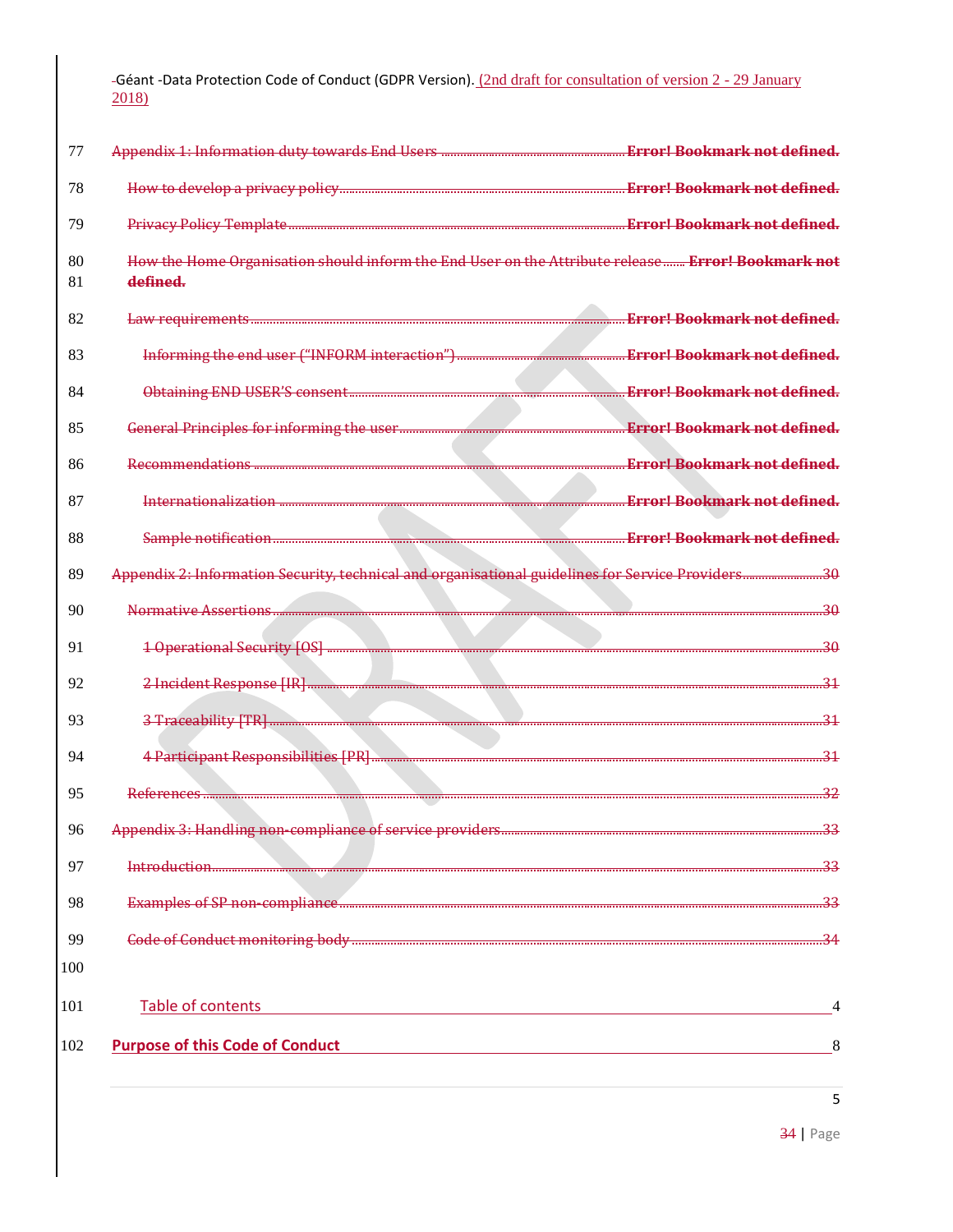| 103 | Who can adhere this code of conduct?                                                                                                                            | $\mathbf Q$ |
|-----|-----------------------------------------------------------------------------------------------------------------------------------------------------------------|-------------|
| 104 | <b>Territorial scope</b><br><u> 1980 - Jan Samuel Barbara, margaret eta idazlea (h. 1980).</u>                                                                  | 9           |
| 105 | <b>Functional Scope</b>                                                                                                                                         | 10          |
| 106 | <b>Roles of the parties involved</b><br>and the control of the control of the control of the control of the control of the control of the control of the        | 10          |
| 107 | <b>Principles of the Processing of attributes</b>                                                                                                               | -11         |
| 108 | a. Legal compliance                                                                                                                                             | -11         |
| 109 | b. Purpose limitation                                                                                                                                           | 13          |
| 110 | c. Deviating purposes                                                                                                                                           | 15          |
| 111 | d. Data minimization                                                                                                                                            | 15          |
| 112 | e. Information duty towards End User                                                                                                                            | 17          |
| 113 | f. Information duty towards Home Organisation                                                                                                                   | 18          |
| 114 | g. Data retention                                                                                                                                               | 18          |
| 115 | h. Security measures                                                                                                                                            | 20          |
| 116 | i. Security breaches                                                                                                                                            | 20          |
| 117 | j. Transfer of personal data to third parties                                                                                                                   | 21          |
| 118 | k. Transfer of personal data to third countries                                                                                                                 | 23          |
| 119 | I. End User's consent                                                                                                                                           | 24          |
| 120 | m. Liability                                                                                                                                                    | 26          |
| 121 | n. Governing law and jurisdiction                                                                                                                               | 27          |
| 122 | o. Eligibility                                                                                                                                                  | 29          |
| 123 | p. Termination of the Code of Conduct<br><u> 1980 - Andrea Aonaichte, ann an t-Èireann an t-Èireann an t-Èireann an t-Èireann an t-Èireann an t-Èireann an </u> | 29          |
| 124 | g. Survival of the code of conduct<br><u> 1980 - Jan Samuel Barbara, martin de la propincia de la propincia de la propincia de la propincia de la propi</u>     | 29          |
| 125 | r. Precedence<br><u> 1980 - Johann Barn, mars ann an t-Amhain Aonaich an t-Aonaich an t-Aonaich an t-Aonaich an t-Aonaich an t-Aon</u>                          | 30          |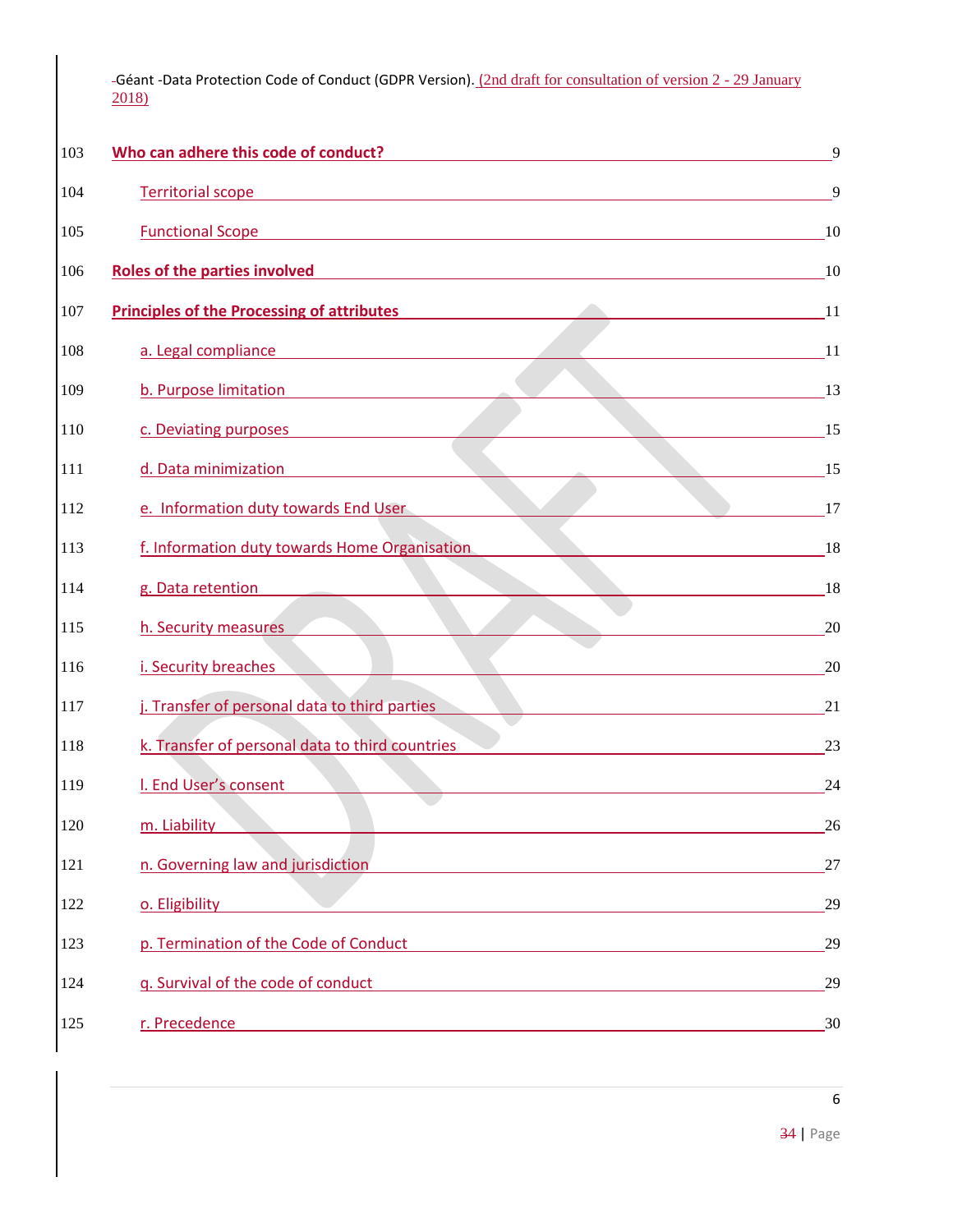| 126 | <b>Appendix 1: Information duty towards End Users</b>                                                  | 32 |
|-----|--------------------------------------------------------------------------------------------------------|----|
| 127 | I. How to develop a Privacy Notice                                                                     | 33 |
| 128 | <b>Privacy Notice Template</b>                                                                         | 34 |
| 129 | II. How the Home Organisation should inform the End User on the Attribute release                      | 37 |
| 130 | Law requirements                                                                                       | 37 |
| 131 | Informing the end user ("INFORM interaction")                                                          | 37 |
| 132 | <b>General Principles for informing the user</b>                                                       | 38 |
| 133 | Recommendations                                                                                        | 39 |
| 134 | Internationalization                                                                                   | 40 |
| 135 | Sample notification                                                                                    | 40 |
| 136 | <b>Appendix 2: Information Security, technical and organisational guidelines for Service Providers</b> | 42 |
| 137 | <b>Normative Assertions</b>                                                                            | 42 |
| 138 | 1 Operational Security [OS]                                                                            | 42 |
| 139 | 2 Incident Response [IR]                                                                               | 43 |
| 140 | 3 Traceability [TR]                                                                                    | 43 |
| 141 | 4 Participant Responsibilities [PR]                                                                    | 44 |
| 142 | <b>References</b>                                                                                      | 44 |
| 143 | <b>Appendix 3: Handling non-compliance of service providers</b>                                        | 45 |
| 144 | Introduction                                                                                           | 45 |
| 145 | <b>Examples of SP non-compliance</b>                                                                   | 45 |
| 146 | Code of Conduct monitoring body                                                                        | 46 |
| 147 | <b>Appendix 4: Glossary of Terms</b>                                                                   | 48 |
| 148 |                                                                                                        |    |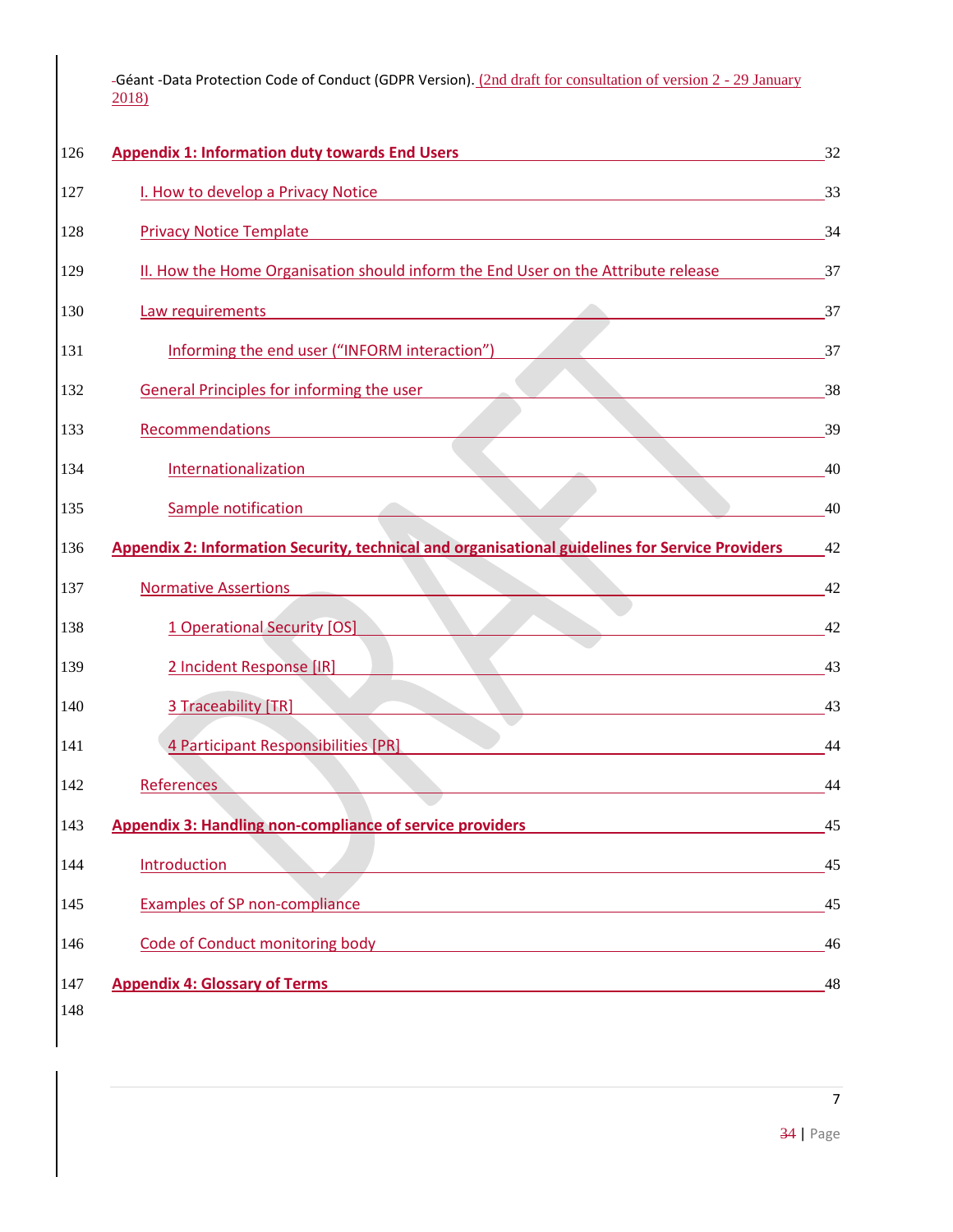<span id="page-7-0"></span>**PURPOSE OF THIS CODE OF CONDUCT** 

151 This Code of Conduct relatedrelates to the sectorprocessing of personal data for online access management 152 purposes in the European Research Arearesearch and education sector and is ruled by the Regulation (EU) 2016/679 of the European Parliament and of the Council of 27 April 2016 on the protection of natural persons with regard to the processing of personal data and on the free movement of such data, and repealing Directive 95/46/EC (General Data Protection Regulation, GDPR), and repealing Directive  $95/46/EC.)$ <sup>1</sup> 

This Code takes into account the specific characteristics of the processing carried out in the the research

- and education sector and calibrates the obligations of controllers and processors, taking into account the risk likely to result from the processing for the rights and freedoms of natural persons. When drafting the
- Code relevant stakeholders, including data subjects, were consulted. The text of the Code takes into
- account the valuable submissions received and views expressed in response to the consultations.
- 

 Without prejudice to the provisions as set forth in an agreement between the **Home Organisation** and the **Service Provider**, which in all cases takes precedence, this Code of Conduct sets the rules that Service

Providers can commit to when they want to receive End Users' Attributes from **Home Organisations** or

their Agent for enabling access to their Services. Home Organisations will feel more comfortable to

- release affiliated End Users' Attributes to the Service Provider if they can see that the Service Provider
- 167 has taken measures to properly protect the Attributes.
- This Code of Conduct complies with the data protection principles stemming from the General Data
- 169 Protection Regulation, (GDPR), taking account the specific characteristics of the processing carried out in 170 the academicresearch and education sector, and respecting the national provisions adopted by member
- states.

 $\overline{a}$ 

The Code of Conduct presents a harmonized approach to which Service Providers can commit when

- receiving End Users' personal data from the Home Organisations. Home Organisations will feel more
- 174 comfortable to release affiliated End-User personal data to the Service Provider if they can see that the
- 175 Service Provider has taken measures to properly protect the data.
- This Code of Conduct constitutes a binding community code for the Service Providers that have committed to it.
- Without prejudice to the provisions as set forth in the agreement between the **Home Organisation** and the **Service Provider**, which in all cases takes precedence, this Code of Conduct sets the rules that
- Service Providers adhere to when they want to receive End Users' Attributes from **Home Organisations**
- 181 or their Agent for enabling access to their services.

<sup>&</sup>lt;sup>1</sup> For further information regarding the purposes of this Code of Conduct, see the Explanatory Memorandum GEANT Code of Conduct-of 16 May 2017;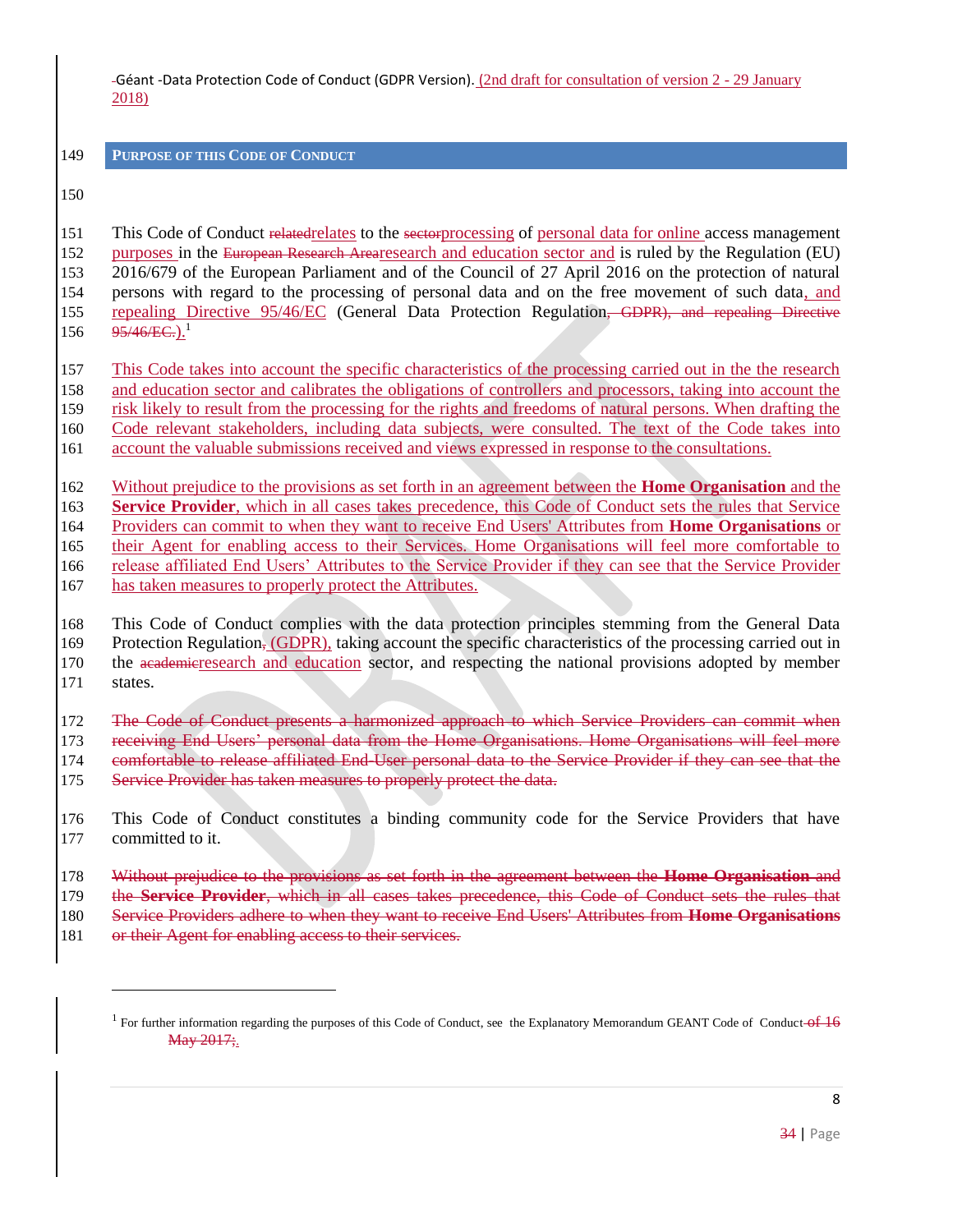- This Code includes three appendices, detailing best practices on how to adhere to the rules of the Code.
- These appendices relate to:
- (1) information duties towards **End Users**,
- (2) information security guidelines for **Service Providers** and,
- (3) enforcement procedures for **non-compliance** with the Code of Conduct.

187 Following article 40.2 of the GDPR, the following principles and rules will apply to the whole Code of 188 Conduct:this Code of Conduct specifies the application of the GDPR for online access management in the research and education sector, such as with regard to the following principles:

- (a) fair and transparent processing;
- (b) the legitimate interests pursued by controllers in specific contexts;
- (c) the collection of personal data;
- (d) the pseudonymisation of personal data;
- (e) the information provided to the public and to data subjects;
- (f) the exercise of the rights of data subjects;
- (g) the measures and procedures referred to in Articles 24 and 25 of the GDPR and the measures to ensure security of processing referred to in Article 32 of the GDPR;
- (h) the notification of personal data breaches to supervisory authorities and the communication of such personal data breaches to data subjects;
- (i) the transfer of personal data to third countries or international organisations; or

 (j) out-of-court proceedings and other dispute resolution procedures for resolving disputes between controllers and data subjects with regard to processing, without prejudice to the rights of data subjects pursuant to Articles 77.

<span id="page-8-0"></span>

#### <span id="page-8-1"></span>**WHO CAN ADHEREADHERE THIS CODE OF CONDUCT?**

TERRITORIAL SCOPE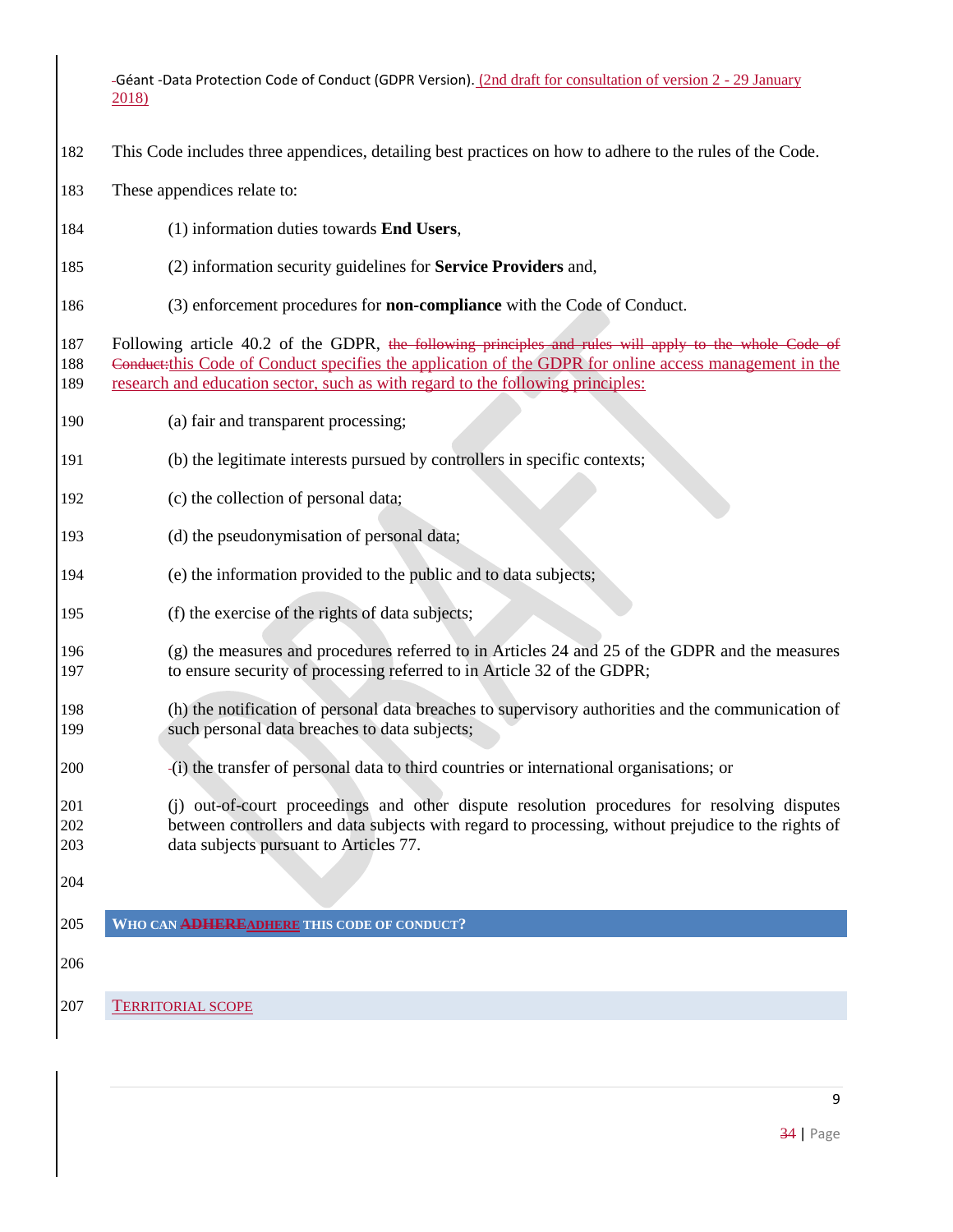This Code of Conduct is addressed to any **Service Provider** established in any of the Member States of the European Union and in any of the countries belonging to the European Economic Area (all the Member States of the European Union, Iceland, Liechtenstein and Norway).

 Furthermore, **Service Providers** established in any third country offering an adequate level of data protection in the terms of the article 45 of the GDPR and International Organisations can also subscribe to this Code of Conduct.

 In addition to this, Article 40.3 of the GDPR gives the opportunity to **Service Providers** that do not fall under the territorial scope of the Regulation (Article 3, territorial scope) and that are established outside of the EEA to join this Code of Conduct in order to provide appropriate safeguards within the framework of transfers of personal data to third countries or international organisations under the terms referred to in 218 point (e) of Article  $46(2)$ .

<span id="page-9-0"></span>

FUNCTIONAL SCOPE

 This Code of Conduct is limited to the processing of **Attributes which are released for enabling access to the Service** as described in clause **[b. Purpose limitation](#page-12-1)** [b. Purpose limitation.](#page-12-1)

 The Service Providers and the communities representing the Service Providers can agree to apply the 225 Code of Conduct also to other attributes, such as those the Service Providers manage and share themselves, potentially using a community Attribute Provider server.

 In case the Service Provider uses the attributes for purposes other than enabling access to the 228 serviceService, these activities fall out of the scope of this Code of Conduct.

<span id="page-9-1"></span>

### **ROLES OF THE PARTIES INVOLVED**

231 This Code of Conduct is addressed to Service Providers acting as data controllers without prejudice of to the processing agreement between the Service Provider and the Home Organisation as described in clause [q. Precedence](#page-29-0)[r. Precedence.](#page-29-0)

In the context of this Code of Conduct:

 1. A **Home Organisation** acts as a data controller as to the wider relationship with the **End User**, for example operating the Identity Provider (IdP) server in respect of the Attributes. An Agent who operates the IdP server on behalf of the **Home Organisation** acts as a data processor. This includes also the Federation Operators who operate a (potentially centralised) IdP server on behalf of the **Home Organisation**.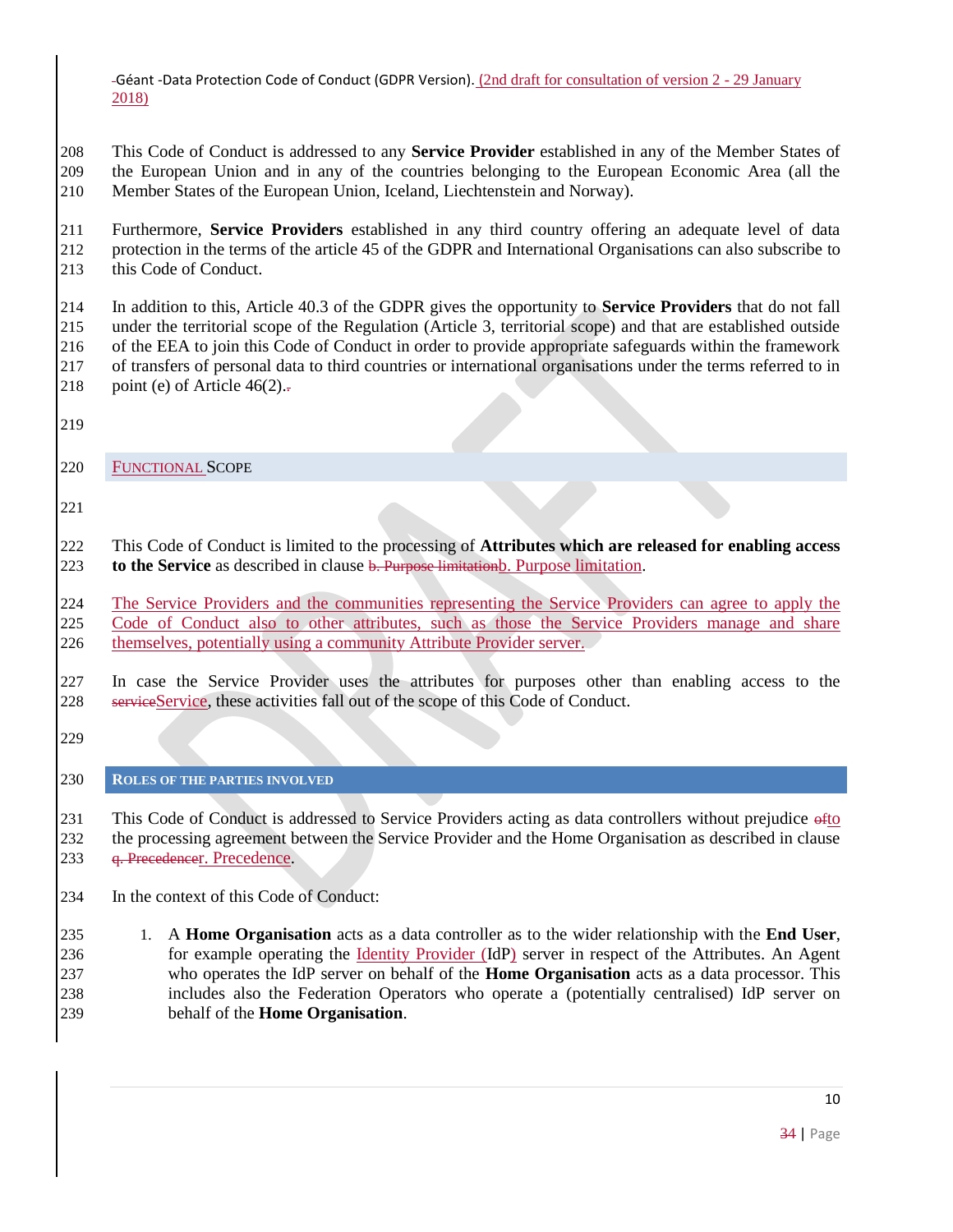| -Géant -Data Protection Code of Conduct (GDPR Version). (2nd draft for consultation of version 2 - 29 January |  |
|---------------------------------------------------------------------------------------------------------------|--|
| 2018)                                                                                                         |  |

- 2. A **Service Provider** acts as a data controller in respect of the **Attributes**, processing them for the 241 purposes as described in the clause <del>[b. Purpose limitation.](#page-12-1)</del> Purpose [limitation.](#page-12-0) In certain circumstances a **Service Provider** may be acting as a data processor, acting on behalf and as instructed by the **Home Organisation**.
- 3. An **End User** acts as a data subject whose personal data are being processed for the purposes as 245 described in clause [b. Purpose limitation](#page-12-1)[b. Purpose limitation.](#page-12-1)

 As far as the disclosure of the **Attributes** of the **End User** is concerned, the **Service Provider** is obliged 248 to comply with the obligations of the Code of Conduct.

249 The processing of the **Attributes** by the **Service Provider** for enabling access to the serviceService is 250 further explained in the Service-related Privacy PolicyNotice.

251 In the case that a Federation and a Federation operatorOperator do not process the **Attributes** of the **End User**, no specific privacy policynotice needs to be put in place between the End User and the Federation Operator.

<span id="page-10-0"></span>

# **PRINCIPLES OF THE PROCESSING OF ATTRIBUTES**

To the extent the **Service Provider** acts as a data controller, it agrees and warrants:

<span id="page-10-1"></span>

# A. LEGAL COMPLIANCE

The Service Provider warrants to only process the Attributes in accordance with: this Code of Conduct,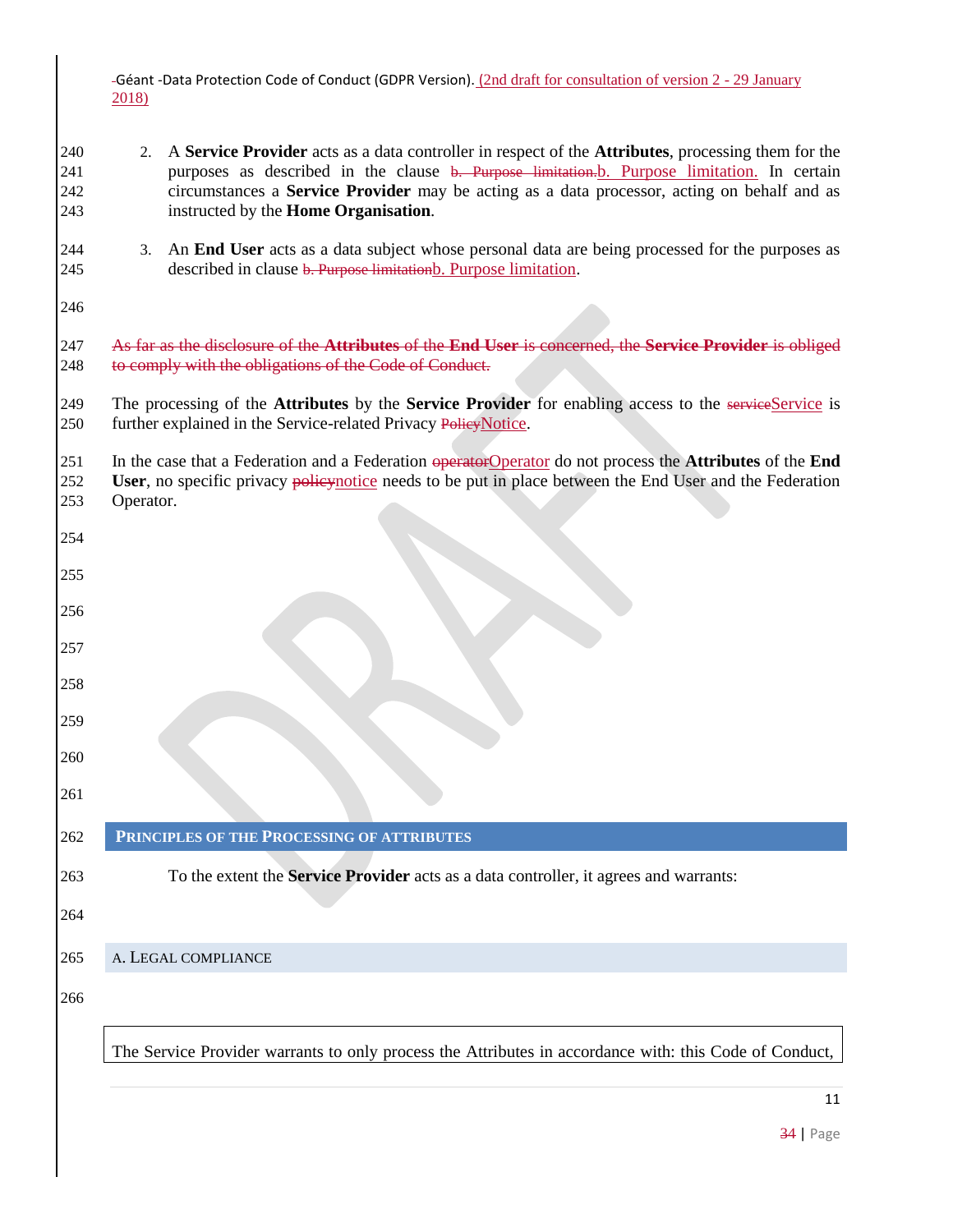contractual arrangements with the Home Organisation or the relevant provisions of the Personal Data protection law applicable to the Service Provider, GDPR.

- 267 Where the Service Provider processes the Attributes, the Service Provider shall comply with:
- 268 1. the processing agreement between the Home Organisation and the Service Provider;
- 269 2. the provisions of this Code of Conduct; and
- 270 3. applicable Data Protection Laws
- 271 3. Allthe relevant provisions of the GDPR.

272 In particular, the Service Provider shall ensure that all personal data processing activities carried out in 273 this context-shall comply with the GDPR.

 The **Service Provider** based in the EEA territory commits to process the End User's **Attributes** in accordance with the applicable European data protection legislation. In principle, a Service Provider established in the EEA territory, subject to the European Data Protection legislation, shall not find himself in a situation where their national data protection laws would contradict this Code of Conduct.

278 The **Service Provider** based outside the EEA commits to process the End User's Attributes in accordance 279 with the GDPR, this Code of Conduct and the eventual contractual arrangements (e.g: EU model clauses).

280 The **Service Provider** is expected to examine if any point in this Code of Conduct enters into conflict 281 with the national data protection laws of his jurisdiction. In case of conflict of laws, the national law of 282 his jurisdiction should be applicable and the Service Provider shall not commit to the Code of Conduct.

 **Service Providers** established outside the EEA territory but in a country offering an adequate data protection pursuant to Article 45 of the GDPR, should assess the compliance of this Code of Conduct with their local laws. The **Service Provider** shall not commit to thelaws of its jurisdiction. If observance of any provision of the Code of Conduct would place the Service Provider in breach of such laws, the national law of his jurisdiction shall prevail over such provision of the Code of Conduct, and compliance with national law to this extent will not be deemed to create any non-compliance by the Service Provider 289 with this Code of Conduct.

290 As far asThe **Service** Providers established in countries**Provider** based outside the EEA territory without and 291 countries offering an adequate level of data protection pursuant commits to Article 45 of process the End 292 User's Attributes in accordance with the GDPR are concerned, they shall, together with , this Code of 293 Conduct, engage on and any other contractual or other arrangements, such as the use of EU model clauses. 294 Such Service Providers shall make binding and enforceable commitments to apply the appropriate 295 safeguards, including as regards data subjects' rights.<sub>1</sub> in addition to committing to abide by this Code of 296 Conduct.

297 **Service Providers** may be subject to internal regulations and policies of Intergovernmental 298 Organisations.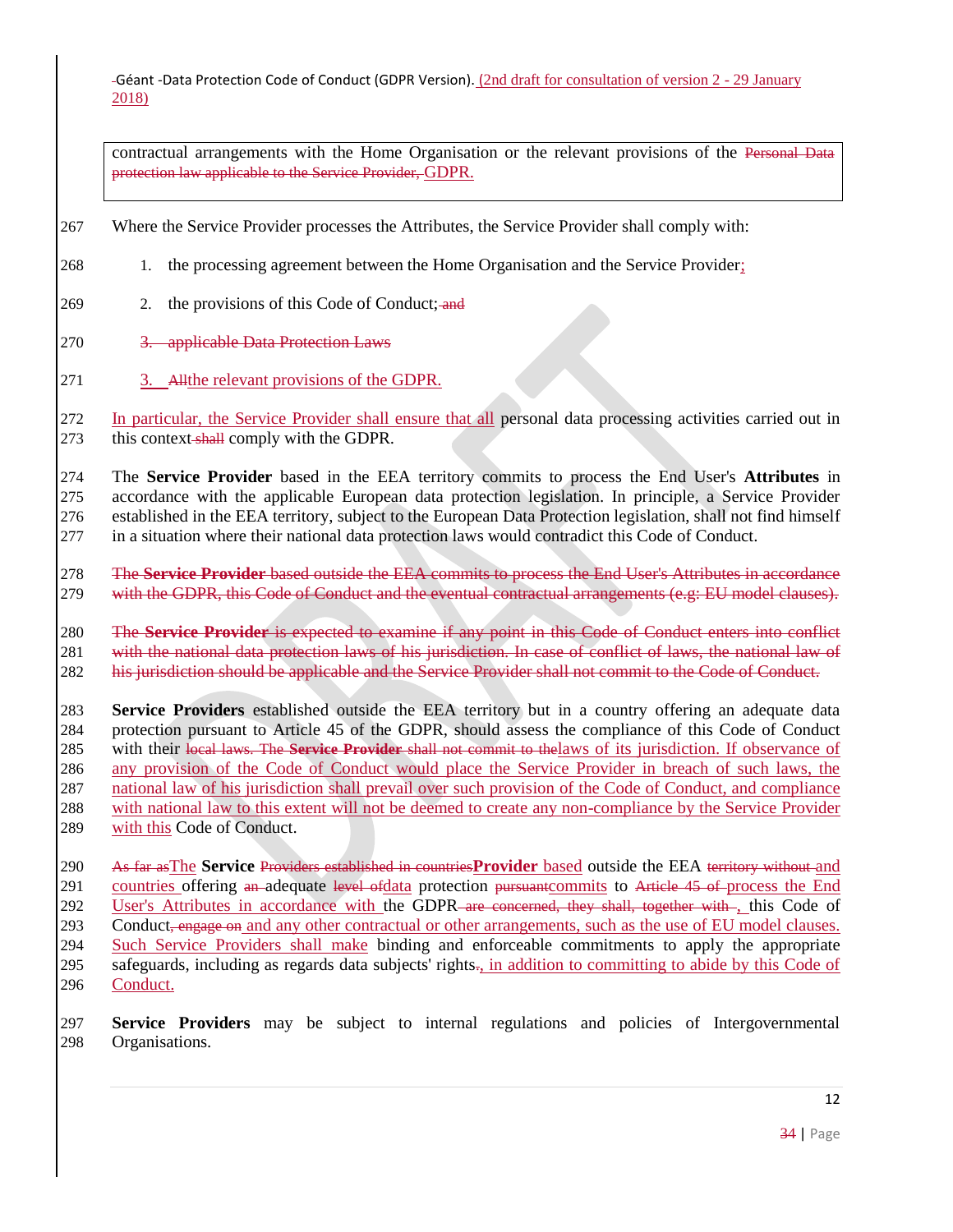- 299 Regarding the applicable law, see clause [m. Governing law and jurisdiction](#page-27-0), see clause n. Governing law and [jurisdiction.](#page-26-0)
- In the event of conflict between the provisions of this Code of Conduct and the provisions of a contractual 302 arrangement with the Home Organisation, see clause <del>[q. Precedence](#page-29-0)</del>[r. Precedence.](#page-29-0)

<span id="page-12-0"></span>

### <span id="page-12-1"></span>B. PURPOSE LIMITATION

The **Service Provider** warrants processingthat it will process Attributes of the **End User** solelyonly for the purposes of enabling access to the services.

Services.

 The Service Providers agree that the End User's personal data is processed for the purposes of the legitimate interests pursued by the Service Provider.

 The Attributes shall not be further processed in a manner which is not compatible with the initial purposes (Article 5.b of the GDPR).

310 The Service Provider must ensure that Attributes are used only for enabling access to the serviceService.

311 As far as the use of Attributes deviating purposes is concerned, please, see clause [d. Deviating purposes](#page-16-1)

[The Service Provider commits not to process the Attributes for further purposes than enabling access,](#page-16-1)  [unless the End User has given prior consent to the Service Provider \(see Consent](#page-16-1) ).

.

[c. Deviating purposes.](#page-14-0)

316 In practice, enabling access to the serviceService covers:

**•• Authorisation:** i.e. managing **End User's** access rights to servicesServices provided by the **Service Provider** based on the **Attributes**. Examples of such **Attributes** are those describing the End User's **Home Organisation** and organisation unit, their role and position in the **Home Organisation** (whether they are university members, students, administrative staff, etc.) and, for instance, the courses they are taking or teaching. The provenance of those **Attributes** is important for information security purposes; therefore, authorisation cannot be based on an Attribute that a user has self-asserted.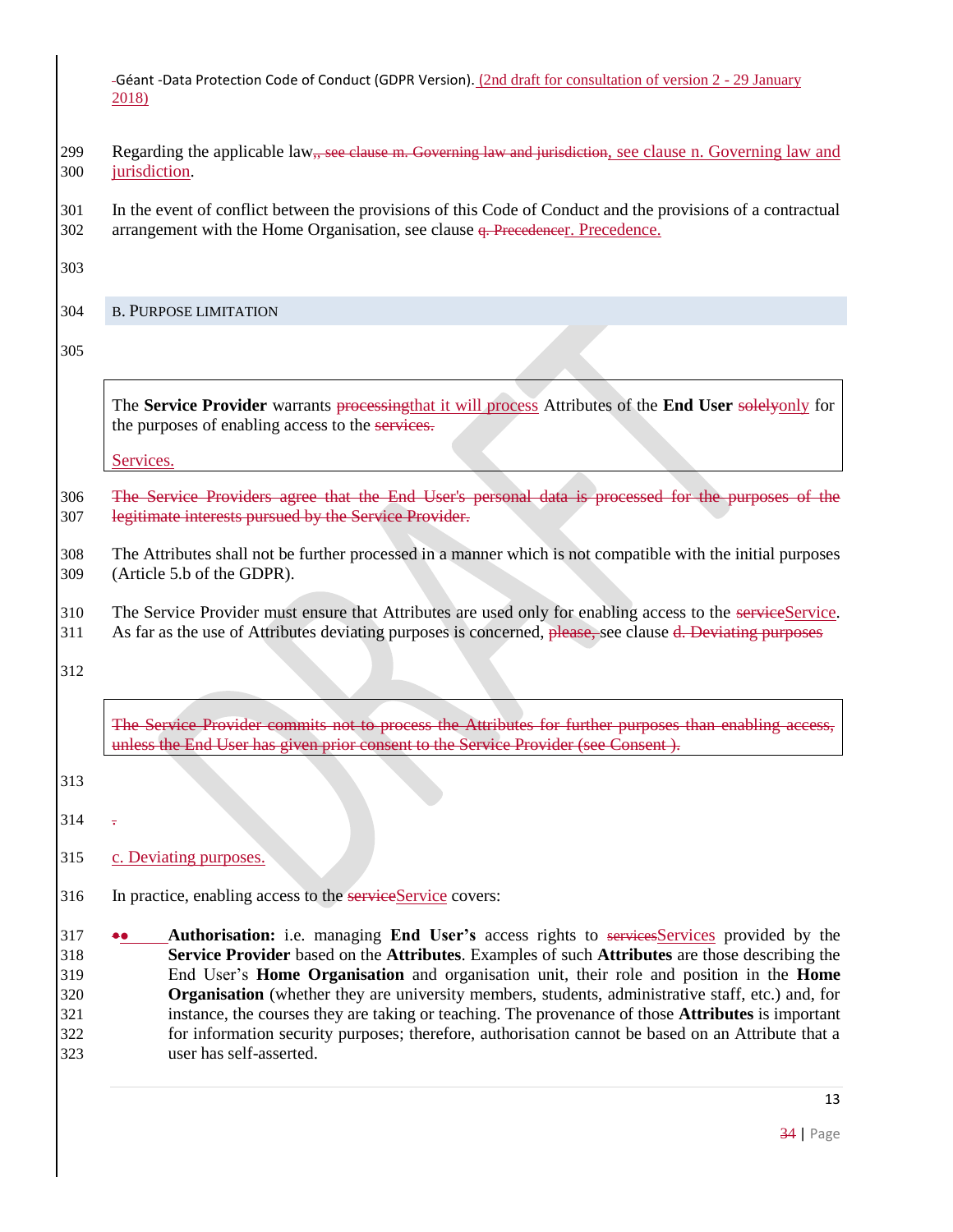- **Identification** i.e. **End Users** need to have a personal account to be able to access their own files, datasets, pages, documents, postings, settings, etc. The origin of an **Attribute** used for identification is important; to avoid an identity theft, one cannot self-assert their own identifier. Instead, the Identity Provider server authenticates them and provides the **Service Provider** an **Attribute** that contains their authenticated identifier.
- **Transferring real-world'sworld trust** to the online world i.e. if the **Service Provider** supports a user community that exists also in the real world, **Attributes** can be used to transfer that community to the online world. For instance, if the members of the user community know each 332 other sother by name in the real world, it is important that their names (or other identifiers) are displayed also in any discussion or collaboration forum offered by the **Service Provider**. The source of those **Attributes** is important; to avoid identity theft, one cannot assume user's name to be 335 self-asserted but retrievedmust retrieve users' names from a trustworthy sources and not rely on self-assertions.
- **Researcher unambiguity** i.e. ensuring that a researcher's scientific contribution is associated properly to them and not to a wrong person (with potentially the same name or initials). In the research sector, publishing scientific results is part of researchers' academic career and the researchers expect to receive the merit for their scientific contribution. There are global researcher identification systems (such as ORCID and ISNI) which assign identifiers for researchers to help scientific Service Providers to properly distinguish between researchers, even if they change their names or organisation they are affiliated with.
- **Accounting and billing:** Personal data can be processed for accounting (for instance, that the consumption of resources does not exceed the resource quota) and billing purposes. In the research and education sector, the bill is not always paid by the End User but by their Home Organisation, project, grant or funding agency.
- **Information Security:** personal data can be processed for ensuringto ensure the integrity, 349 confidentiality and availability of the service Service (e.g.: incident forensic and response)).
- **Other functionalities** offered by the **Service Provider** for enabling access to the servicesServices, i.e. using **Attributes** of users for the purposes of other functionalities offered by the Service Provider. It is common that services on the Internet send e-mail or other notifications to their users regarding their services. Examples of scenarios where processing End User's email address or other contact detail falls within the scope of enabling access to the service include for instance:
- <sup>356</sup> **<sup>\*\*</sup>** the End User's application to access the resources has been approved by the resource owner;
- <sup>358</sup>  **The End User's permission to use a resource is expiring or they are** running out of the resource allocation quota;
- **someone has commented on the End User's blog posting or edited their** wiki page.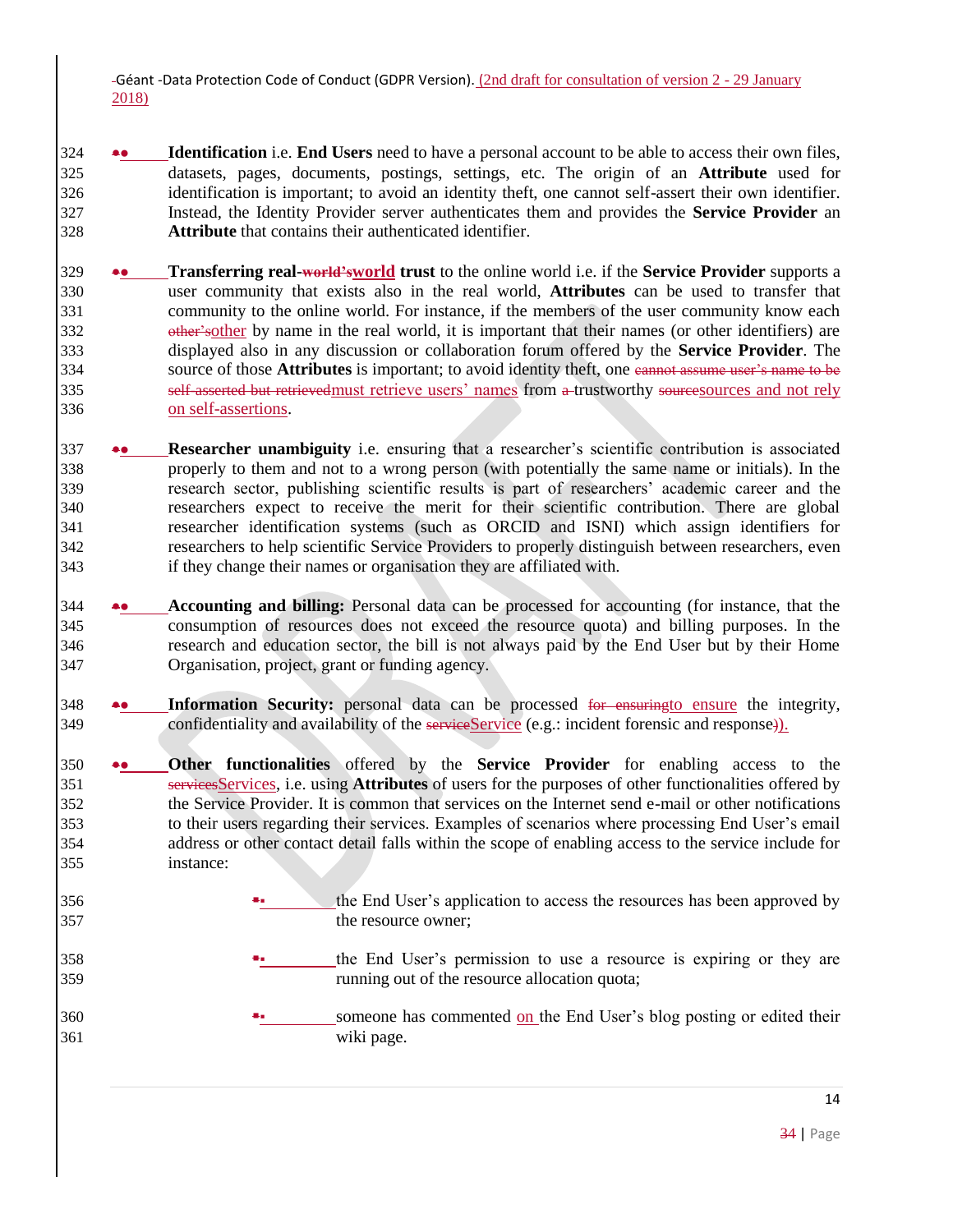- 362 Conversely, processing End User's e-mail address for sending them commercial or unsolicited messages 363 does not fall within the scope of enabling access to the service of the **Service Provider**.
- 364
- 365 See also the next clause on deviating purposes.
- <span id="page-14-0"></span>366 C. DEVIATING PURPOSES DATA MINIMIZATION
- 367

The Service Provider warrantscommits not to minimiseprocess the Attributes requested from a **Home Organisation** to those that are adequate, relevant and not excessive for purposes other than enabling access to, unless the service and, where a number of Attributes could be used to provide accessEnd User has given prior consent to the service, to use the least intrusive Attributes possible.

Service Provider.

368 If the Service Provider wants to use the Attributes for purposes other than "enabling access to the 369 Service" (see [b. Purpose limitation\)](#page-12-0), it can only do so if the End User gives his or her consent to the

370 Service Provider. See also clause l. End User's consent for the requirements on consent.

371 Examples of deviating purposes<sup>2</sup> are: sending the End User commercial or unsolicited messages, 372 including End User's e-mail address to a newsletter offering new services, selling the Attributes to third

373 parties, transferring information to third parties such as the search history, profiling activities etc.

<span id="page-14-1"></span>374 d. Data minimization

375

376

 $\overline{a}$ 

The Service Provider undertakes to minimise the Attributes requested from a **Home Organisation** to those that are adequate, relevant and not excessive for enabling access to the Service and, where a number of Attributes could be used to provide access to the Service, to use the least intrusive Attributes possible.

<sup>&</sup>lt;sup>2</sup> Consult the Article 29 Working Party's [Opinion 03/2013 on purpose limitation.](http://ec.europa.eu/justice/data-protection/article-29/documentation/opinion-recommendation/files/2013/wp203_en.pdf) This document can guide the Service Provider to ascertain whether the purpose for the processing of the personal data is compatible or not.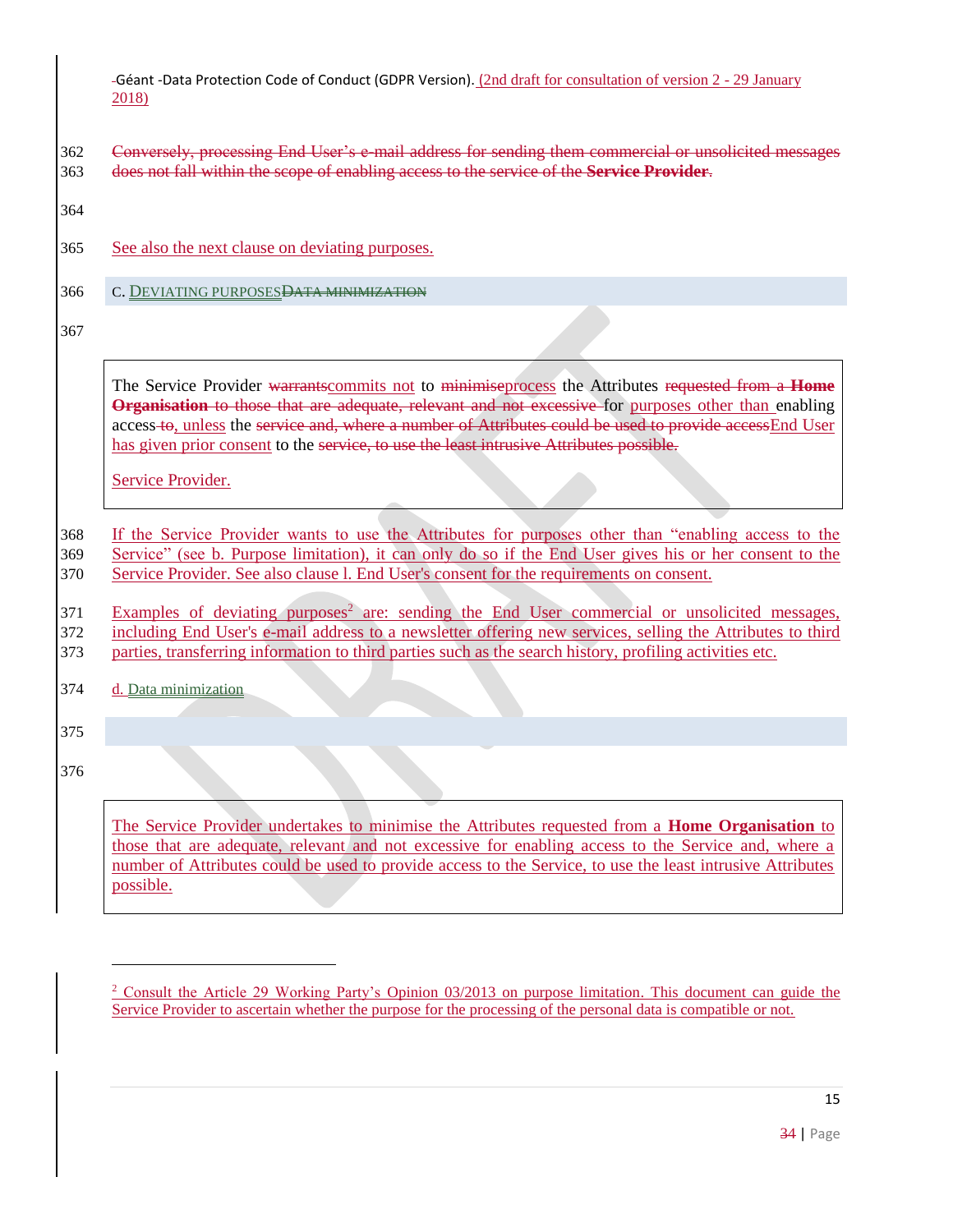| -Géant -Data Protection Code of Conduct (GDPR Version). (2nd draft for consultation of version 2 - 29 January |  |
|---------------------------------------------------------------------------------------------------------------|--|
| 2018)                                                                                                         |  |

- The following list presents examples of attributesAttributes that are **adequate**, **relevant** and **not excessive** 378 for enabling access in the context of the serviceService:
- **•** an attribute (such as, eduPersonAffiliationeduPerson(Scoped)Affiliation, eduPersonEntitlement or 380 schacHomeOrganisation) indicating the End User's permission to use the serviceService:
- **a** trusted value provided by the IdP is needed instead of a value self-asserted by the End User
- an attribute (such as, SAML2 PersistentId) uniquely identifying the End User required, for 384 instance, to store the End User's serviceService profile:
- **a** trusted value provided by the IdP is needed. The End User cannot self-assert their unique identifier
- **•** if there are several alternative unique identifiers available for the serviceService, the least intrusive must be used:
- **a** pseudonymous bilateral identifier (such as, SAML2 persistentId) is preferred
- <sup>391</sup> if there is a legitimate reasonenabling access to match the Service requires matching the same End User's accounts between two Service Providers, a Service Provider can request a more intrusive identifier (such as eduPersonPrincipalName or eduPersonUniqueID), whose value for a given user is shared by several Service Providers
- <sup>396</sup> **<sup>\*\*</sup>** if there is a legitimate reason for an End User (such as, a researcher) to keep their identity and profile in the Service Provider even when the organisation they are affiliated with changes, a permanent identifier (such as, ORCID identifier) can be used
- a name attribute (such as commonName or DisplayName attribute) is necessary for a wiki or other collaboration platform, if the End Users know each other in real life and need to be able to transfer their existing real-world trust to an online environment.
- if knowing the contributor's name is important for the collaboration, the name can be released.
- otherwise, the user may be indicated as "unknown" or a pseudonym the user has selected or the system has assigned to him/her.
- e-mail address or other contact details, if it is necessary to contact the **End User** for the proper functioning of the servicesServices offered by the **Service Provider**.
- In the context of this Code of Conduct, under no circumstances a **Service Provider** is authorized to request End User's Personal DataAttribute revealing racial or ethnic origin, political opinions, religious or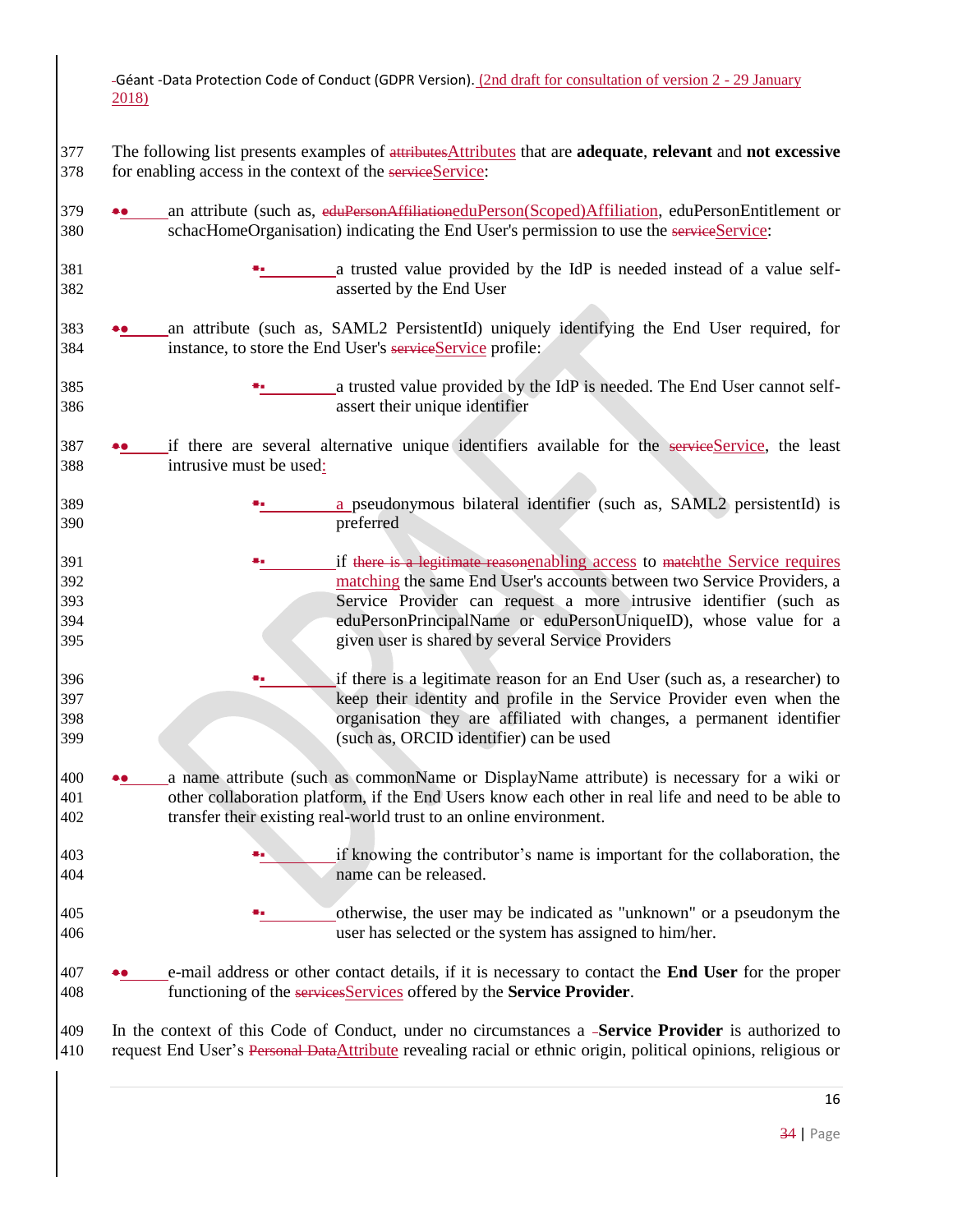- 411 philosophical beliefs, trade-union membership, genetic data, biometric data for the purposes of uniquely
- 412 identifying a natural person or data concerning health or sex life or sexual orientation.
- 413
- <span id="page-16-0"></span>414 E. INFORMATION DUTY TOWARDS END USER
- 415

The **Service Provider** shall provide -at first contact- the **End User** with a Privacy Notice.

This Privacy Notice must be concise, transparent, intelligible and provided in an easily accessible form.

The Privacy Notice shall contain at least the following information:

- **the name, address and jurisdiction of the Service Provider;** where applicable
- the contact details of the data protection officer, where applicable;
- the purpose or purposes of the processing of the **Attributes**;
- a description of the **Attributes** being processed as well as the legal basis for the processing;
- the third party recipients or categories of third party recipient to whom the Attributes might be disclosed, and proposed transfers of **Attributes** to countries outside of the European Economic Area;
- the existence of the rights to access, rectify and delete the **Attributes** held about the **End User**;
- the retention period of the **Attributes**;
- a reference to this Code of Conduct;

<span id="page-16-1"></span>the right to lodge a complaint with a supervisory authority;

416 The Privacy Notice can be, for instance, linked to the front page of the Service. It is important that the

417 **End User** can review the policy before they log in for the first time. The Privacy Notice shall use clear 418 and plain language.

419 The Service Provider needs to describe in its Privacy Notice how they can exercise their right to access, 420 request correction and request deletion of their personal data.

 The **Service Provider** may include additional information, but must include as a minimum the information described above. The additional information could for example refer to the additional data processing activities of the **Service Provider**. d. Additional processing activities must comply with the provisions of clause [c. Deviating purposes](#page-14-0) and be included in the Privacy Notice.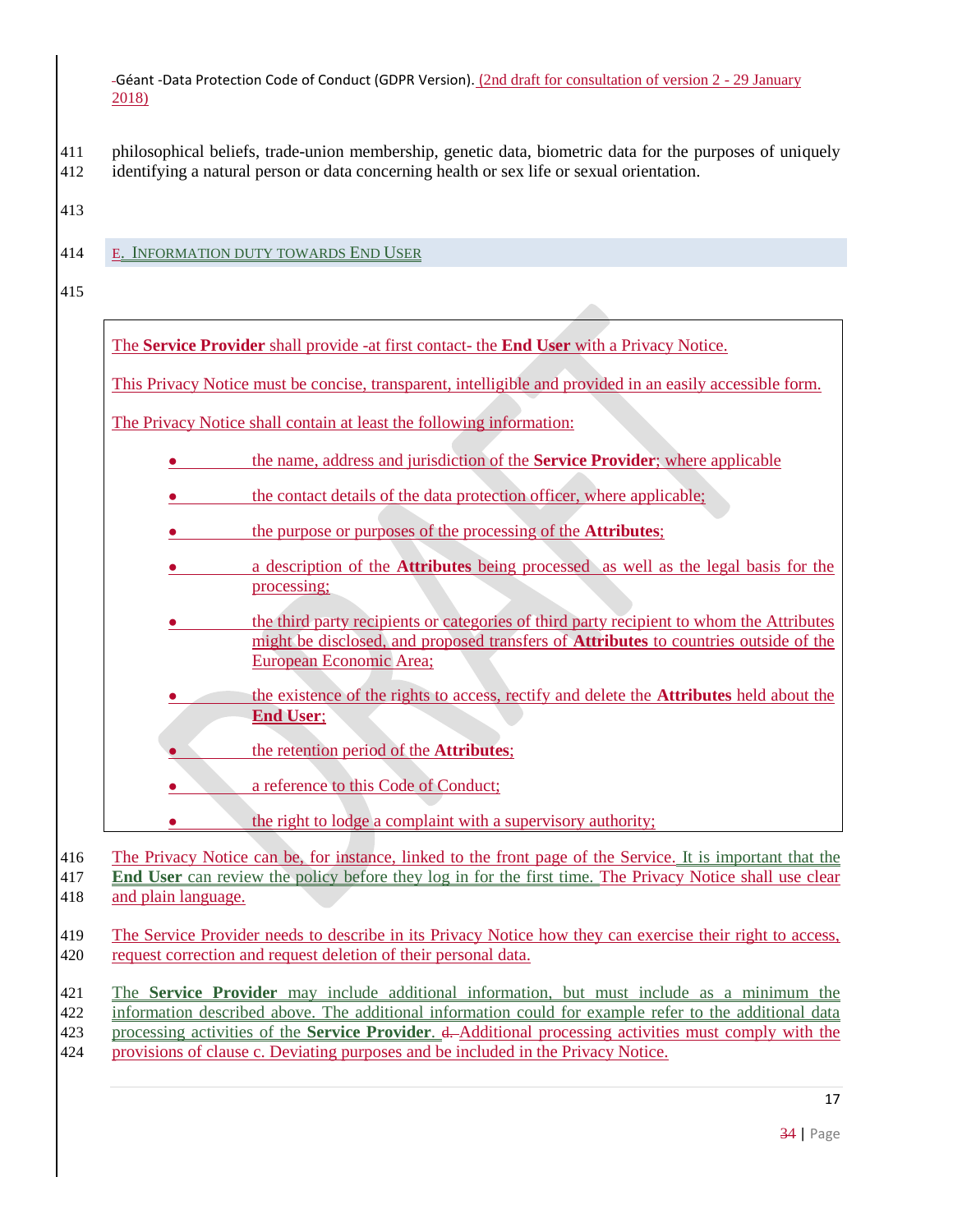425 THE SERVICE PROVIDERS ARE ADVISED TO MAKE USE OF THE PRIVACY NOTICE TEMPLATE THAT 426 BELONGS TO<del>DEVIATING PURPOSES</del>

427

The Service Provider commits not to process the Attributes for further purposes than enabling access, unless the End User has given prior consent to the Service Provider (see [Consent](#page-29-1) ).

428

429 If the supporting material of the Code of Conduct in [Appendix 1: Information duty towards End Users.](#page-31-0)

<span id="page-17-0"></span>430 F. INFORMATION DUTY TOWARDS HOME ORGANISATION

431

The **Service Provider** commits to provide to the **Home Organisation** or its Agent at least the following information:

a) a machine-readable link to the Privacy Notice;

b) indication of commitment to this Code of Conduct;

c) any relevant updates or changes in the local data protection legislation that may affect this Code of Conduct.

432 GÉANT has put in place a scalable technical solution allowing Service Provider wants to use the Attributes for purposes other than "enabling access to the service" (see clause [b. Purpose limitation\)](#page-12-1), it can only do so only ifProviders to add their adherence to this Code of Conduct and to communicate its Privacy Notice's URL. This information is shared with the Home Organisation's Identity Provider server prior to sharing the End 436 User gives his or her consent User's Attributes to the Service Provider, enabling the Home Organisation to present it to the End User as described in [Appendix 1.II.](#page-31-0)

438 The current technical infrastructure is based on standard SAML 2.0 metadata management and 439 distribution system operated by Federation operators. However this Code of Conduct will apply despite

440 the future changes in the technical infrastructure.

<span id="page-17-1"></span>441 .

 $\overline{a}$ 

- 442 Examples of deviating purposes<sup>3</sup> are: including End User's e-mail address to a newsletter offering new
- 443 services, selling the Attributes to third parties, transferring information to third parties such as the search 444 history, profiling activities etc.

<sup>&</sup>lt;sup>3</sup> Consult Article's 29 Working Party Opinion 03/2013 on purpose limitation. This document can guide the Service Provider to ascertain whether the purpose for the processing of the personal data is compatible or not.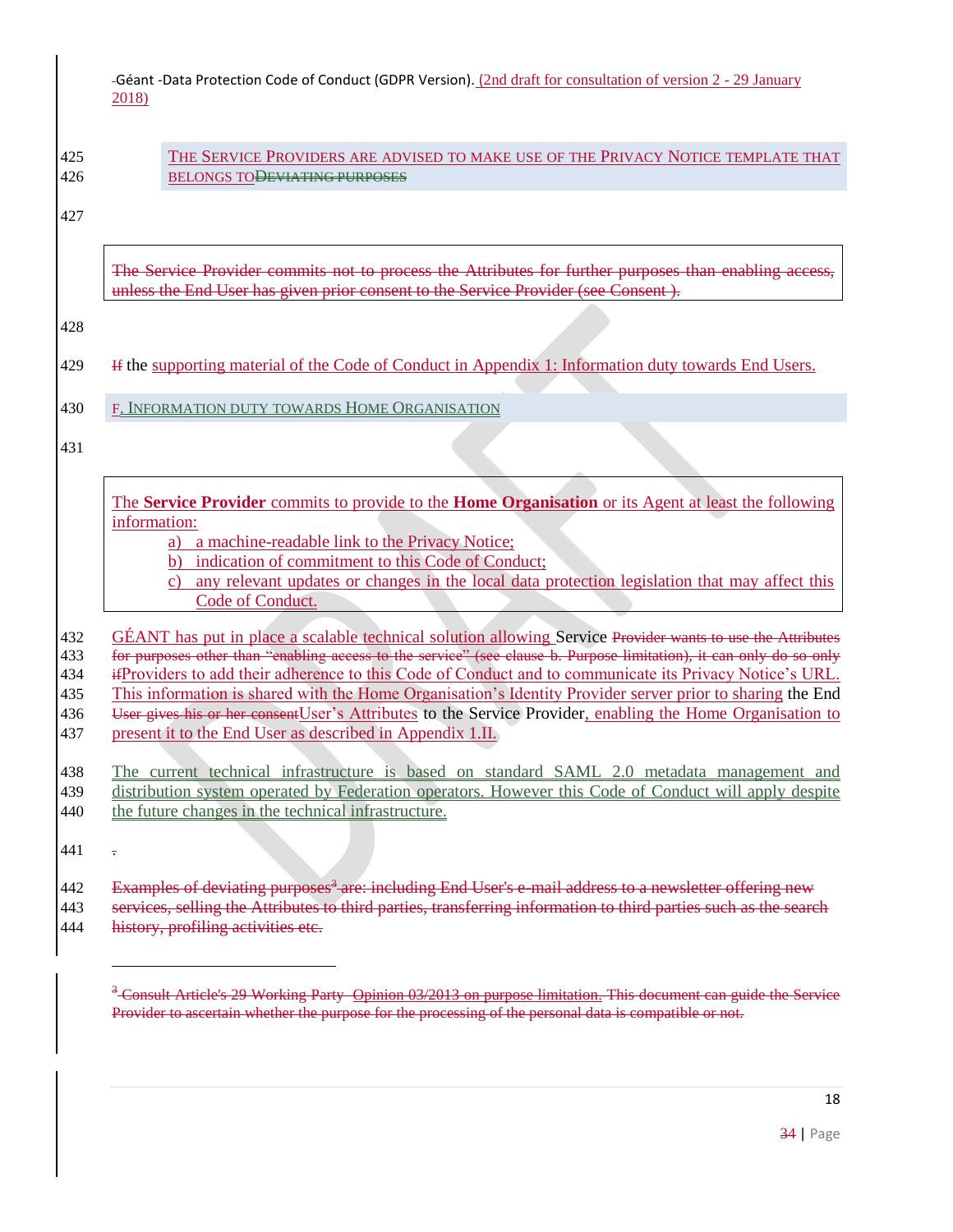<span id="page-18-0"></span>EG. DATA RETENTION

The Service provider shall delete or anonymize all **Attributes** as soon as they are no longer necessary for the purposes of providing the service.

The Service provider shall delete or anonymize all **Attributes** as soon as they are no longer necessary for the purposes of providing the Service.

 Under the GDPR, anonymized data does not constitute personal data; therefore, anonymized data can be kept indefinitely.

 The retention period of the **Attributes** depends on the particularities of the serviceService and it needs to be decided by the **Service Provider**. However, a **Service Provider** shall not store the **Attributes** for an

unlimited or indefinite period of time.

 The **Service Provider** has to implement an adequate data retention policy compliant with the GDPR and other applicable data protection legislation. The existence of this policy must be communicated in the Service Provider'sprivacy policyProvider's Privacy Notice (see clause [i. Information duty towards Home](#page-24-0)  [Organisation](#page-24-0)e. Information duty towards End User).

 For instance, the **Attributes** could be deleted after the expiration of the **End User's** session in the web serviceService. On the other hand, for other servicesServices, it may be necessary to store the **Attributes** for a longer period of time.

 In principle the personal data must be deleted or anonymised if the **End User** (or their **Home Organisation**) no longer wishes to use the serviceService.

 However, in many cases, the **End User** does not explicitly inform the **Service Provider** that they no 162 longer wish to use the serviceService, they just do not log in to the serviceService anymore. In this case it is considered as a good practice to delete or anonymise the **End User's** personal data if they have not logged in for 18 months.

 On the other hand, there are also circumstances where an **End User** not signing in does not necessarily 466 mean that they no longer wish to use the serviceService. The Service Provider shall implement appropriate processes to manage this type of situations. For instance:

- 468 if the serviceService is an archive for scientific data, the researchers who deposit their datasets to the archive may still remain the owners or custodians of the dataset although they do not log in for a while.
- if the serviceService is a Git (a widely used source code management system) an **End User** uses to publish their computer program code, the **End User** may still want to be able to log in and maintain their code, although they have not logged in for a while.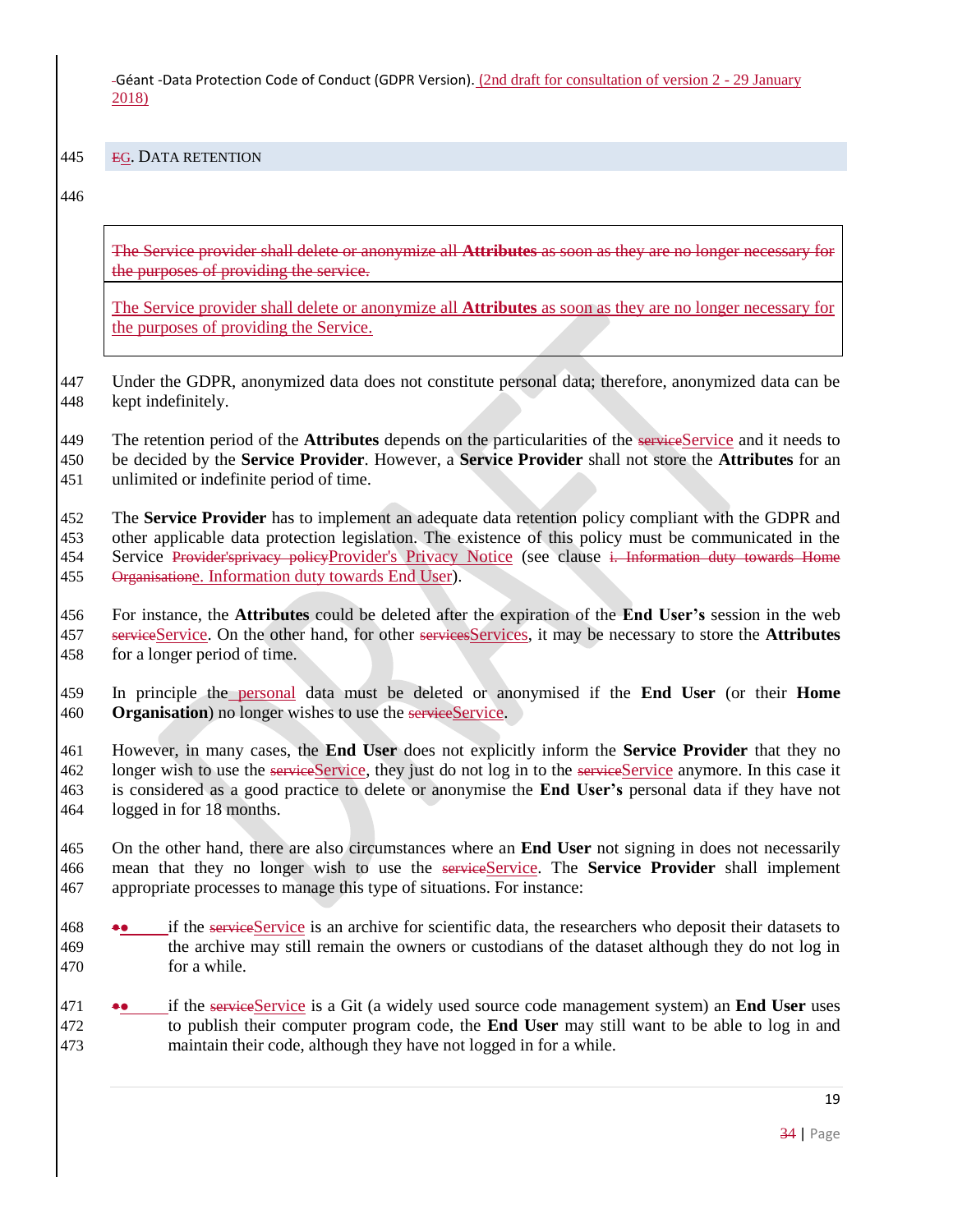- **••** if the serviceService is a repository where researchers publish their scientific findings and contribution, the researchers still want to have their name and other **Attributes** attached to the finding, although they do not regularly log in.
- **••** if the serviceService is a collaborative application (such as, a wiki or a discussion board) where the **End User** has their name or other **Attribute** attached to their contribution to let the other users learn and assess the provenance of the contribution and attribute it to a specific person.
- The Personal Data, including log files, do not need to be removed or anonymised as long as they are needed:
- for archiving purposes in the public interest, scientific or historical research purposes or statistical purposes;
- 484 •• for compliance with a legal obligation which requires processing by International, European or Member State law to which the **Service Provider** is subject;
- for the performance of a task carried out in the public interest;
- for the establishment, exercise or defence of legal claims, such as resource allocation or invoices;
- for exercising the right of freedom of expression and information.
- <span id="page-19-0"></span>H. SECURITY MEASURES
- 

The **Service Provider** warrants taking appropriate technical and organisational measures to safeguard Attributes against accidental or unlawful destruction or accidental loss, alteration, unauthorized disclosure or access. These measures shall ensure a level of security appropriate to the risks represented by the processing and the nature of the data to be protected, having regard to the state of the art and the cost of their implementation.

 The **Service Provider** shall implement the security measures described in [Appendix 2: Information](#page-41-0)  [Security, technical and organisational guidelines for Service Providers.](#page-41-0) The Service Provider can also 493 implement such additional security measures which, evaluated together, provide at least the same level of security as the level of security provided by the measures described in Appendix 2.

<span id="page-19-1"></span>495 I. SECURITY BREACHES

The **Service Provider** commits to, without undue delay, report all suspected privacy or security breaches, meaning any breach of security leading to the accidental or unlawful destruction, loss,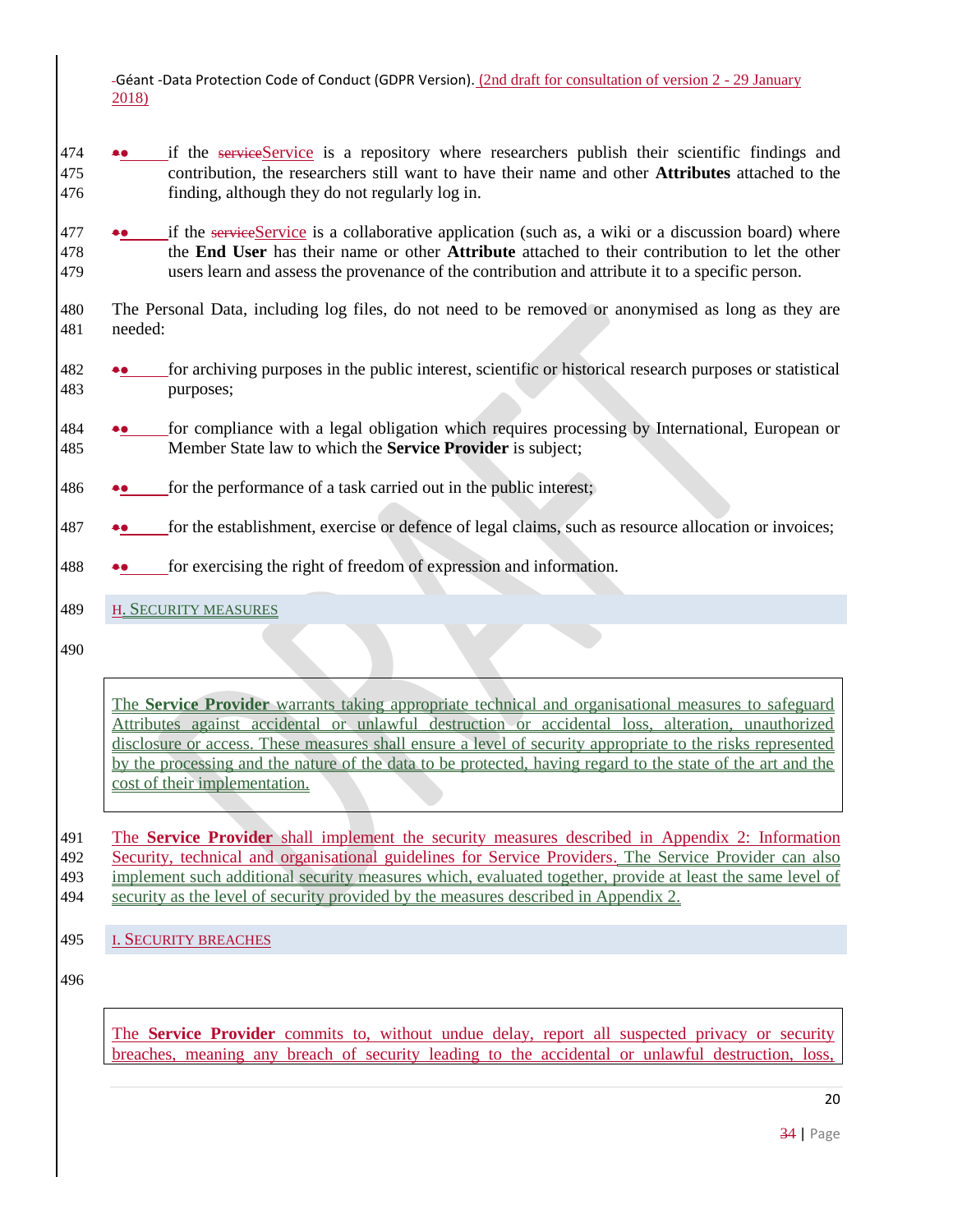alteration, unauthorised disclosure of, or access to, personal data transmitted, stored or otherwise processed concerning the **Attributes** to the **Home Organisation** or its Agent and, where this is legally required, to the competent data protection authority and/or to the **End Users** whose data are concerned by the security or privacy breach.

 Article 33 of the GDPR describes the conditions when a personal data breach must be notified to the supervisory authority. This clause imposes an obligation to notify also the Home Organisation, to allow them taking the necessary technical and organisational measures for mitigating any risk the **Home Organisation** may be exposed to.

 For example, if the **Service Provider** suspects that one or more user accounts in the **Home Organisation** has been compromised, the **Service Provider** contacting the **Home Organisation** enables the **Home Organisation** to take measures to limit any further damage (such as, suspend the compromised accounts) 504 and to start the necessary actions to recover from the breach, if any.

 The Service Provider shall use the security contact point of the Home Organisation or its Agent as provided in the technical infrastructure (currently, SAML 2.0 metadata), if available, for the reporting. When a security contact is not provided, the Service Provider shall communicate with alternative contact 508 points.

<span id="page-20-0"></span>509

### 510 F. RESPECT THE END USER'S RIGHTS

The Service Provider shall respect End User's rights, including the right to access to personal data, the right to request correction of any inaccurate information relating to them and the right to request deletion of any irrelevant Personal Data the Service Provider holds about him or her.

### <span id="page-20-1"></span>511 **GJ. TRANSFER OF PERSONAL DATA TO THIRD PARTIES**

512

The Service Provider shall not to transfer Attributes to any third party (such as a collaboration partner) except:

a) if mandated by the Service Provider for enabling access to its serviceService on its behalf, or

b) if the third party is committed to the Code of Conduct or has undertaken similar duties considered sufficient under the data protection law applicable to the Service Provider or

c) if prior Consent has been given by the End User.

513 The Service Provider shall not transfer Attributes to any third party (such as a collaboration partner) 514 except: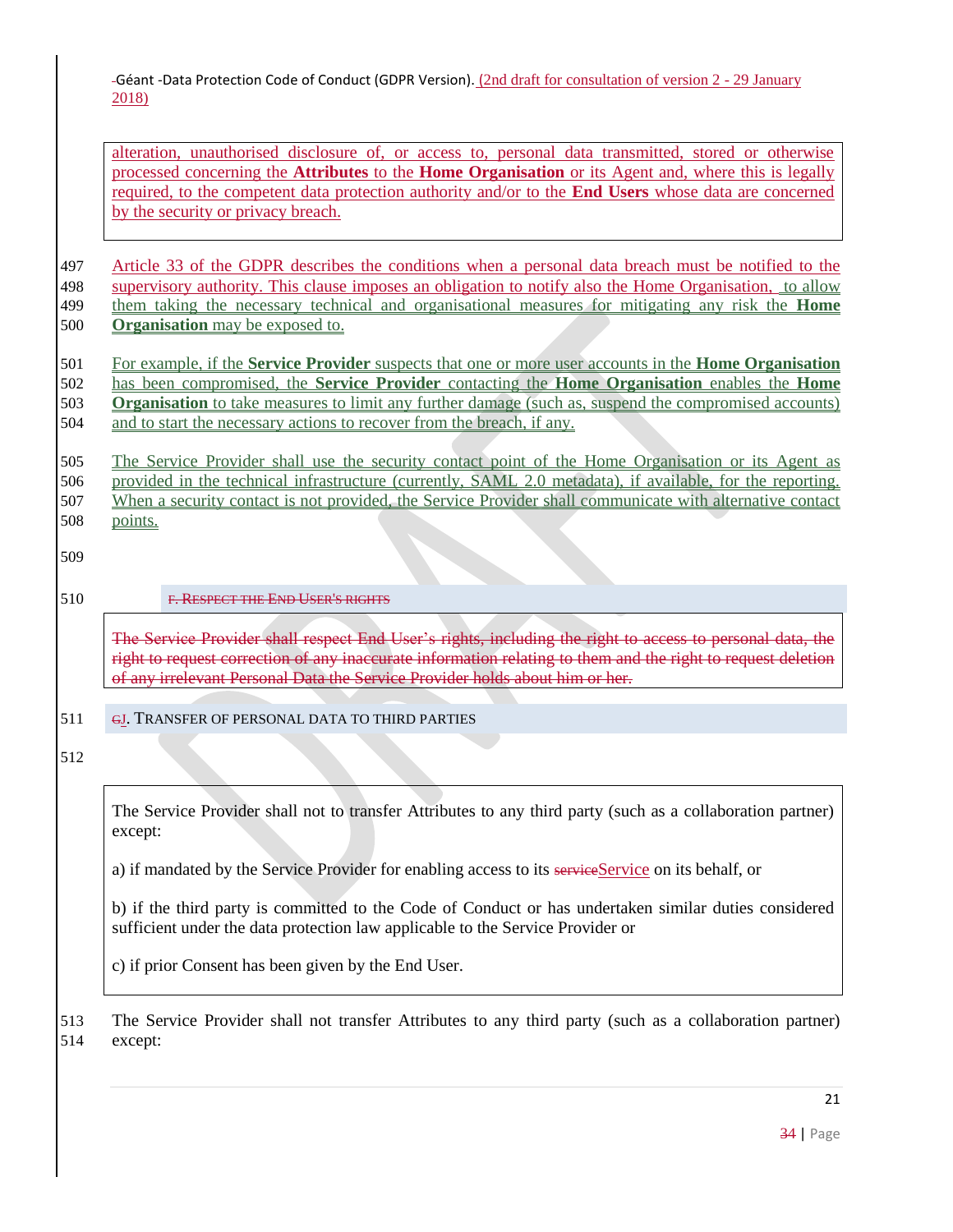- a) if the third party is a data processor for the Service Provider in which case an ordinary controller-processor relationship applies between the Service Provider and the third party working on behalf of the Service Provider. The Service Provider must conclude a written agreement with such data processor in accordance with applicable laws.
- 520 b) if the third party-which is also committed to the Code of Conduct. This is expected to be the 521 case for various collaborative research scenarios, where the serviceService is provided to the **End User** by several data controllers working in collaboration. A typical scenario is a proxy setup where a research collaboration has a **Service Provider** that receives **Attributes** from **Home Organisations** and passes on (parts of) those **Attributes**
- 525 to third parties providing the actual or additional servicesServices. In that case, the proxy **Service Provider** must make sure all third parties receiving Attributes are committed to the Code of Conduct or similar.
- In contrast, if none of the **Attributes** received from the **Home Organisation** are being passed on, e.g. when only an internal identifier assigned by the proxy is sent to the third parties, the proxy does not need to make sure those third parties are committed to the Code of Conduct.
- In a Service Provider proxy set-up, the organisation acting as the proxy (and operating the proxy server) needs to assume a role as the intermediary between the **Home Organisation** and the third party. For instance, the proxy needs to relay the suspected privacy or security breaches to the **Home Organisation** or its Agent, as described in clause [H. Security](#page-21-0)  [measures](#page-21-0)[h. Security measures.](#page-19-0)
- c) if prior consent has been given by the **End User** as described in [Consent](#page-29-1)
- 

<span id="page-21-0"></span>H. SECURITY MEASURES

The **Service Provider** warrants taking appropriate technical and organisational measures to safeguard Attributes against accidental or unlawful destruction or accidental loss, alteration, unauthorized disclosure or access. These measures shall ensure a level of security appropriate to the risks represented by the processing and the nature of the data to be protected, having regard to the state of the art and the cost of their implementation.

 The **Service Provider** shall implement the security measures described in [Appendix 2: Information Security,](#page-41-0)  [technical and organisational guidelines for Service Providers.](#page-41-0) The Service Provider can also implement such additional security measures which, evaluated together, provide at least the same level of security as the

- 543 level of security provided by the measures described in Appendix 2.
- <span id="page-21-1"></span>I. INFORMATION DUTY TOWARDS END USER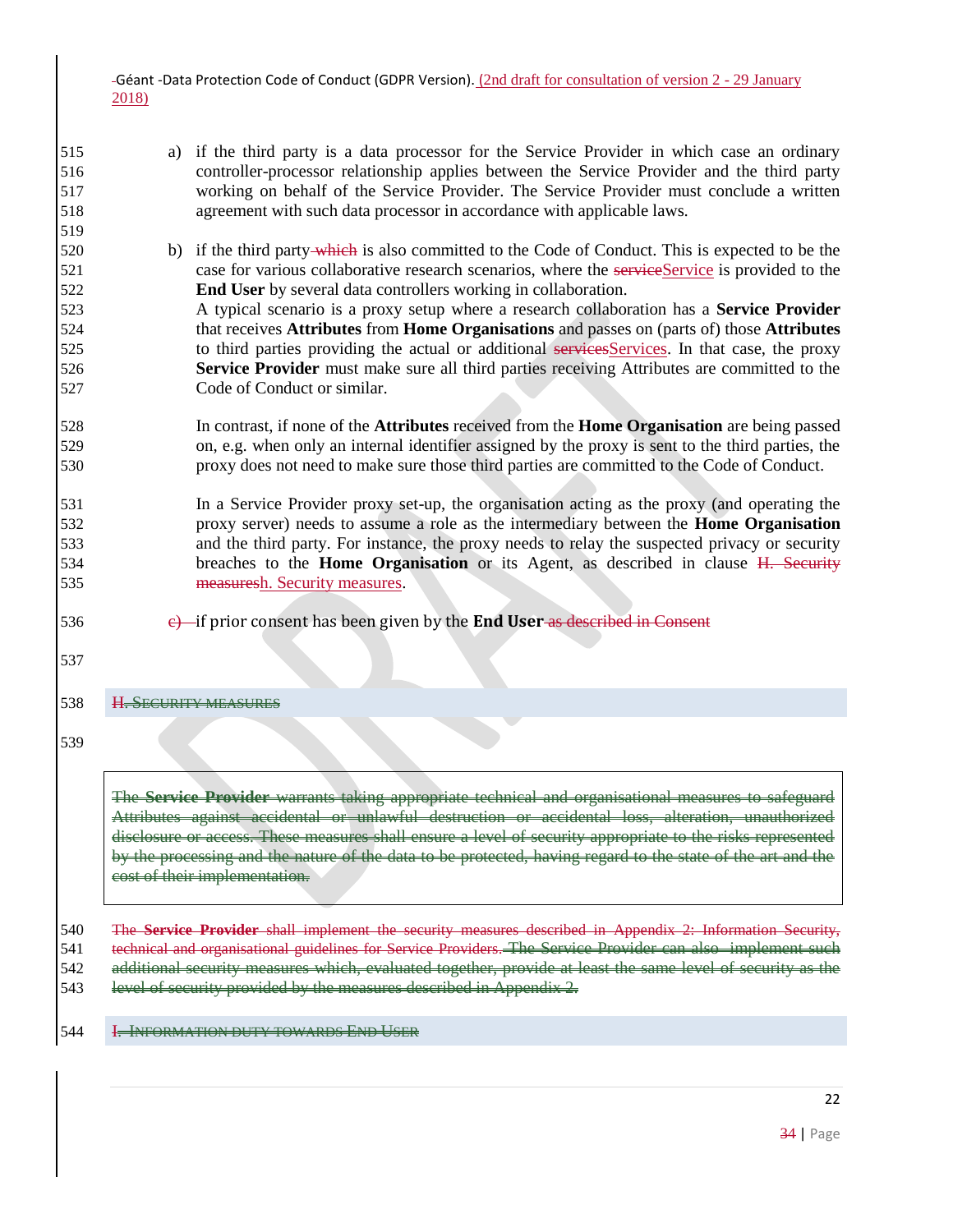<span id="page-22-0"></span>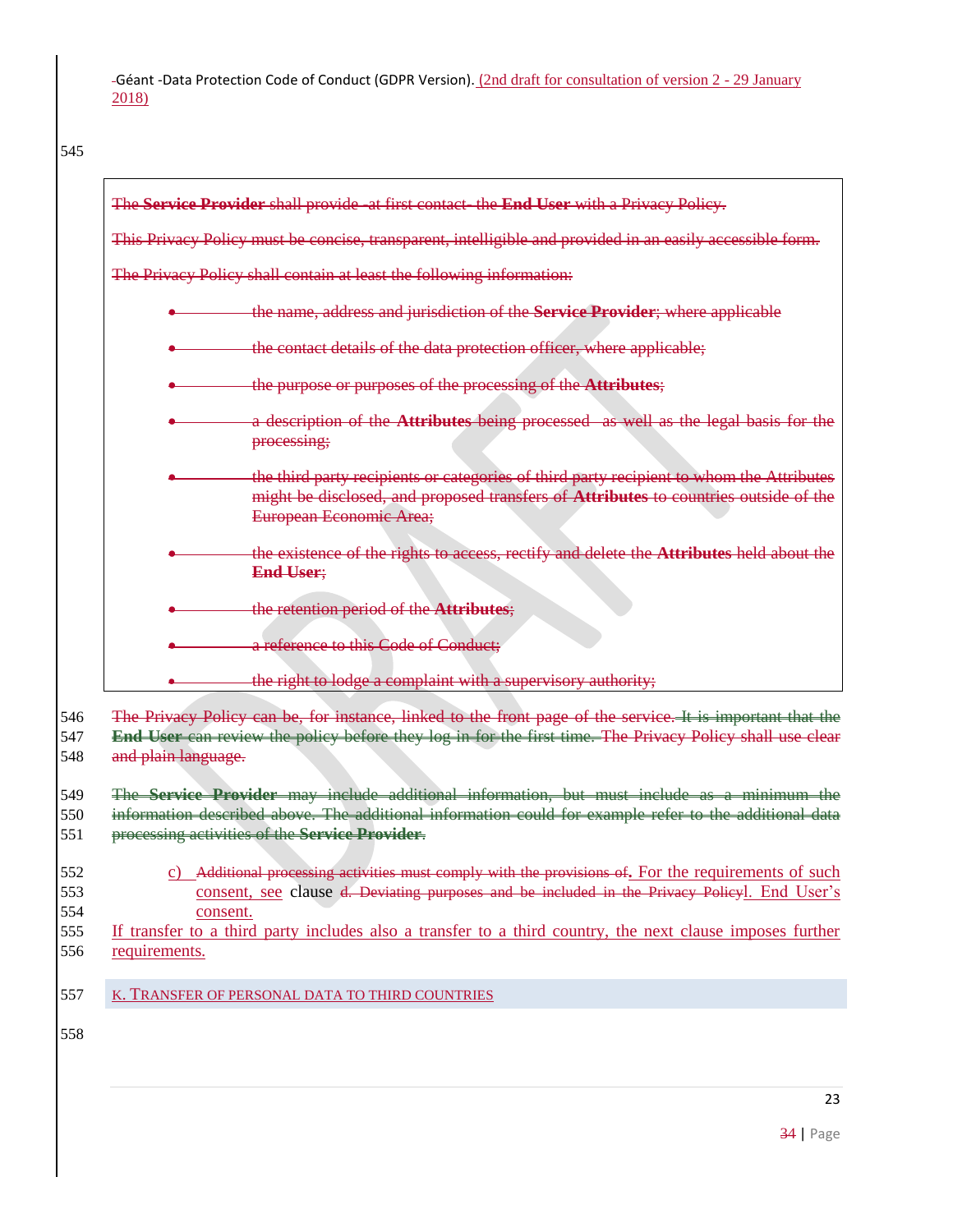1. Transfers to parties that have **not** adhered to this Code of Conduct established outside the EEA The **Service Provider** guarantees that, when transferring **Attributes** to a party that has not adhered to this Code of Conduct and that is based outside the European Economic Area or in a country without an adequate level of data protection pursuant to Article 45.1 of the GDPR or the recipient is an International Organisation, to take appropriate safeguards.

2. Transfers among Service Providers that have adhered to the Code of Conduct. This Code of Conduct constitutes an adequate legal basis for cross-border transfers of Attributes among the Service Providers that have adhered to it, whether the Service Provider receiving the Attributes is established in the European Economic Area or not. In other terms, the Code of Conduct legitimates cross-border transfers among the parties that have committed to the Code of Conduct.

 Under European data protection legislation, transfers of personal data from the European Economic Area to third countries that do not offer an adequate level of data protection are restricted, unless the recipient territory ensures a so-called *"adequate level of protection"*. However, there is an exhaustive list of 562 derogations to this general prohibition that are relevant for this context:

 ▪ **Consent of the End User**: The unambiguous consent of the data subject legitimates data transfers to third countries, even if the recipient does not offer an adequate level of protection. The Service Provider may rely on the End User's freely given informed revocable Consent as described in clause l. End User's consent.

**EXECUTE: Contractual guarantees**: The existence of an appropriate contractual framework, supported by 568 Standard contract clauses, either adopted by the European Commission or by a supervisory authority, the use of appropriate safeguards such as Binding Corporate Rules or other legally binding and enforceable instruments are recognised methods of transferring personal data. The use of Standard contract clauses does not exclude the possibility for the contracting parties to include them in a wider contract nor to add other clauses as long as they do not enter in contradiction. When using EU model clauses, the Service Provider needs to verify and ascertain that the other party is able to comply with all contractual obligations set out in the model clauses, especially taking into account local law applicable to such party.

**EXECUTE: Approved code of conduct:** an approved code of conduct pursuant to Article 40 together with 577 binding and enforceable commitments of the controller or processor in the third country to apply 578 the appropriate safeguards, including as regards data subjects' rights.

579 Notice that if transferring Attributes to a third country involves also a transferring them to a third party, 580 also clause j. Transfer of personal data to third parties needs to be satisfied.

<span id="page-23-0"></span>581 L. END USER'S CONSENT

582

Consent must be freely given, specific, informed and must unambiguously indicate the **End User's** wishes by which he or she, by a statement or by a clear affirmative action, signifies agreement to the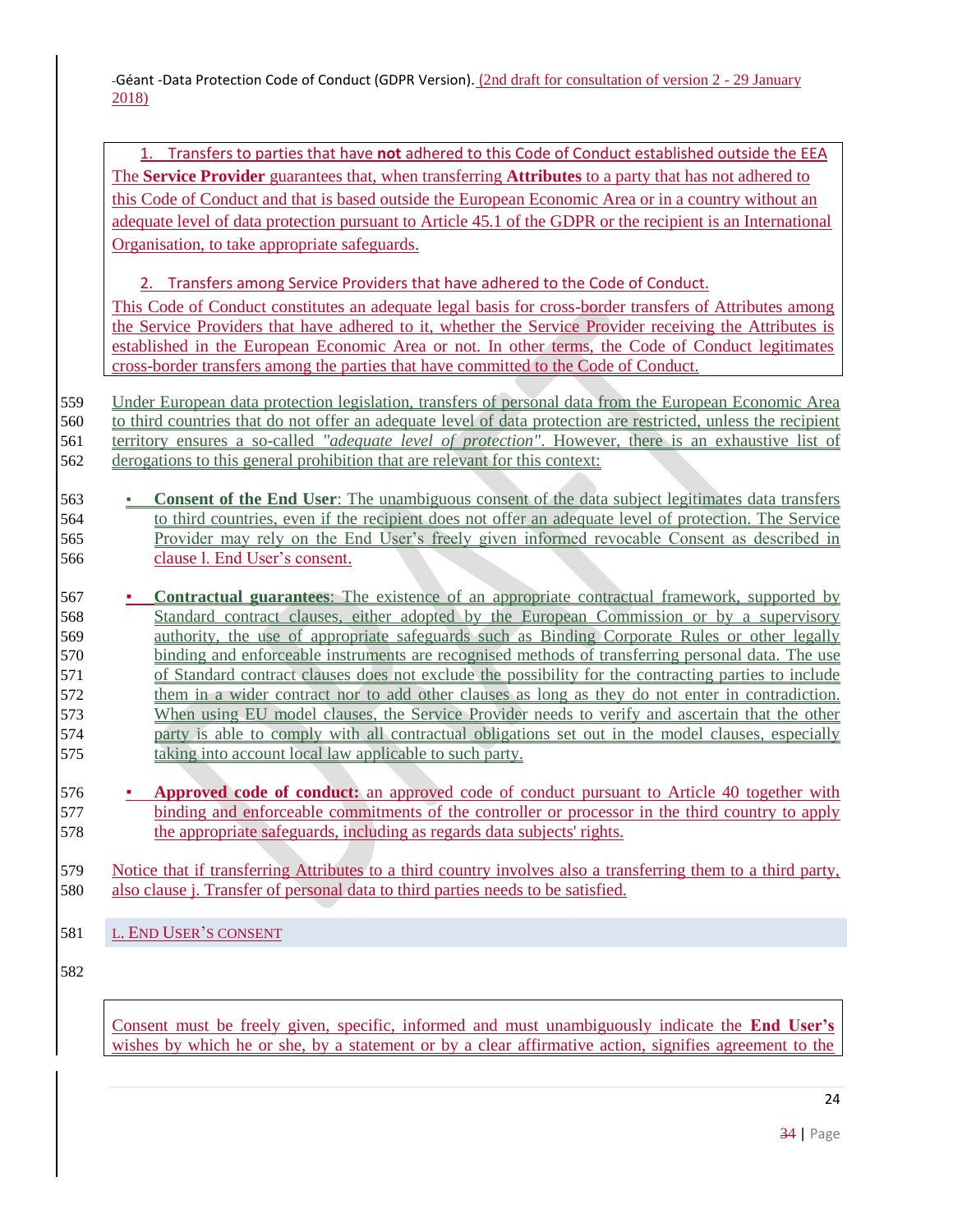processing of his or her personal data.

 When a Service Provider relies on End User's consent (e.g. [c. Deviating purposes,](#page-14-0) j. Transfer of personal data to third parties, [k. Transfer of personal data to third countries](#page-22-0) ), it can be provided by a written statement, including by electronic means. This could include ticking a box when visiting an internet website, choosing technical settings for information society services or another statement or conduct which clearly indicates the data subject's acceptance of the proposed processing of his or her personal data. Consent shall always be documented. Furthermore, the **End User** shall be able to withdraw his/her consent online.

 Following Recital 43 of the GDPR, the Service Provider shall not rely on consent when there is a clear imbalance between the End User and the Service Provider.

592 TheNotice that this Code of Conduct for Service Providers are advised todoes not make use of the Privacy

593 Policy template that belongs to the supporting material of the Code of Conduct in Appendix 1: [Information duty towards End Users.](#page-32-1)

- <span id="page-24-0"></span>I. INFORMATION DUTY TOWARDS HOME ORGANISATION
- 

The **Service Provider** commits to provide to the **Home Organisation** or its Agent at least the following information:

a) a machine-readable link to the Privacy Policy;

b) indication of commitment to this Code of Conduct;

e) any relevant updates or changes in the local data protection legislation that may affect this Code of Conduct.

 GÉANT has put in place a scalable technical solution allowing Service Providers to add their adherence to this Code 599 of Conduct and to communicate its privacy policy's URL. This information is shared with normative requirements 600 on the Home Organisation's Identity Provider server priorlegal grounds to sharing the End User'srelease Attributes to the Service Provider.

 The current technical infrastructure is based on standard SAML 2.0 metadata management and distribution system operated by Federation operators. However this Code of Conduct will apply despite the future changes in the technical infrastructure.

J. SECURITY BREACHES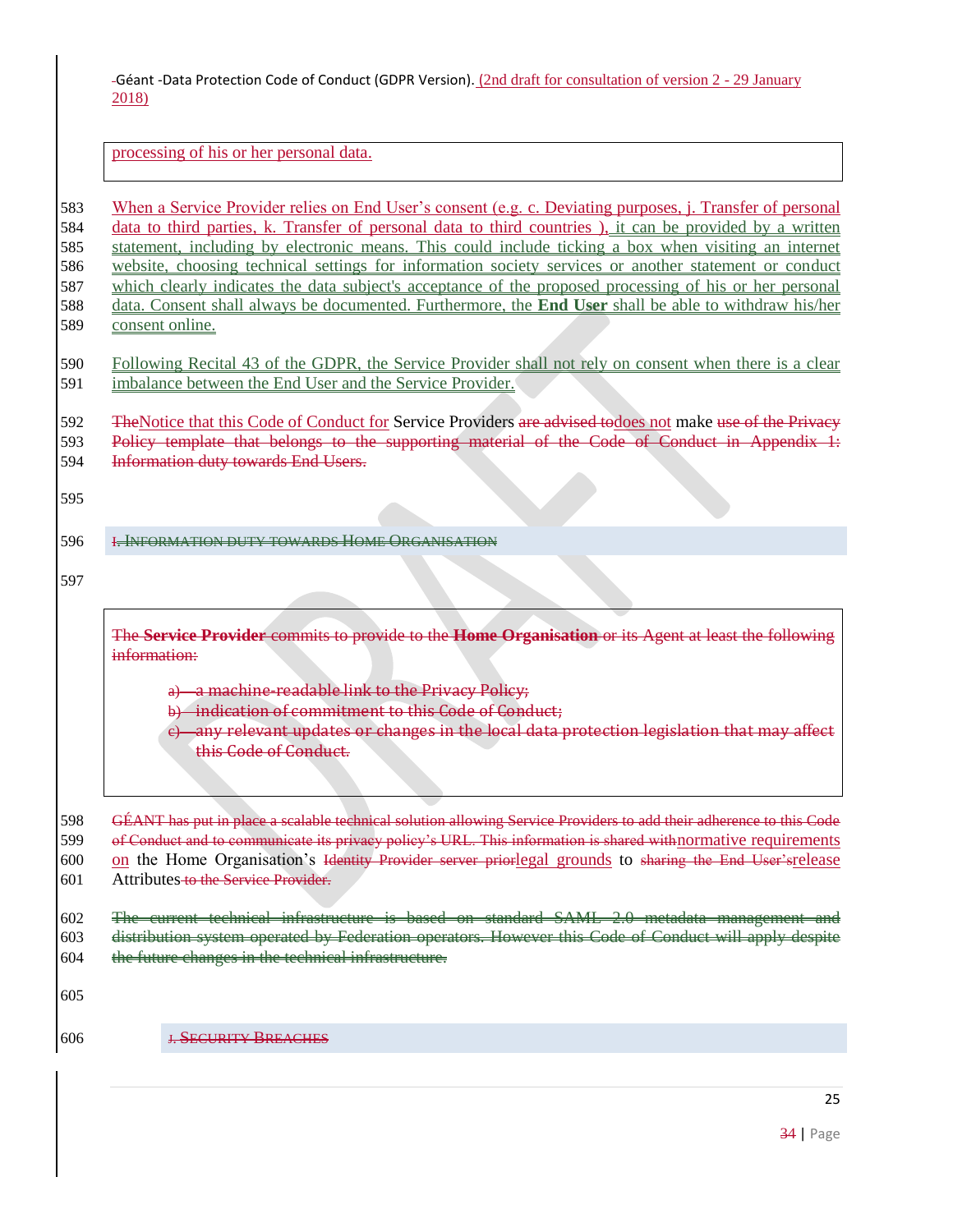607

The **Service Provider** commits to, without undue delay, report all suspected privacy or security breaches, meaning any breach of security leading to the accidental or unlawful destruction, loss, alteration, unauthorised disclosure of, or access to, personal data transmitted, stored or otherwise processed concerning the **Attributes** to the **Home Organisation** or its Agent and, where this is legally required, to the competent data protection authority and/or to the **End Users** whose data are concerned by the security or privacy breach.

608 Article 33 of the GDPR describes the conditions when a personal data breach must be notified to the supervisory authority. This clause imposes an obligation to notify also the Home Organisation, to allow them taking the necessary technical and organisational measures for mitigating any risk the **Home Organisation** may be exposed to.

612 For example, if the **Service Provider** suspects that one or more user accounts in the **Home Organisation**

613 has been compromised, the **Service Provider** contacting the **Home Organisation** enables the **Home** 

614 **Organisation** to take measures to limit any further damage (such as, suspend the compromised accounts)

615 and to start the necessary actions to recover from the breach, if any.

616 The Service Provider shall use the security contact point of the Home Organisation or its Agent as

617 provided in the technical infrastructure (currently, SAML 2.0 metadata), if available, for the reporting.

- 618 When a security contact is not provided, the Service Provider shall communicate with alternative contact  $619$  points.
- 620 Describe notification duties. When is it necessary to notify?
- 621
- 622 kService Provider. However, the user interaction presented in Appendix 1 assumes the Attribute release is 623 not based on the End User's consent.
- <span id="page-25-0"></span>624 M. LIABILITY

625

The Service Provider agrees to hold harmless the **End User**, the **Home Organisation** as well as the Agent who has suffered damage as a result of any violation of this Code of Conduct by the **Service Provider** as determined in a binding and enforceable judicial ruling.

626 In the event of damages related to the breach of this Code of Conduct (i.e.: using the **Attributes** for other 627 purposes, storing sharing the **Attributes** with third parties etc.), the **Service Provider** will hold the other 628 parties harmless following a binding and enforceable judicial ruling.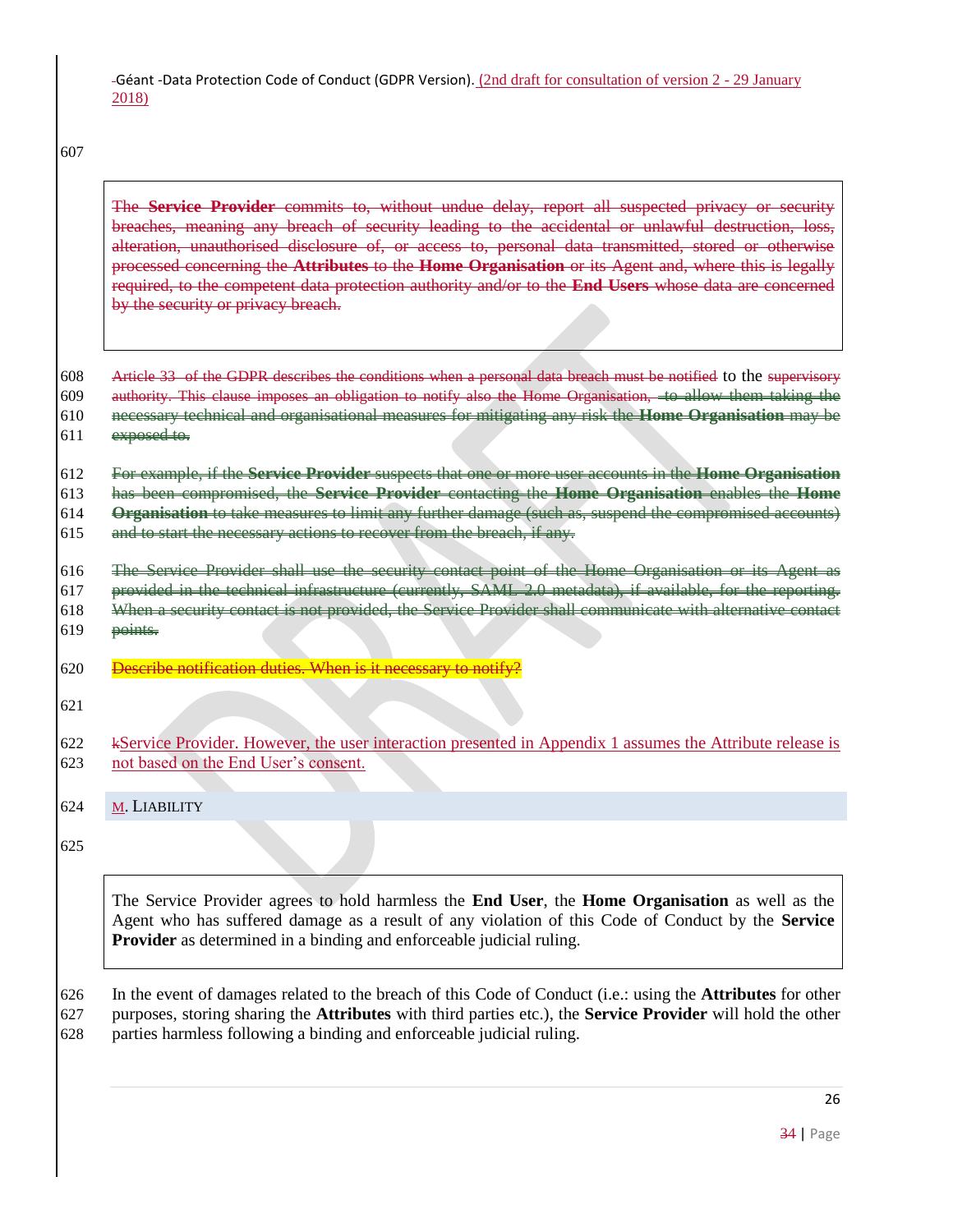For example, in case an **End User** files a complaint against his or her **Home Organisation** for unlawful release of **Attributes**, and it turns out that a **Service Provider** has released the **Attributes** to a third party, the **Home Organisation** will be held harmless against the **End User** by the **Service Provider** if it can prove the **Service Provider** has not complied with all the obligations of this Code of Conduct.

<span id="page-26-1"></span>633 L. TRANSFER TO THIRD COUNTRIES

634

1. Transfers to parties that have **not** adhered to this Code of Conduct established outside the EEA

The **Service Provider** guarantees that, when transferring **Attributes** to a party that has not adhered to this Code of Conduct and that is based outside the European Economic Area or in a country without an adequate level of data protection pursuant to Article 25.6 of the directive 95/46/EC or Article 45.1 of the GDPR, to take appropriate measures

### 2. Transfers among Service Providers that have adhered to the Code of Conduct.

This Code of Conduct constitutes an adequate legal basis for cross-border transfers of Attributes among the Service Providers that have adhered to it, whether the Service Provider receiving the Attributes is established in the European Economic Area or not.

635

<span id="page-26-0"></span>

| 636 | n <del>Under European data protection legislation, transfers of personal data from the European Economic Area</del> |
|-----|---------------------------------------------------------------------------------------------------------------------|
| 637 | to third countries that do not offer an adequate level of data protection are restricted unless the recipient       |
| 638 | territory ensures a so-called " <i>adequate level of protection</i> ". However, there is an exhaustive list of      |
| 639 | depending to this general probibition that are relayent for this context.                                           |
|     |                                                                                                                     |

| 640 | Consent of the End User: The unambiguous consent of the data subject legitimates data transfers       |
|-----|-------------------------------------------------------------------------------------------------------|
| 641 | to third countries, even if the recipient does not offer an adequate level of protection. The Service |
| 642 | Provider may rely on the End Heer's freely given informed revocable Consent as described in           |
| 643 | Frror! Reference course not found                                                                     |
|     |                                                                                                       |

 **Contractual guarantees**: The existence of an appropriate contractual framework, supported by 645 Standard contract clauses, either adopted by the European Commission or by a supervi authority, the use of appropriate safeguards such as Binding Corporate Rules or other legally binding and enforceable instruments are recognised methods of transferring personal data. The use of Standard contract clauses does not exclude the possibility for the contracting parties to include 649 them in a wider contract nor to add other clauses as long as they do not enter in contradiction. When using EU model clauses, the Service Provider needs to verify and ascertain that the other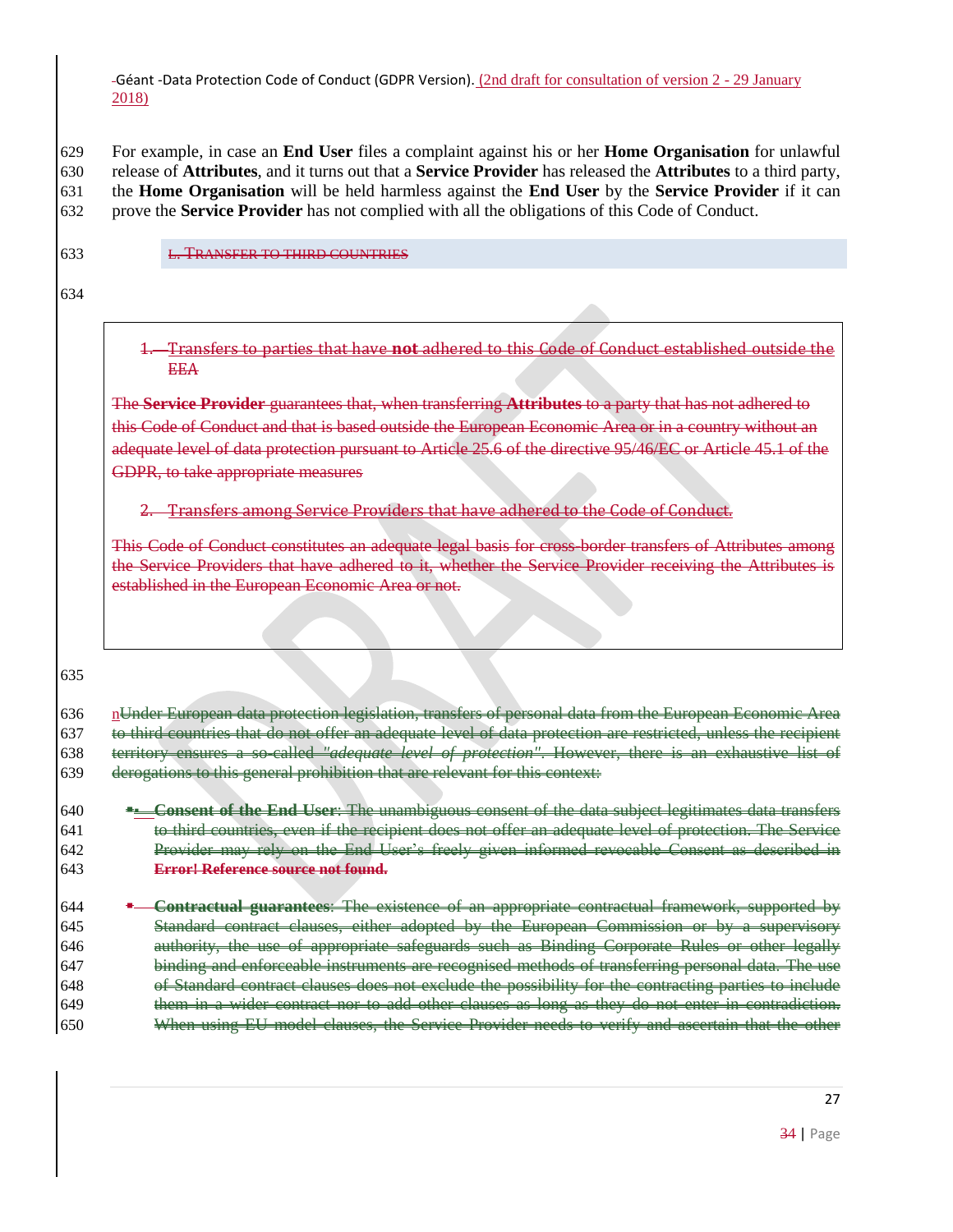651 party is able to comply with all contractual obligations set out in the model clauses, especially 652 taking into account local law applicable to such party. [Reference to the section of IOs]

653

### <span id="page-27-0"></span>654 M. GOVERNING LAW AND JURISDICTION

655

This Code of Conduct shall be interpreted in the light of the GDPR and of the guidance issued by the European advisory body on data protection and privacy<sup>4</sup> [always with Data Protection Board, always without prejudice to any privileges and immunities of Service Providers being International Organisations, as these are awarded by their constituent and/or statutory documents and international law.

This Code of Conduct shall be governed by the Dutch laws and court unless the parties agree to have it governed by other national laws legislation or courts of the country in whichone of the **Service Provider** is establishedEU Member States.

656

 $\overline{a}$ 

### 657 Alternatively, the **Service Provider** and the **Home Organisation** can refer to this Code of Conduct in the 658 case where the **Service Provider** processed personal data on behalf of the **Home Organisation**. In that 659 scenario, the applicable law is the one of the **Home Organisation.**

660 AnyIf there are disputes regarding the validity, the interpretation or the implementation of this Code of 661 Conduct, the parties shall be settled before the competent courts of the country in which the **Service**  662 **Provider** isagree on how and where to settle them, based on guidance issued by the regulatory authorities 663 such as the European Data Protection Board or it predecessor.<sup>5</sup> For instance, if there is a dispute between 664 a Home Organisation and Service Provider who are established-

665 International Private Law shall apply in order in the same EU Member State, the parties can agree on 666 using the local law and court. If one of the parties prefers arbitration the parties can also agree on an

667 arbitration court. If the parties cannot come to confirm the applicable law and to determine whether a

668 **Service Provider** is established in a country or notan agreement, the Dutch laws and courts are assumed.

<sup>5</sup> The [Opinion 8/2010 on applicable law](http://ec.europa.eu/justice/data-protection/article-29/documentation/opinion-recommendation/files/2010/wp179_en.pdf) of the Article 29 Working Party, a[s](http://ec.europa.eu/justice/data-protection/article-29/documentation/opinion-recommendation/files/2015/wp179_en_update.pdf) [updated in 2015,](http://ec.europa.eu/justice/data-protection/article-29/documentation/opinion-recommendation/files/2015/wp179_en_update.pdf) provides useful guidance on how to determine the applicable law in cross-national collaborations.

<sup>&</sup>lt;sup>4</sup>-The Opinion 8/2010 on applicable law of the Article 29 Working Party, as updated in 2015, provides useful guidance on how to determine the applicable law in cross-national collaborations.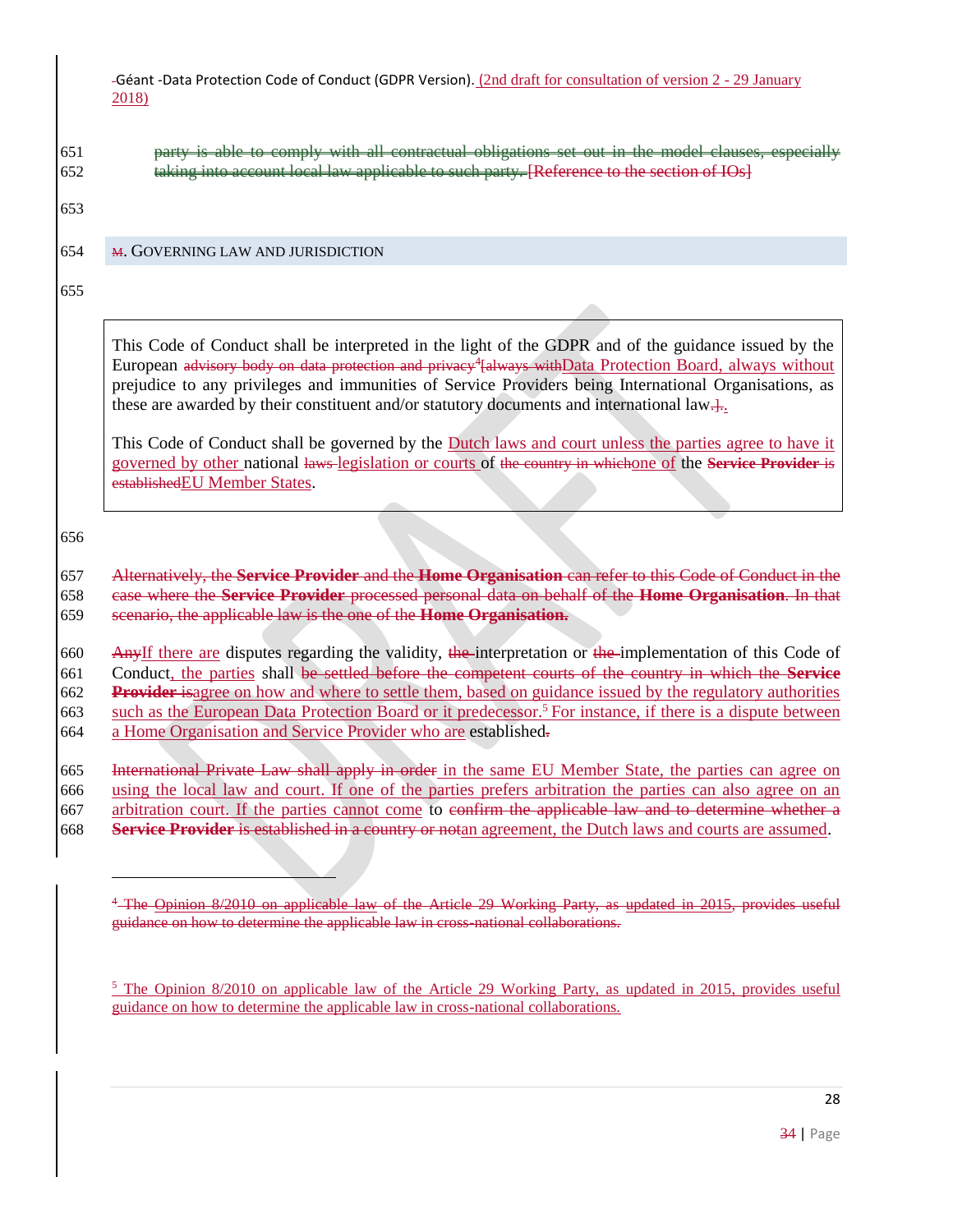| -Géant -Data Protection Code of Conduct (GDPR Version). (2nd draft for consultation of version 2 - 29 January |  |  |  |
|---------------------------------------------------------------------------------------------------------------|--|--|--|
| 2018)                                                                                                         |  |  |  |

<span id="page-28-2"></span><span id="page-28-1"></span><span id="page-28-0"></span>

| 669<br>670               | The Privacy Policy requires specifying the jurisdiction and the applicable law (clause I. Information duty<br>towards End User.)                                                                                                                                                                   |
|--------------------------|----------------------------------------------------------------------------------------------------------------------------------------------------------------------------------------------------------------------------------------------------------------------------------------------------|
| 671                      |                                                                                                                                                                                                                                                                                                    |
| 672                      | NO. ELIGIBILITY                                                                                                                                                                                                                                                                                    |
| 673                      |                                                                                                                                                                                                                                                                                                    |
|                          | The Service ProviderCode of Conduct must be implemented and executed by a duly authorized<br>representative of the Service Provider.                                                                                                                                                               |
| 674<br>675<br>676        | Each Service Provider must make sure that the commitment to this Code of Conduct is executed done by a<br>person or by several persons who has or have the right to commit the Service Provider to this Code of<br>Conduct.                                                                        |
| 677<br>678<br>679<br>680 | The person administering the serviceService that receives Attributes must identify the person or body in<br>his or her organisation that can decide if the Home Organisation commits to this Code of Conduct, as<br>typically, the service administrator cannot take this decision on his/her own. |
| 681                      | OP. TERMINATION OF THE CODE OF CONDUCT                                                                                                                                                                                                                                                             |
|                          |                                                                                                                                                                                                                                                                                                    |
| 682                      |                                                                                                                                                                                                                                                                                                    |
|                          | The Service Provider can only terminate adherence to this Code of Conduct in case of:                                                                                                                                                                                                              |
|                          | •• this Code of Conduct being replaced by a similar arrangement,                                                                                                                                                                                                                                   |
|                          | •• the termination of the serviceService provisioning to the Home Organisation or                                                                                                                                                                                                                  |
|                          | the effective notification provided by the authorised by the Service Provider to terminate its<br>adherence to this Code of Conduct                                                                                                                                                                |
| 683<br>684               | Even after the Service Provider has terminated its adherence to the Code of Conduct, the Attributes<br>received continue to be protected by the GDPR (see p. Survival of the elausesq. Survival of the clauses).                                                                                   |
| 685                      |                                                                                                                                                                                                                                                                                                    |
| 686                      | PQ. SURVIVAL OF THE CLAUSES CODE OF CONDUCT                                                                                                                                                                                                                                                        |
| 687                      |                                                                                                                                                                                                                                                                                                    |
|                          | 29                                                                                                                                                                                                                                                                                                 |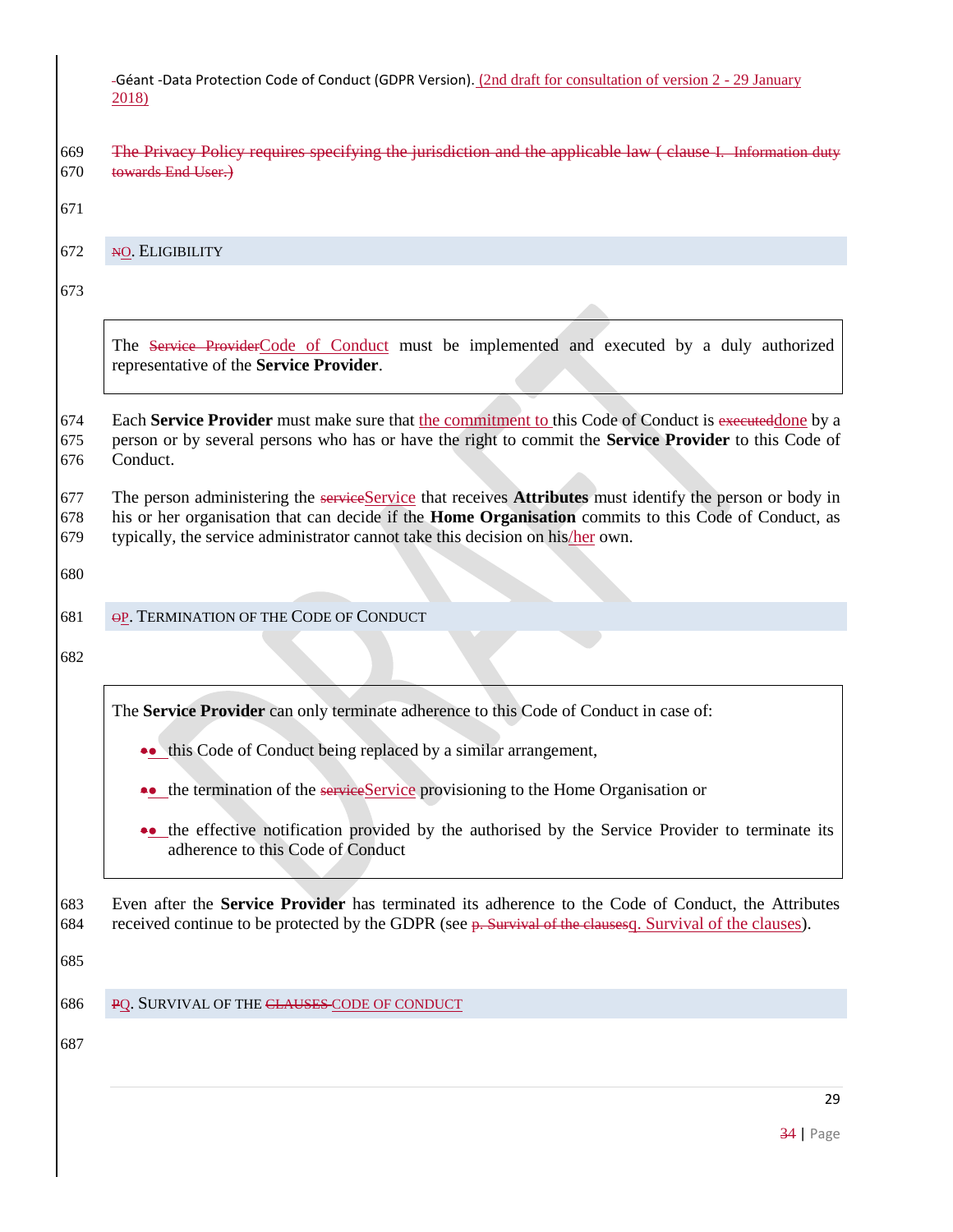The **Service Provider** agrees to be bound by the provisions of this Code of Conduct that are intended to survive due to their sense and scope after the end, lapse or nullity of this Code of Conduct. Treference to gdpr and other cocos] until the processing terminates.

#### 688

<span id="page-29-0"></span>689 OR. PRECEDENCE

690

The Service Provider warrants to comply with the stipulation that, in the event of conflict between a provision contained in this Code of Conduct and a provision of the agreement concluded between the **Service Provider** and the **Home Organisation**, the provision of the agreement concluded between **Service Provider** and **Home Organisation** takes precedence over the provision of this Code of Conduct.

In case of conflict between the provisions of the agreement between the Service Provider and the Home Organisation, this Code of Conduct and/or the data protection legislation, the following order shall prevail:

- 1. the processing agreement between the Home Organisation and the Service Provider
- 2. the provisions of this Code of Conduct; and
- 3. Applicable Data Protection Laws

691 If a **Service Provider** has an agreement (possibly a data processing agreement) with (some of) the **Home**  692 **Organisation**(s) and the agreement is in conflict with this Code of Conduct, that agreement has 693 precedence.

694 This section allows the **Service Provider** to have a bilateral agreement overriding the Code of Conduct 695 with some **Home Organisations**, meanwhile, this Code of Conduct will still applies to the other **Home**  696 **Organisations** that have not entered in a bilateral agreement.

<span id="page-29-1"></span>

| 697        | VEENT<br><b>THE R. P. LEWIS CO., LANSING MICH.</b>                                                                                                                 |
|------------|--------------------------------------------------------------------------------------------------------------------------------------------------------------------|
| 698        | The Service Provider shall request for End User's consent in the following scenarios:                                                                              |
| 699        | When the purposes are not cover in b. Purpose limitation                                                                                                           |
| 700        | When the attributes are released to third parties that are not part of this Code of Conduct                                                                        |
| 701<br>702 | When the attributes are released to third parties, which are not part to this Code of<br>Conduct, based in countries not offering an adequate level of protection. |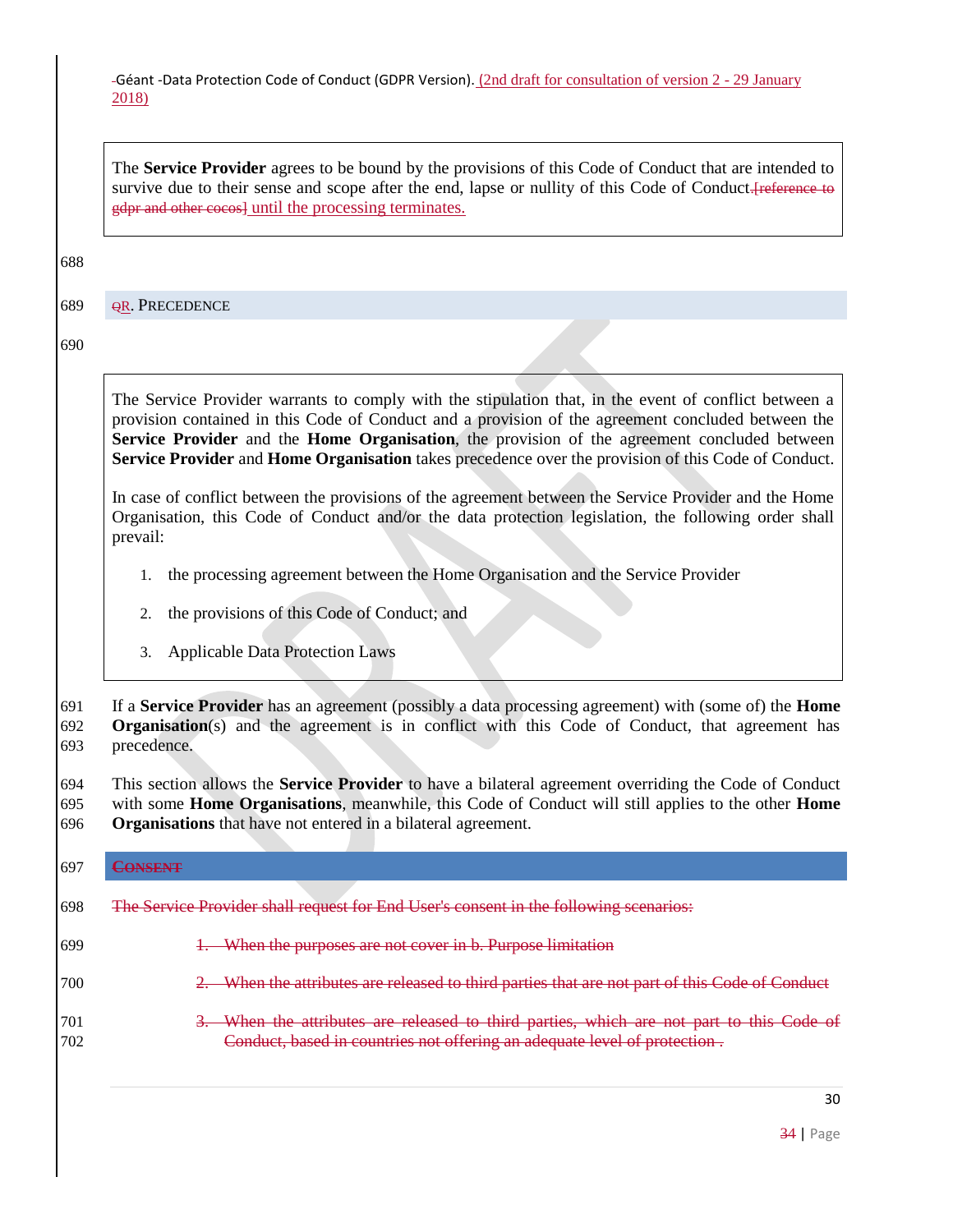- Consent must be freely given, specific, informed and must unambiguously indicate the **End User's**
- wishes by which he or she, by a statement or by a clear affirmative action, signifies agreement to the processing of his or her personal data.
- 706 In the context of this Code of Conduct, when consent is used (e.g. [d. Deviating purposes,](#page-16-1) g. Transfer of personal [data to third parties,](#page-20-1) [l. Transfer to third countries \)](#page-26-1),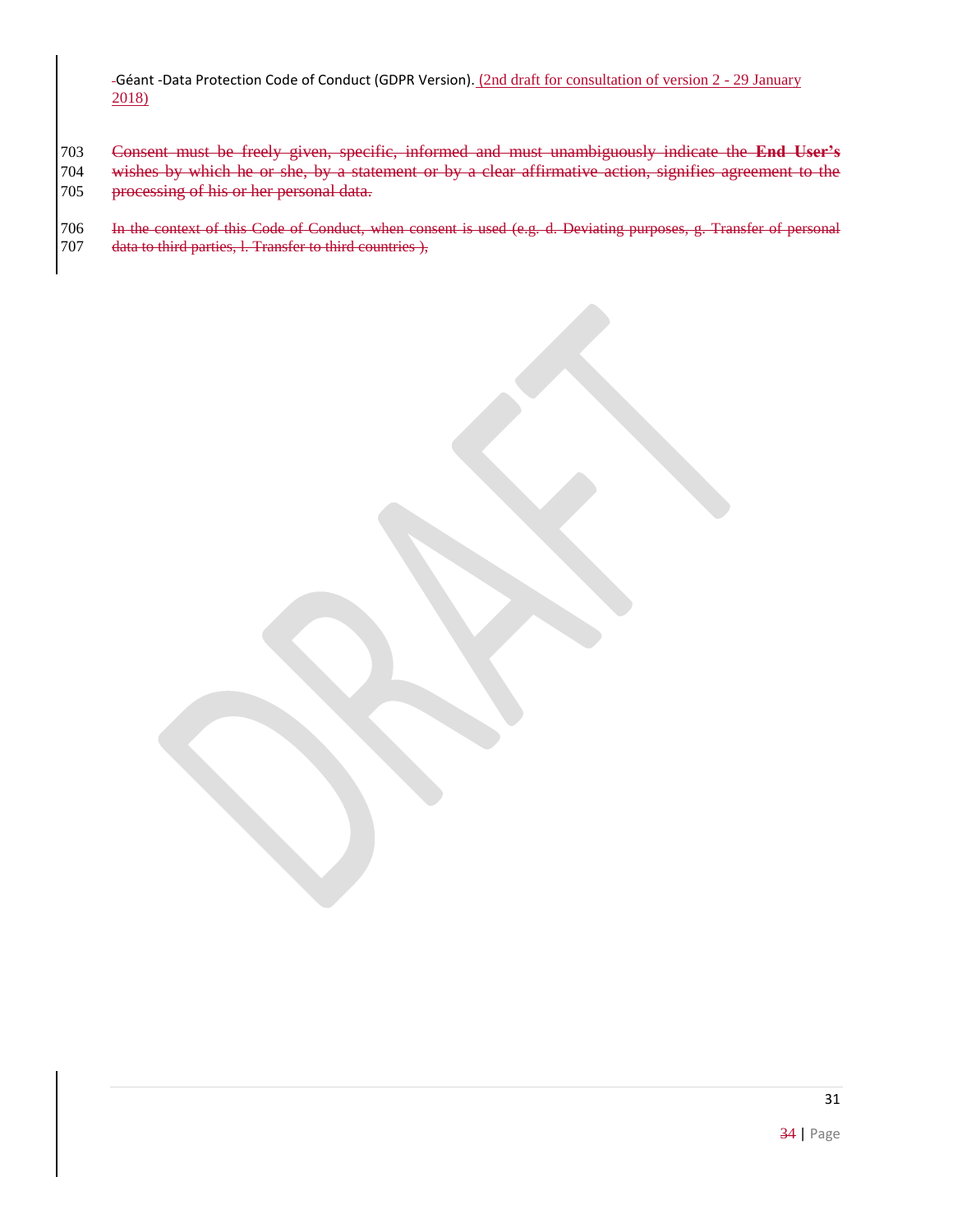<span id="page-31-0"></span>708 it can be provided by a written statement, including by electronic means. This could include ticking a box when visiting an internet website, choosing technical settings for information society services or another statement or conduct which clearly indicates the data subject's acceptance of the proposed processing of his or her personal data. Consent shall always be documented. Furthermore, the **End User** shall be able to 712 withdraw his/her consent online.

713 Following Recital 43 of the GDPR, the Service Provider shall not rely on consent when there is a clear imbalance between the End User and the Service Provider.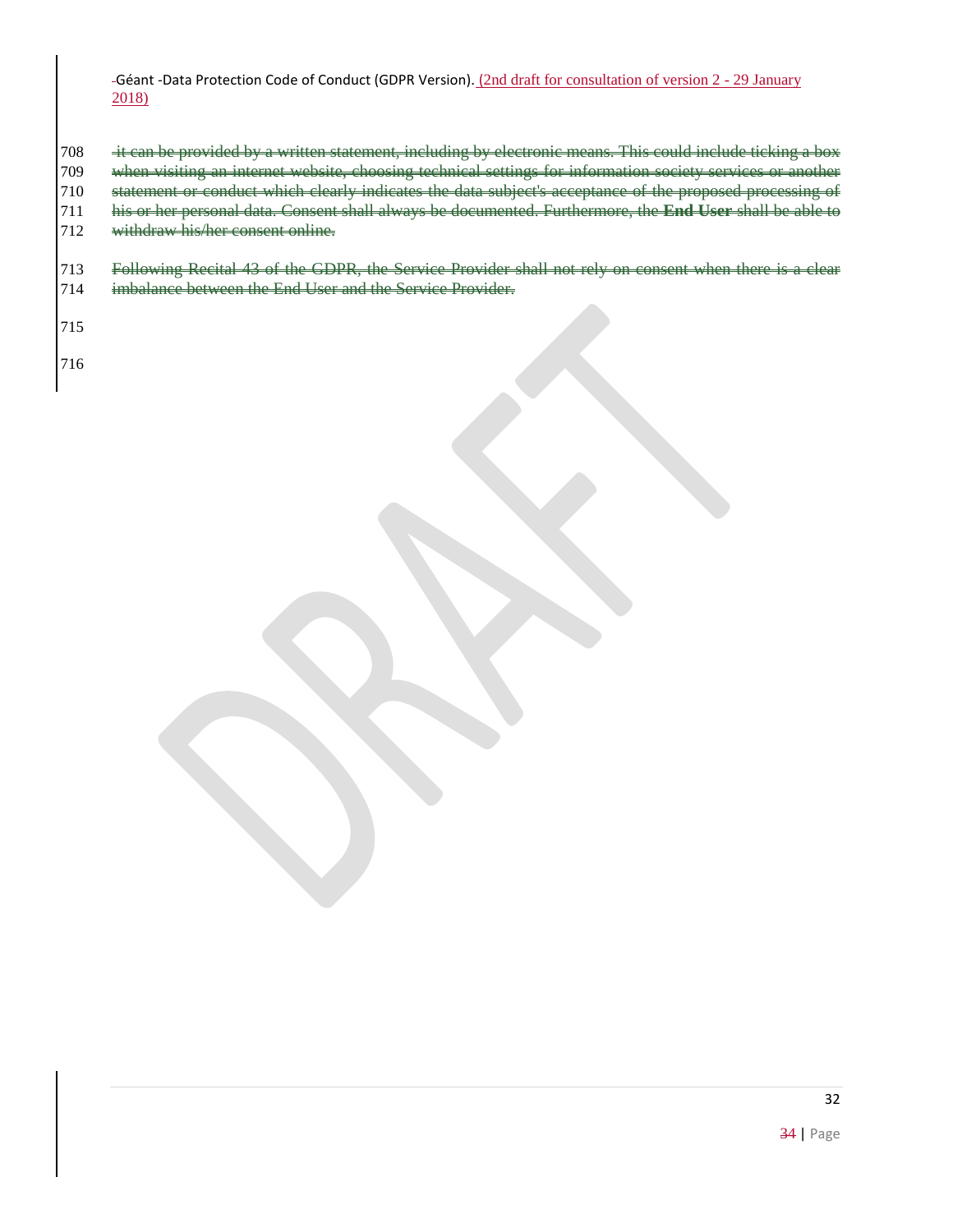<span id="page-32-1"></span><span id="page-32-0"></span>

| 717                      |     |                                                                                                                                                                                                                                                                                                                    |
|--------------------------|-----|--------------------------------------------------------------------------------------------------------------------------------------------------------------------------------------------------------------------------------------------------------------------------------------------------------------------|
| 718                      |     | <b>APPENDIX 1: INFORMATION DUTY TOWARDS END USERS</b>                                                                                                                                                                                                                                                              |
| 719                      |     | This annex consists of two parts:                                                                                                                                                                                                                                                                                  |
| 720                      | L.  | How to develop a privacy policy. Privacy Notice.                                                                                                                                                                                                                                                                   |
| 721<br>722<br>723<br>724 |     | Although this is a mandatory obligation, practice has shown that it is a challenge for many<br>Service Providers have problems in developingto develop an appropriate privacy policyPrivacy<br>Notice for the services Services they provide. A practical template is provided to assist the Service<br>Providers. |
| 725                      | II. | How the <b>Home Organisation</b> should inform the <b>End User</b> on the <b>Attribute release</b> .                                                                                                                                                                                                               |
| 726<br>727               |     | This guideline is primarily for software developers who develop an <b>End User</b> interface for the<br><b>Attribute release on an Identity Provider server.</b>                                                                                                                                                   |
| 728                      |     |                                                                                                                                                                                                                                                                                                                    |
| 729                      |     |                                                                                                                                                                                                                                                                                                                    |
| 730                      |     |                                                                                                                                                                                                                                                                                                                    |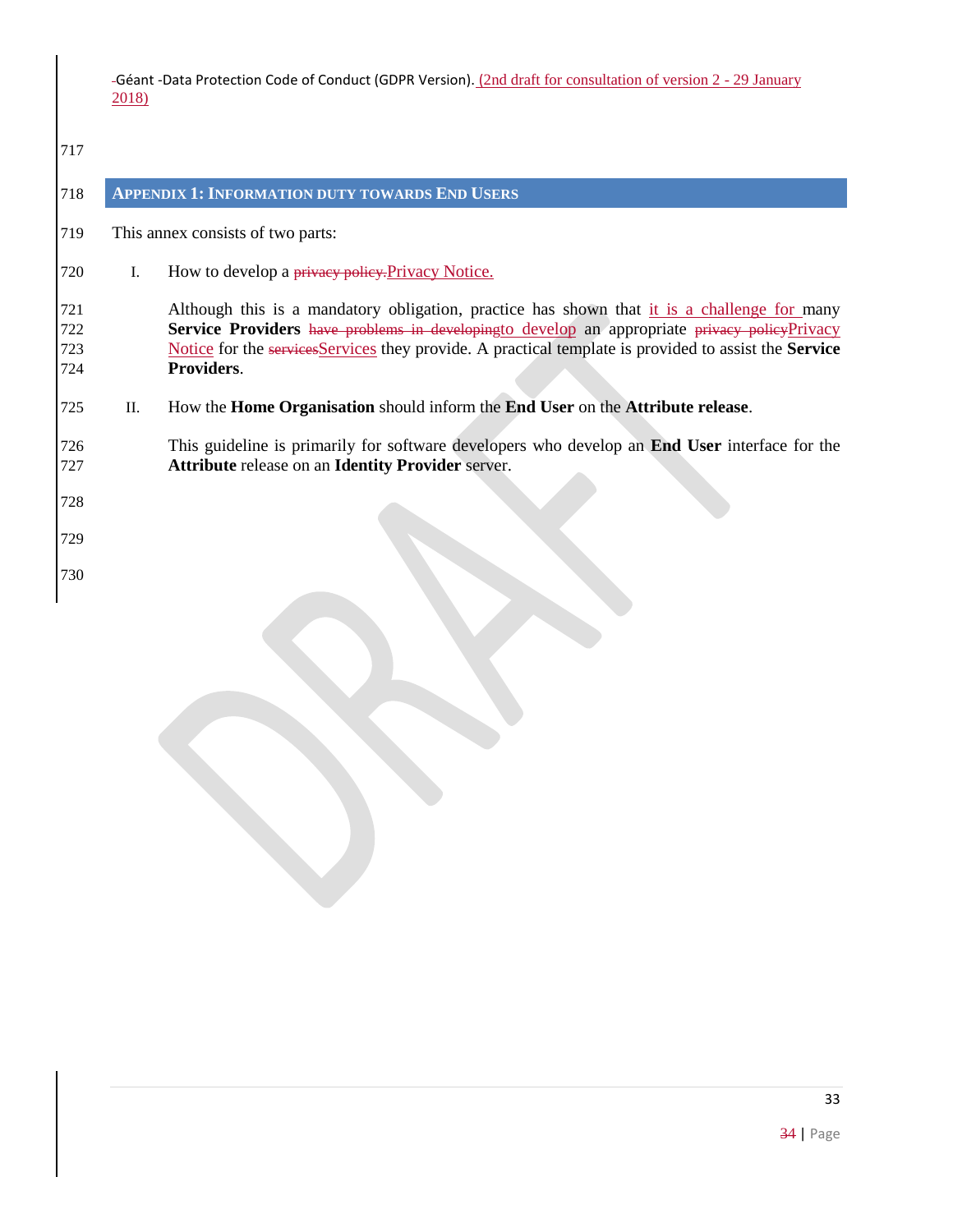### **I. HOW TO DEVELOP A PRIVACY POLICY PRIVACY NOTICE**

 To understand the interplay of the **Home Organisation** and the **Service Provider** within the 734 framecontext of the Code of Conduct, it is necessary to know that the Identity federations (and possible interfederation services like eduGAIN) relay the following information (called SAML2SAML 2.0 metadata) from the **Service Provider** server to the Identity Provider server managed by the Home Organisation:

- a link to **Service Provider's** privacy policyPrivacy Notice web page (an XML element with the name mdui:PrivacyStatementURL) which must be available at least in English.
- the Service Provider's name and description (mdui:DisplayName and mdui:Description) at least in English. The name and description are expected to be meaningful also to the end users not 742 affiliated with the service Service.
- optionally, the **Service Provider's** logo (mdui:logo) that can facilitate the user interface.
- the list of **Attributes** that the **Service Provider** requests from the **Home Organisation** and, for each Attribute, an indication that the Attribute is required. As the legal grounds for the attribute release (Article 7 of the data protection directive and Article 6.1 of the GDPR), the **Home Organisations** are suggested to use the legitimate interests legal grounds.
- <span id="page-33-0"></span>748 PRIVACY POLICYNOTICE TEMPLATE

 This template intends to assist **Service Providers** in developing a Privacy PolicyNotice document that fulfills the requirements of the GDPR and the Code of Conduct. The second column presents some examples (in italic) and proposes some issues that should be to taken into account.

 The Privacy PolicyNotice must be provided at least in English. You can add another column to the template for a local translation of the text. Alternatively, the local translation can be a parallel page, and 754 you can use the xml:lang element to introduce parallel language versions of the Privacy PolicyNotice page as described in SAML2 Profile for the Code of Conduct.

| Name<br>of<br>serviceService                   | the | SHOULD be the same as mount DisplayName<br>WebLicht                                                                                                              |
|------------------------------------------------|-----|------------------------------------------------------------------------------------------------------------------------------------------------------------------|
| Description<br><sub>of</sub><br>serviceService | the | SHOULD be the same as mounter-<br>WebLicht is a service for language research. It provides an execution<br>environment for automatic annotation of text corpora. |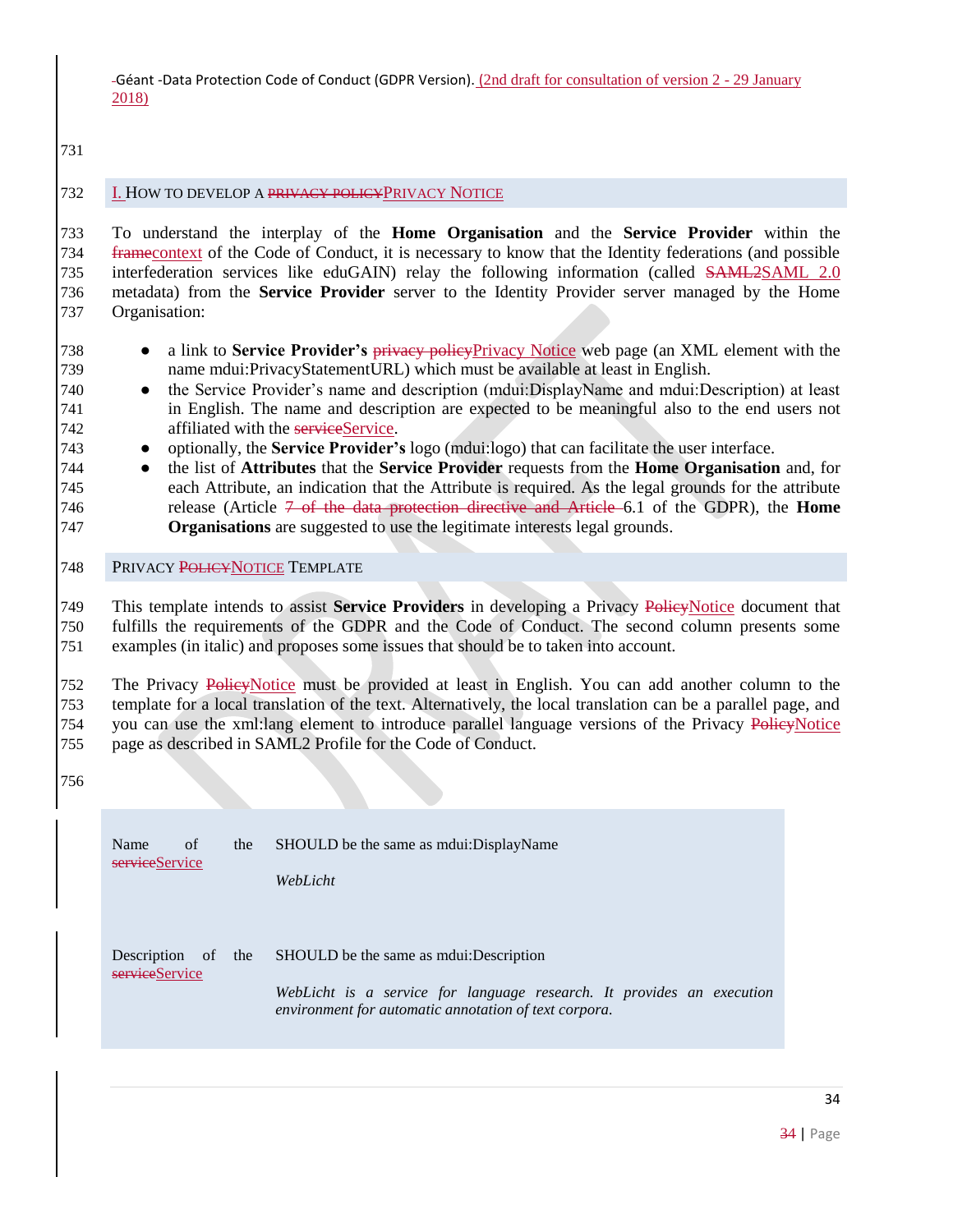| Data controller and a<br>contact person                        | Tübingen university, Institute for language research<br>Laboratory manager Bob Smith, bob.smith@example.org                                                                                                                                                       |
|----------------------------------------------------------------|-------------------------------------------------------------------------------------------------------------------------------------------------------------------------------------------------------------------------------------------------------------------|
| Data controller's data<br>protection officer, if<br>applicable | If the controller has a data protection officer (GDPR Section 4)<br>Chief Security Officer bill.smith@example.org                                                                                                                                                 |
| Jurisdiction<br>and<br>supervisory authority                   | The country in which the Service Provider is established and whose laws are<br>applied.<br>SHOULD be an ISO 3166 code followed by the name of the country and its<br>subdivision if necessary for qualifying the jurisdiction.<br>DE-BW Germany Baden-Württemberg |
|                                                                | How to lodge a complaint to the competent Data protection authority:<br>Instructions to lodge a complaint are available at                                                                                                                                        |
| Personal<br>data<br>processed<br>the<br>and<br>legal basis     | A. Personal data retrieved from your Home Organisation:<br>- your unique user identifier (SAML persistent identifier) *<br>- your role in your Home Organisation (eduPersonAffiliation attribute) *<br>- your name *                                              |
|                                                                | B.Personal data gathered from yourself:<br>- logfiles on the service activity *<br>- your profile<br>                                                                                                                                                             |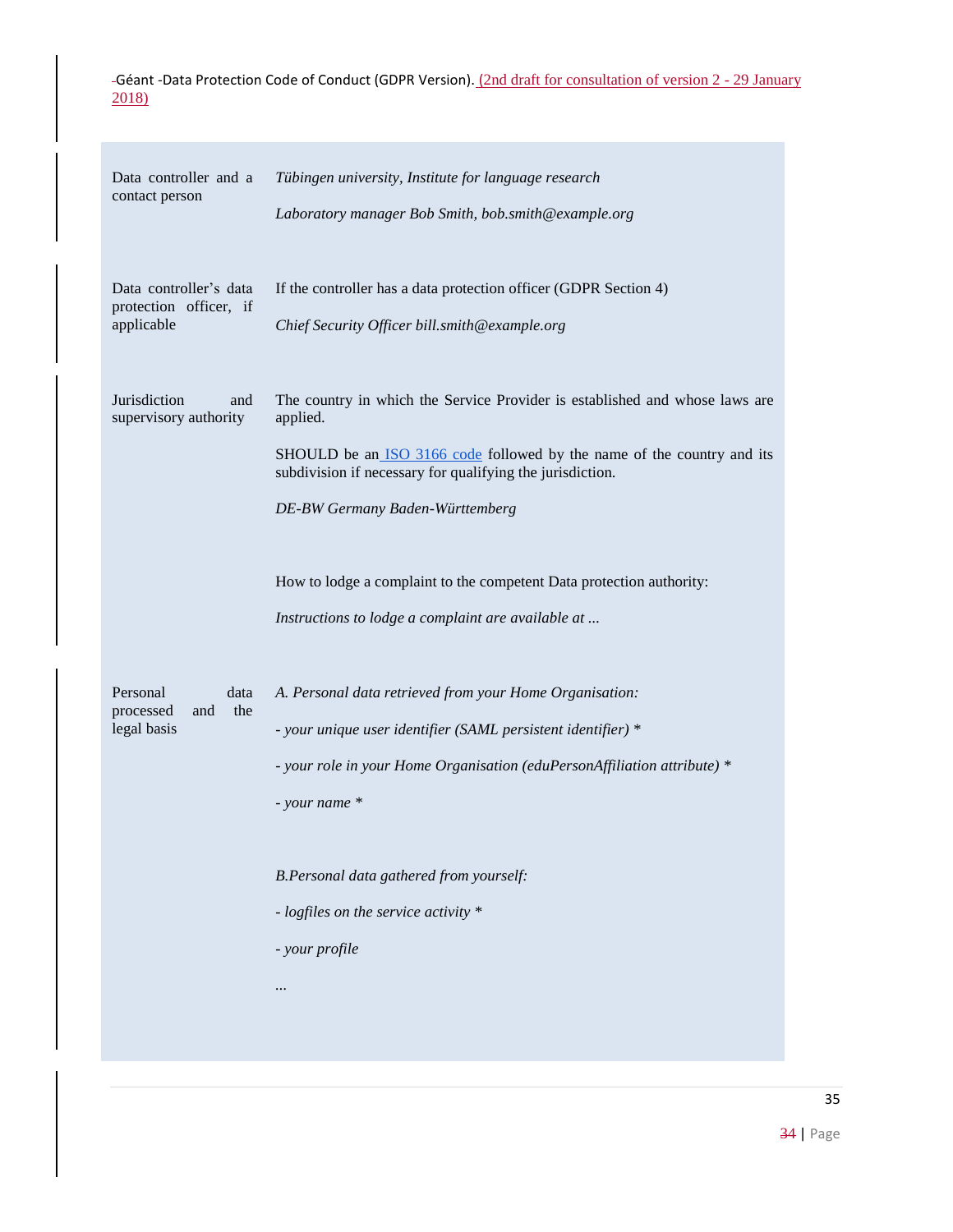|                                                                                                     | * = the personal data is necessary for providing the serviceService. Other<br>personal data is processed because you have consented to it.                                                                                                   |
|-----------------------------------------------------------------------------------------------------|----------------------------------------------------------------------------------------------------------------------------------------------------------------------------------------------------------------------------------------------|
|                                                                                                     | Please make sure the list A. matches the list of requested attributes in the<br>Service Provider's SAML 2.0 metadata.                                                                                                                        |
| Purpose<br>of<br>the<br>processing of personal<br>data                                              | Don't forget to describe also the purpose of the log files, if they contain<br>personal data (usually they do).                                                                                                                              |
| Third parties to whom<br>personal<br>data<br><i>is</i><br>disclosed                                 | Notice clause $f_1$ of the Code of Conduct for Service Providers.                                                                                                                                                                            |
|                                                                                                     | Are the 3rd parties outside EU/EEA or the countries or international<br>organisations whose data protection EC has decided to be adequate? If yes,<br>references to the appropriate or suitable safeguards.                                  |
| How to access, rectify<br>delete<br>the<br>and<br>personal<br>data<br>and<br>object its processing. | Contact the contact person above.<br>To rectify the data released by your Home Organisation, contact your Home<br>Organisation's IT helpdesk.                                                                                                |
| Withdrawal<br>of<br>consent                                                                         | If personal data is processed on user consent, how he/she can withdraw it?                                                                                                                                                                   |
| Data portability                                                                                    | Can the user request his/her data be ported to another serviceService? How?                                                                                                                                                                  |
| Data retention                                                                                      | When the user record is going to be deleted or anonymised? Remember, you<br>cannot store user records infinitely. It is not sufficient that you promise to<br>delete user records on request. Instead, consider defining an explicit period. |
|                                                                                                     | Personal data is deleted on request of the user or if the user hasn't used the<br>serviceService for 18 months.                                                                                                                              |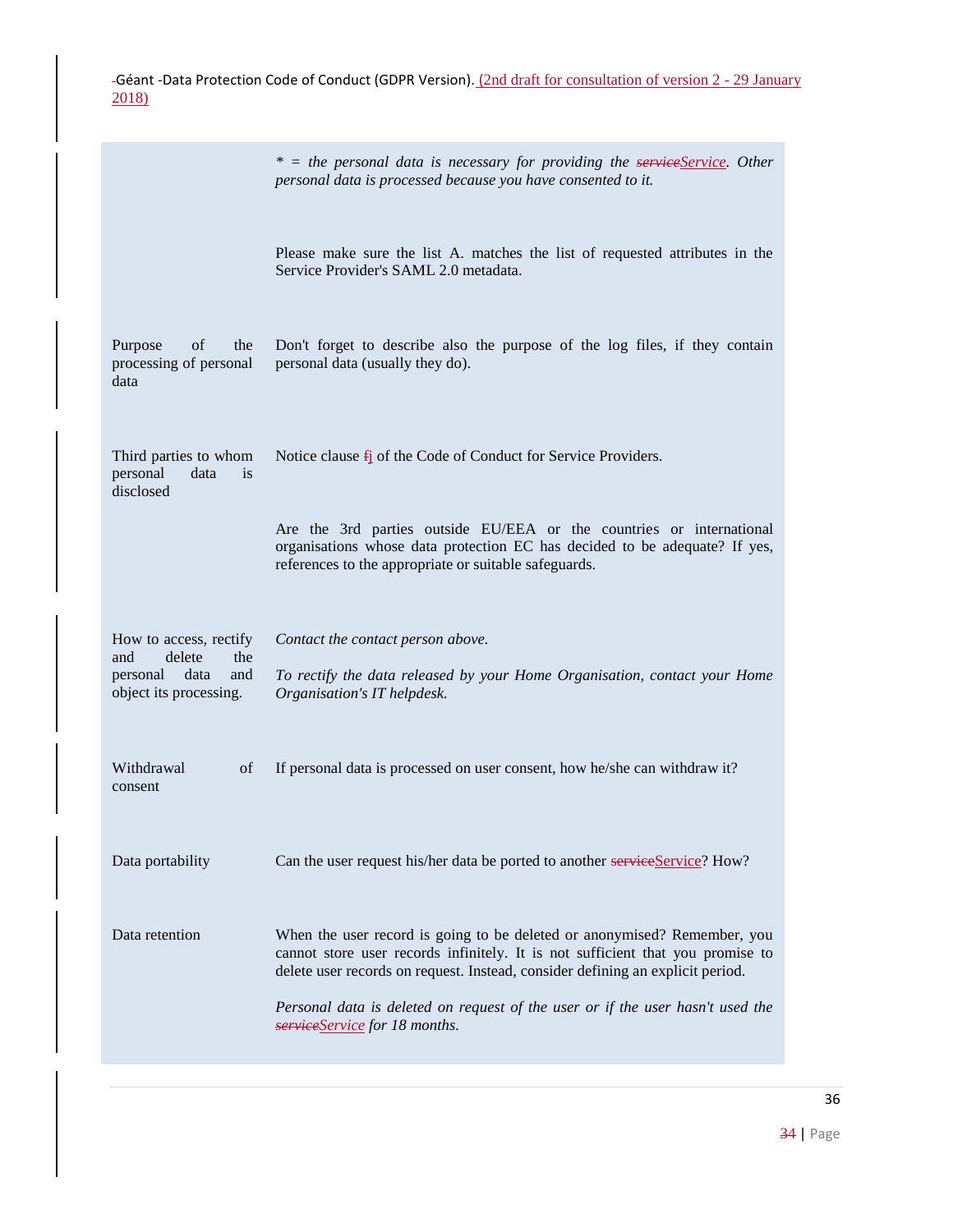Data Protection Code of Conduct

*Your personal data will be protected according to the [Code of Conduct for](http://www.geant.net/uri/dataprotection-code-of-conduct/v1)  [Service Providers,](http://www.geant.net/uri/dataprotection-code-of-conduct/v1) a common standard for the research and higher education sector to protect your privac*y.

## <span id="page-36-0"></span>II. HOW THE HOME ORGANISATION SHOULD INFORM THE END USER ON THE ATTRIBUTE RELEASE

 The Data protection laws create a set of requirements for the INFORM interactions with the user. This Data protection Code of Conduct proposes a division of responsibility where the INFORM interaction is carried out by the **Home Organisation** of the user, for instance, in an INFORM Graphical User Interface (GUI) installed to the Identity Provider server.

 However, the Data protection regulators and the groups developing and enforcing these regulations recognize that there is a balance between full disclosure to meet the requirements and usability. A poor design of the user interaction screens can actually reduce the likelihood that users will understand what is happening.

<span id="page-36-2"></span><span id="page-36-1"></span>LAW REQUIREMENTS

 $\overline{a}$ 

INFORMING THE END USER ("INFORM INTERACTION")

 For a **Home Organisation**, informing the end user can be done when a new end user gets his/her account at the institution. At that time, the **Home Organisation** has the first opportunity to inform that the user's **Attributes** may also need to be released to a **Service Provider** when he/she wants to access it. However, the law requires that, additionally, the end user needs to be informed about the specific **Attribute** release every time his/her **Attributes** are to be released to a new **Service Provider**.

 The **Service Provider's** obligation to inform the end user depends on if it is a data processor or a controller. As a data controller, the **Service Provider** is responsible for communicating with the End user the issues above; which **Attributes** it will be using, and what it will be doing with them. As a data processor, a **Service Provider** can refer to the **Home Organisation**.

 The Article 29 Working Party, EU advisory body contributing to the uniform application of the Data protection directive, took the view that the information must be given directly to individuals - it is not 781 enough for information to be "available<sup>6</sup>". In the Internet, a standard practice to inform the end user on 782 processing his/her personal data in services is to provide him/her a Privacy PolicyNotice web page in the service.

Opinion 15/2011 on the definition of consent, p.20.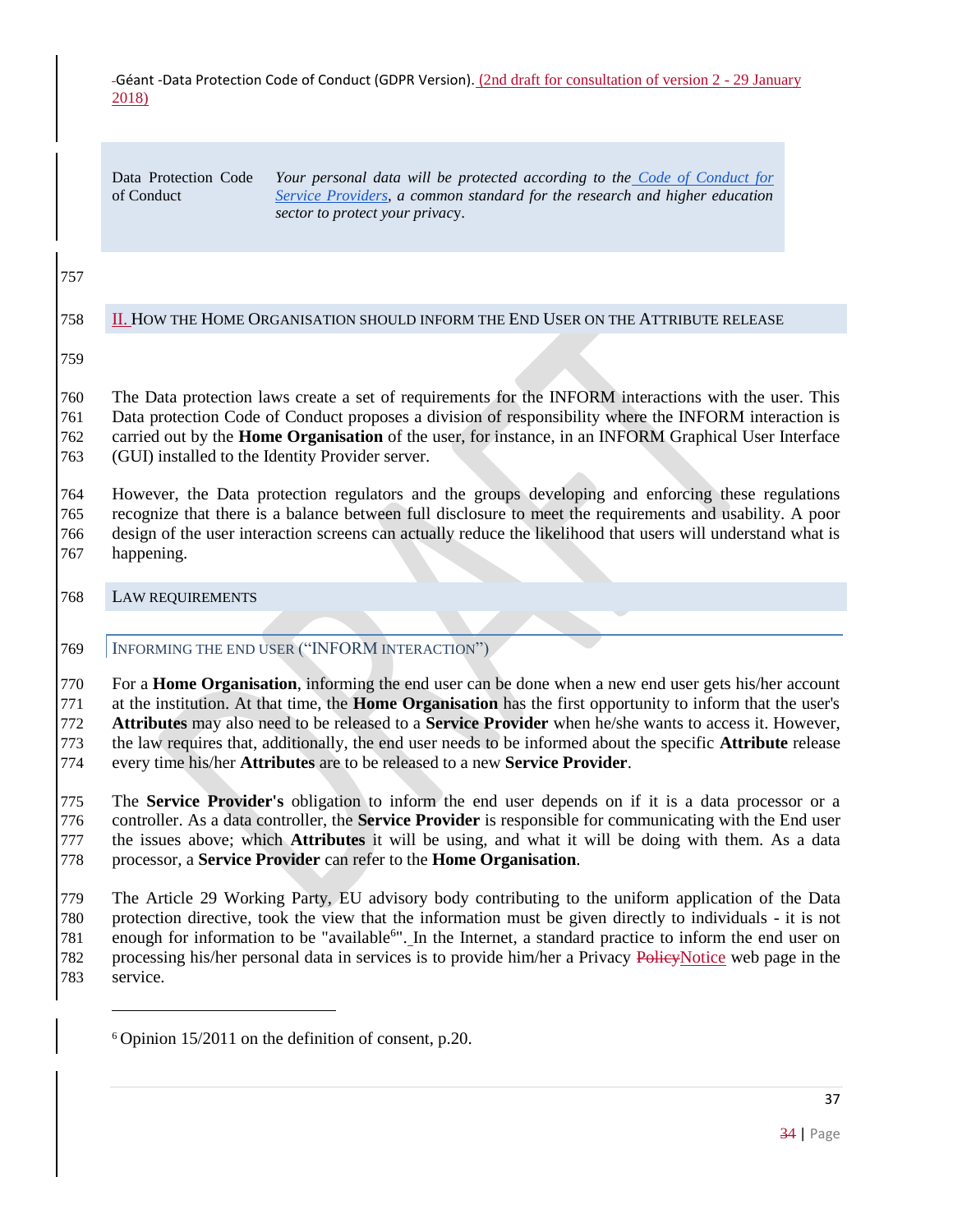In the Web Single Sign-On scenario of SAML 2.0, a convenient place to inform the end user is at the Home Organisation before the Attribute release takes place for the first time. Several federations supporting the European higher education and research communities have already developed tools implementing this approach (e.g. the uApprove module implemented for Shibboleth, Consent-informed Attribute Release system (CAR) module implemented for Shibboleth, the consent module implemented for SimpleSAMLphp). This allows the user's decision to directly affect the transfer of **Attributes** to the **Service Providers**; if the **Service Providers** were communicating with the user it might have already received all the **Attributes** and values.

 $\overline{a}$ 

### <span id="page-37-0"></span>GENERAL PRINCIPLES FOR INFORMING THE USER

Information dialogues should be short and concise.

795 The UK information commissioner proposes a "layered approach"<sup>7</sup>, the basic information should appear on the main page, and a hyperlink shall be provided for detail. Merely having a clickable link labelled 797 "<del>privacy policy</del>Privacy Notice here" probably wouldn't be enough.

 The goal is to provide a human readable form as the primary interface with the ability to click further to see what the 'technical' data is. The Acceptable Usage Policies presented by most Internet services do not suffice as they are rarely read nor understood by the users. The basic information should be provided as short accurate "user-friendly" descriptions; detailed information about "exactly what's going on" can be provided as a link.

 Consequently, this profile recommends displaying the **Service Provider's** name, description, logo and requested attributes on the main page. If a user wants to learn more, he/she can click a link resolving to the **Service Provider's** Privacy policy. It is possible that users will actually not do the latter, but at least they have the ability to inform themselves of what is going on.

 Layered notices can be particularly useful when describing the attribute values which will be released. In general, LDAP-style attributes are transferred to the SP. However, very few users have any familiarity with the conventions and usage of LDAP attributes. Instead, the Identity Provider could ask the user to release "name"; the link would take the user to a page listing all of the LDAP name attributes and values.

 There are other attributes where the values are intentionally opaque (e.g. ePE="urn:mace:rediris.es:entitlement:wiki:tfemc2"). It is NOT reasonable to expect the end user to understand what this value means and to pick up a particular value to be released. Instead, natural language descriptions of the values should be provided.

 *"A layered notice usually consists of a short notice plus a longer notice. The short notice contains basic information, such as the identity of the organisation and the way in which the personal information will be used... The short notice contains a link to a second, longer notice which provides much more detailed information."* [\(the](http://www.ico.gov.uk/for_organisations/data_protection/topic_guides/privacy_notices.aspx)  [UK information commissioner's Privacy Notices Code of Practice,](http://www.ico.gov.uk/for_organisations/data_protection/topic_guides/privacy_notices.aspx) page 18).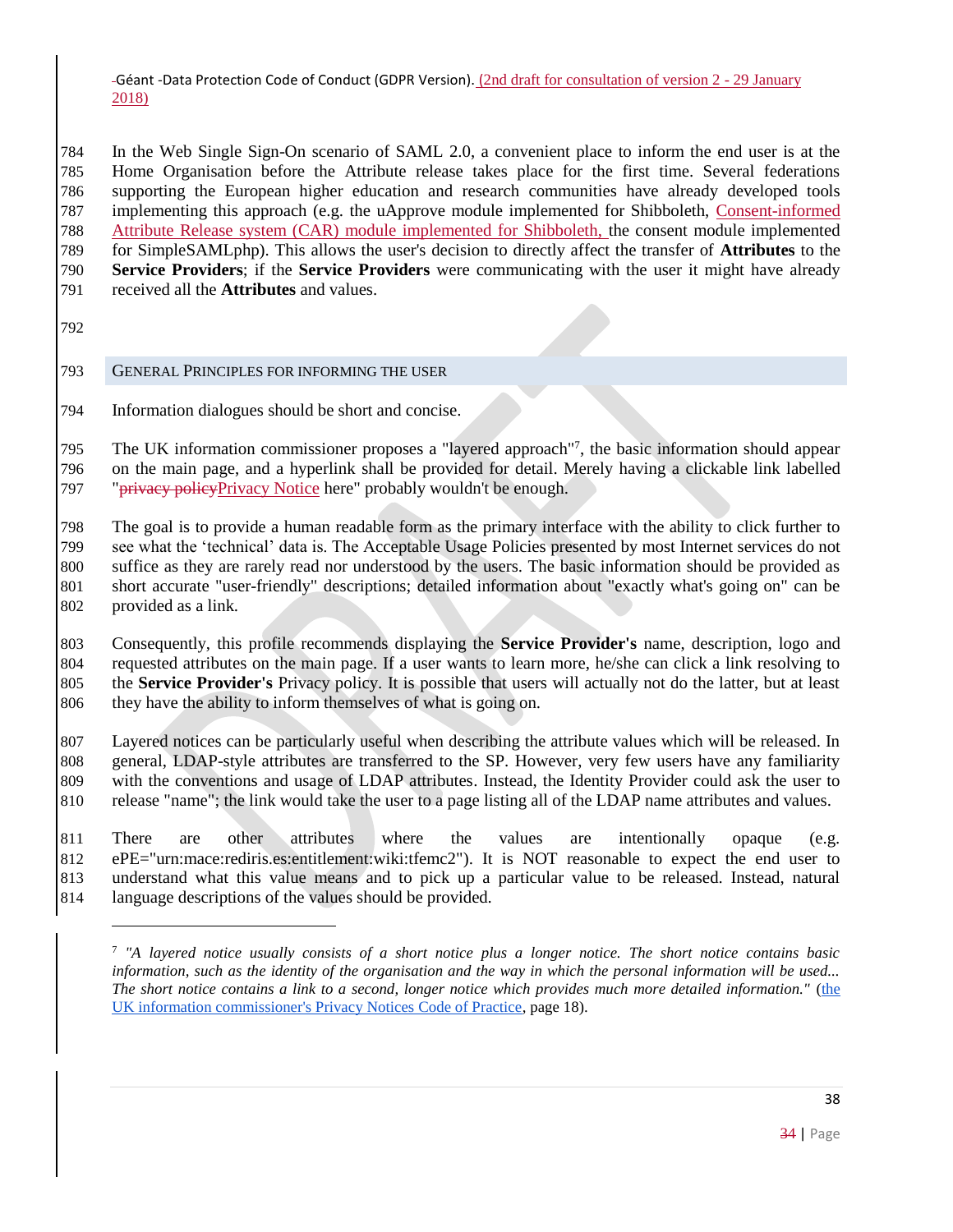A good way to explain to a user why there is a transfer of information is "your email, name and affiliation will be transferred". Explaining by analogy is human, albeit not necessarily academic in all disciplines.

<span id="page-38-0"></span> RECOMMENDATIONS For all Attributes (INFORM interaction): 821 1. The user MUST be informed on the attribute release separately for each SP. 822 2. The user MUST be presented with the mdui:DisplayName value for the SP, if it is available. 3. The user MUST be presented with the mdui:Description value for the SP, if it is available. 4. The user SHOULD be presented with the mdui:Logo image for the SP, if it is available. 5. The user MUST be provided with access (e.g. a clickable link) to the document 828 referenced by the mdui:PrivacyStatementURL. 6. The IDP MUST present a list of the RequestedAttributes defined as NECESSARY. No user consent is expected before release. (However, given how web browsers work, the user may have to click a CONTINUE button in order to continue in the sequence.) The IDP MAY list the NECESSARY attributes on the same screen as the username/password entry boxes, making clear that *if* you login then this is what will happen. It MUST be clear to the user that the consequence of their next action will be to release the attributes. NOTE -- the attribute values for the specific user are not available when the login screen is presented, since the user's identity is not yet known. 837 7. The display software SHOULD provide the ability to configure and display localised descriptions of the attributes (e.g. what PersistentID means) and their values (e.g. what eduPersonEntitlement="urn:mace:rediris.es:entitlement:wiki:tfemc2" means) 840 8. The display software MAY inform the user of the release of an "attribute group" (eg attributes expressing the user's "name"), and then release all requested attributes in the group (e.g. various forms of the user's name such as cn, sn, givenName and displayName). 9. The display software MAY give the user the option to remember that they have been INFORMed of the release of the necessary attributes. 10. If any of the following has changed since the user accessed this SP for the last time, the user MUST be prompted again for the INFORM interaction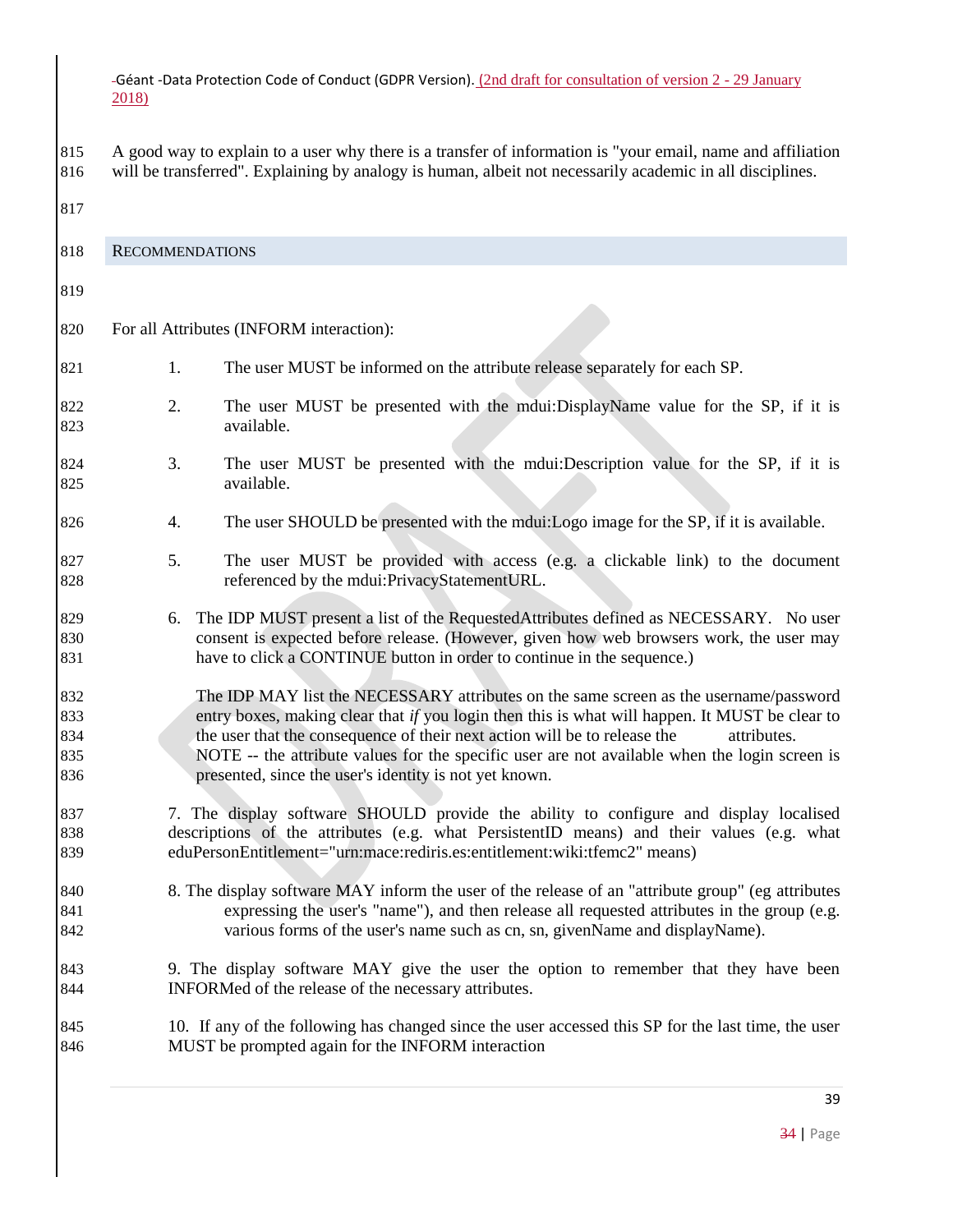<span id="page-39-1"></span><span id="page-39-0"></span>

| 2018) |                                  | -Géant -Data Protection Code of Conduct (GDPR Version). (2nd draft for consultation of version 2 - 29 January      |                                                          |  |
|-------|----------------------------------|--------------------------------------------------------------------------------------------------------------------|----------------------------------------------------------|--|
|       | a.<br>b.<br>c.                   | the list of attributes the SP requests<br>the DisplayName of the SP<br>the Description of the SP                   |                                                          |  |
|       | <b>INTERNATIONALIZATION</b>      |                                                                                                                    |                                                          |  |
|       |                                  | The <i>lang</i> attribute of the <i>mdui</i> elements can be used to match the user's preferred language settings. |                                                          |  |
|       | SAMPLE NOTIFICATION              |                                                                                                                    |                                                          |  |
|       |                                  |                                                                                                                    |                                                          |  |
|       | TUT: Digital ID Card             |                                                                                                                    | The following information will be transferred to service |  |
|       |                                  | Korp - search service for text material                                                                            |                                                          |  |
|       |                                  | Service Provider Information                                                                                       |                                                          |  |
|       | Digital ID Card                  | Service Provider Name Korp - search service for text material                                                      |                                                          |  |
|       | Affiliation(s)<br>Principal name | member<br>linden@tut.fi                                                                                            |                                                          |  |

 $\overline{\phantom{0}}$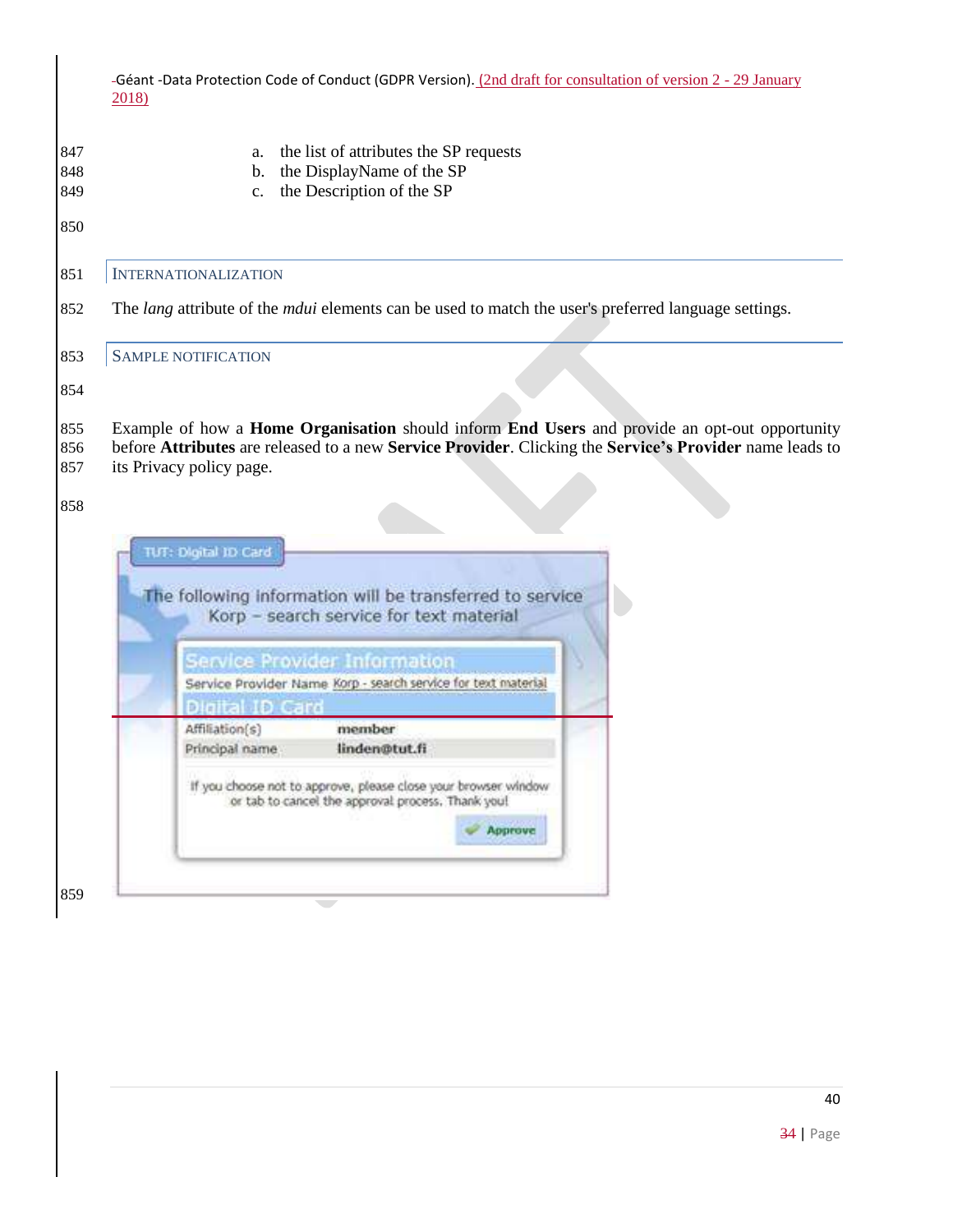| Digital ID Card                  | Service Provider Information<br>Service Provider Name Korp - search service for text material |                |
|----------------------------------|-----------------------------------------------------------------------------------------------|----------------|
| Affiliation(s)<br>Principal name | member<br>linden@tut.fi                                                                       |                |
|                                  |                                                                                               | <b>Approve</b> |
|                                  |                                                                                               |                |
|                                  |                                                                                               |                |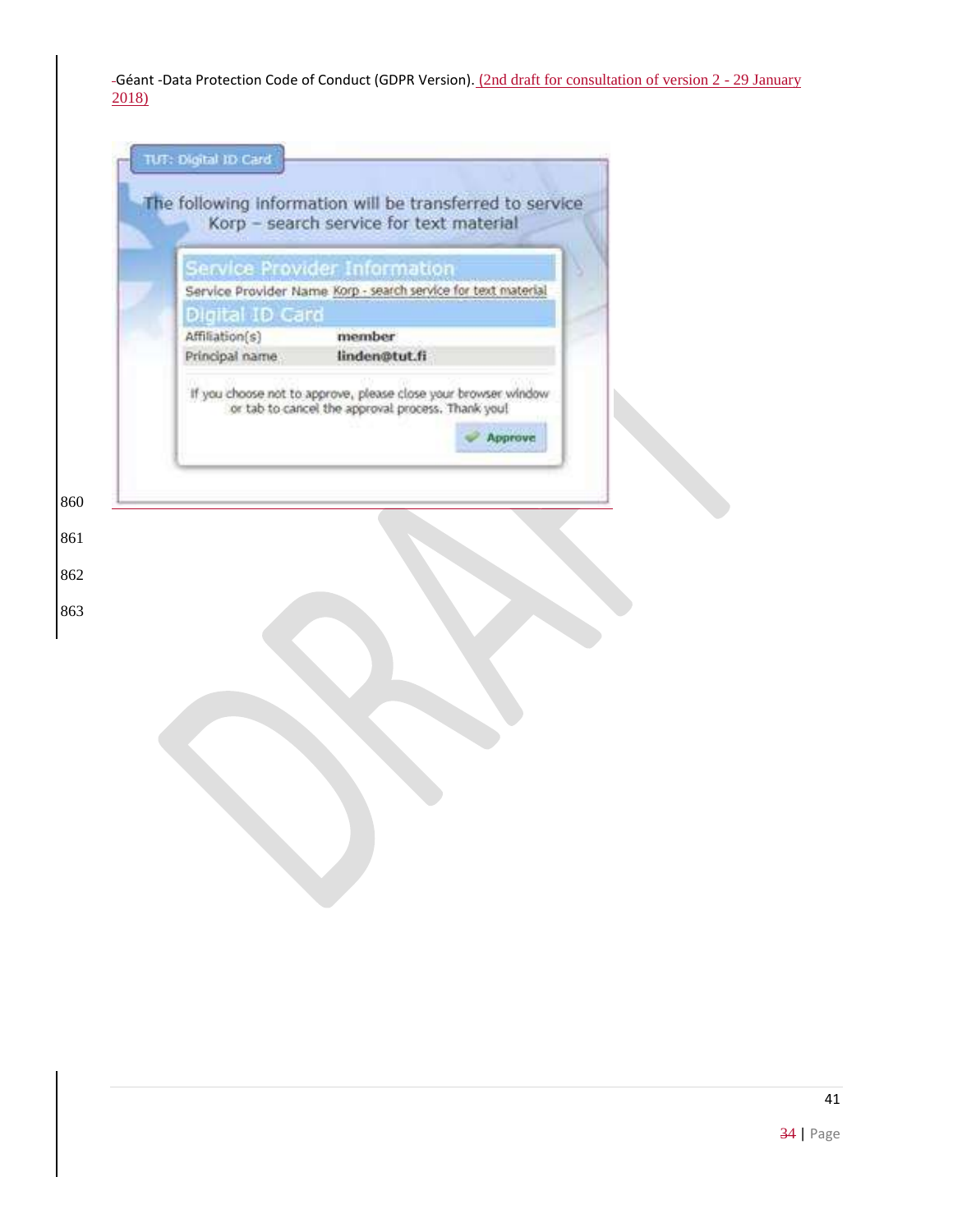#### 

<span id="page-41-0"></span>

| 865 APPENDIX 2: INFORMATION SECURITY, TECHNICAL AND ORGANISATIONAL GUIDELINES FOR |  |  |  |
|-----------------------------------------------------------------------------------|--|--|--|
| <b>866 SERVICE PROVIDERS</b>                                                      |  |  |  |
|                                                                                   |  |  |  |

 This annex describes the technical and organizational security measures for protecting the **Attributes** as well as the information systems of the Service Provider where they are processed (such as a SAML SP software, the infrastructures on which the software is deployed and the application(s) it supplies with the Attributes). Note that the scope of this document is limited to what is required to protect the Attributes. The Service Provider may need to define as well other requirements for the protection of its assets.

 To address the technical and organisational measures to protect the Attributes as well as the information systems of the Service Provider where they are processed, it is recommended that the **Service Providers** adopt the security measures described in the Sirtfi trust framework (ver 1.0) [SIRTFI] which are copied below for convenience.

### <span id="page-41-1"></span>NORMATIVE ASSERTIONS

 In this section a set of assertions are defined that each organisation shall self-attest to so that they may participate in the Sirtfi trust framework. These are divided into four areas: operational security, incident response, traceability and participant responsibilities.

 An attestation to the assertions in this document refers specifically and only to the statements in this section that are identified by labels within square brackets "[", "]".

 How comprehensively or thoroughly each asserted capability should be implemented across an organisation's information system assets is not specified. The investment in mitigating a risk should be commensurate with the degree of its potential impact and the likelihood of its occurrence, and this determination can only be made within each organization.

### <span id="page-41-2"></span>890 | 1 OPERATIONAL SECURITY [OS]

 Managing access to information resources, maintaining their availability and integrity, and maintaining confidentiality of sensitive information is the goal of operational security.

893 •• [OS1] Security patches in operating system and application software are applied in a timely manner.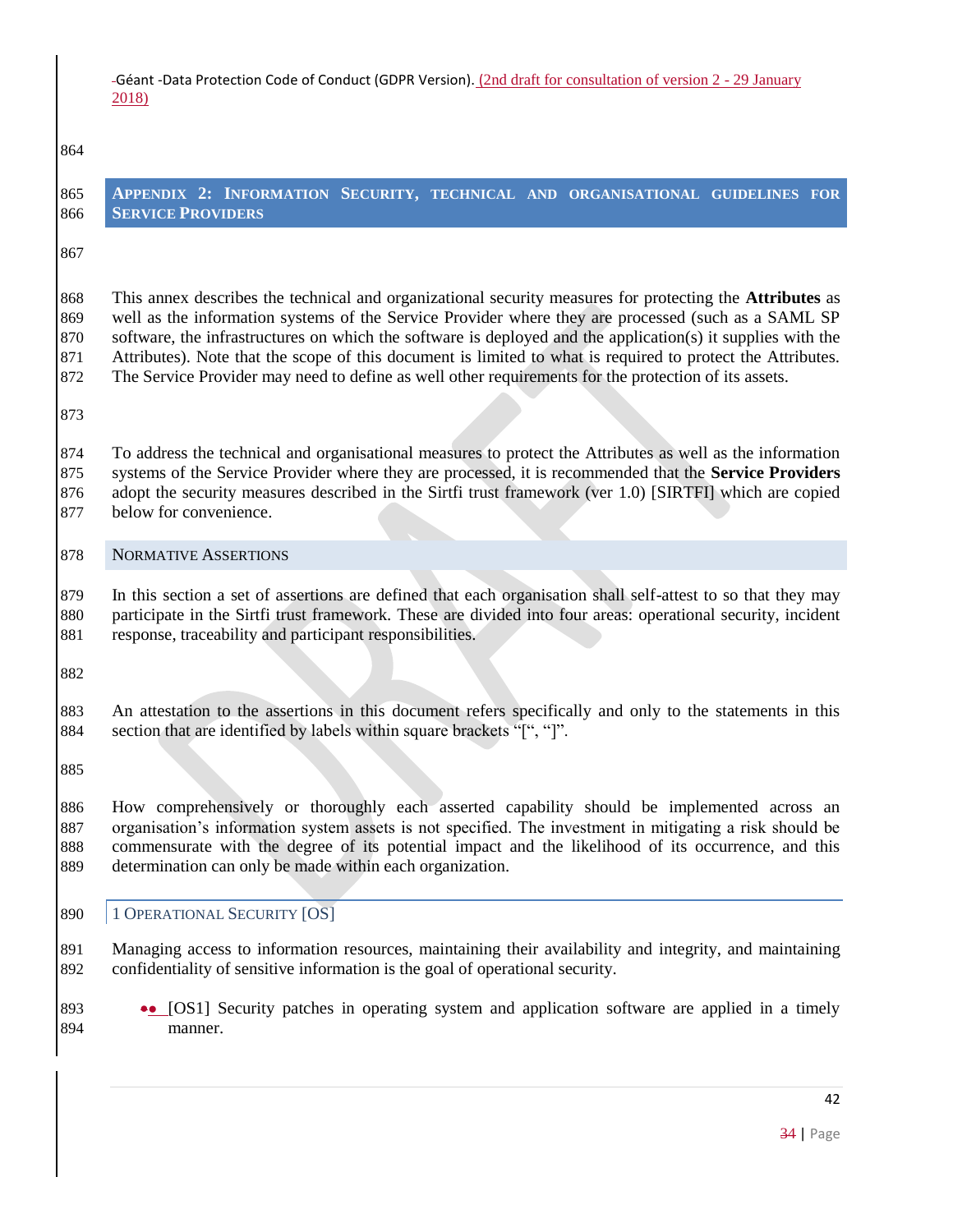## 895 •• [OS2] A process is used to manage vulnerabilities in software operated by the organisation.

- 896 [OS3] Mechanisms are deployed to detect possible intrusions and protect information systems 897 from significant and immediate threats
- 898 [OS4] A user's access rights can be suspended, modified or terminated in a timely manner.
- 899 [OS5] Users and Service Owners (as defined by ITIL [ITIL]) within the organisation can be 900 contacted.
- 901 •• [OS6] A security incident response capability exists within the organisation with sufficient 902 authority to mitigate, contain the spread of, and remediate the effects of a security incident.

### <span id="page-42-0"></span>903 | 2 INCIDENT RESPONSE [IR]

904 Assertion [OS6] above posits that a security incident response capability exists within the organisation. 905 This section's assertions describe its interactions with other organisations participating in the Sirtfi trust 906 framework.

- 907 •• [IR1] Provide security incident response contact information as may be requested by an R&E 908 federation to which your organization belongs.
- 909 [IR2] Respond to requests for assistance with a security incident from other organisations 910 participating in the Sirtfi trust framework in a timely manner.
- 911 •• [IR3] Be able and willing to collaborate in the management of a security incident with affected 912 organisations that participate in the Sirtfi trust framework.
- 913 •• [IR4] Follow security incident response procedures established for the organisation.
- 914 **IR5** Respect user privacy as determined by the organisations policies or legal counsel.
- 915 **••** [IR6] Respect and use the Traffic Light Protocol [TLP] information disclosure policy.

### <span id="page-42-1"></span>916 3 TRACEABILITY [TR]

917 To be able to answer the basic questions "who, what, where, and when" concerning a security incident 918 requires retaining relevant system generated information, including accurate timestamps and identifiers of 919 system components and actors, for a period of time.

- 920 •• [TR1] Relevant system generated information, including accurate timestamps and identifiers of 921 system components and actors, are retained and available for use in security incident response 922 procedures.
- 923 **••** [TR2] Information attested to in [TR1] is retained in conformance with the organisation's security 924 incident response policy or practices.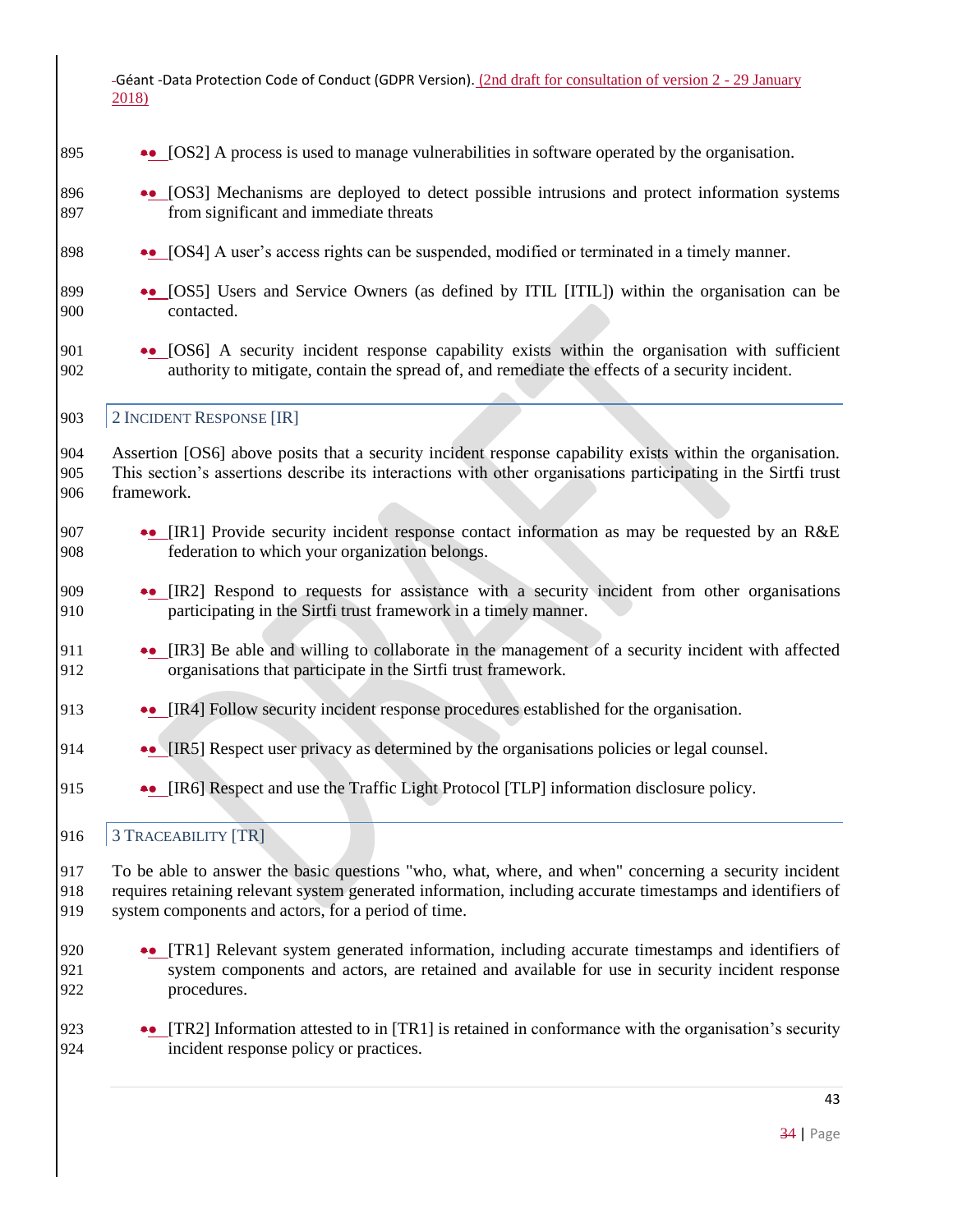<span id="page-43-0"></span>4 PARTICIPANT RESPONSIBILITIES [PR]

- All participants (IdPs and SPs) in the federations need to rely on appropriate behavior.
- 927 •• [PR1] The participant has an Acceptable Use Policy (AUP).
- 928 •• [PR2] There is a process to ensure that all users are aware of and accept the requirement to abide by the AUP, for example during a registration or renewal process.

### <span id="page-43-1"></span>REFERENCES

[ITIL] Axelos ITIL Glossary of Terms, <https://www.axelos.com/glossaries-of-terms>

 [SIRTFI] A Security Incident Response Trust Framework for Federated Identity, version 1.0: <https://refeds.org/wp-content/uploads/2016/01/Sirtfi-1.0.pdf> https://www.axelos.com/glossaries-of-terms

[TLP] US Cert Traffic Light Protocol, <https://www.us-cert.gov/tlp>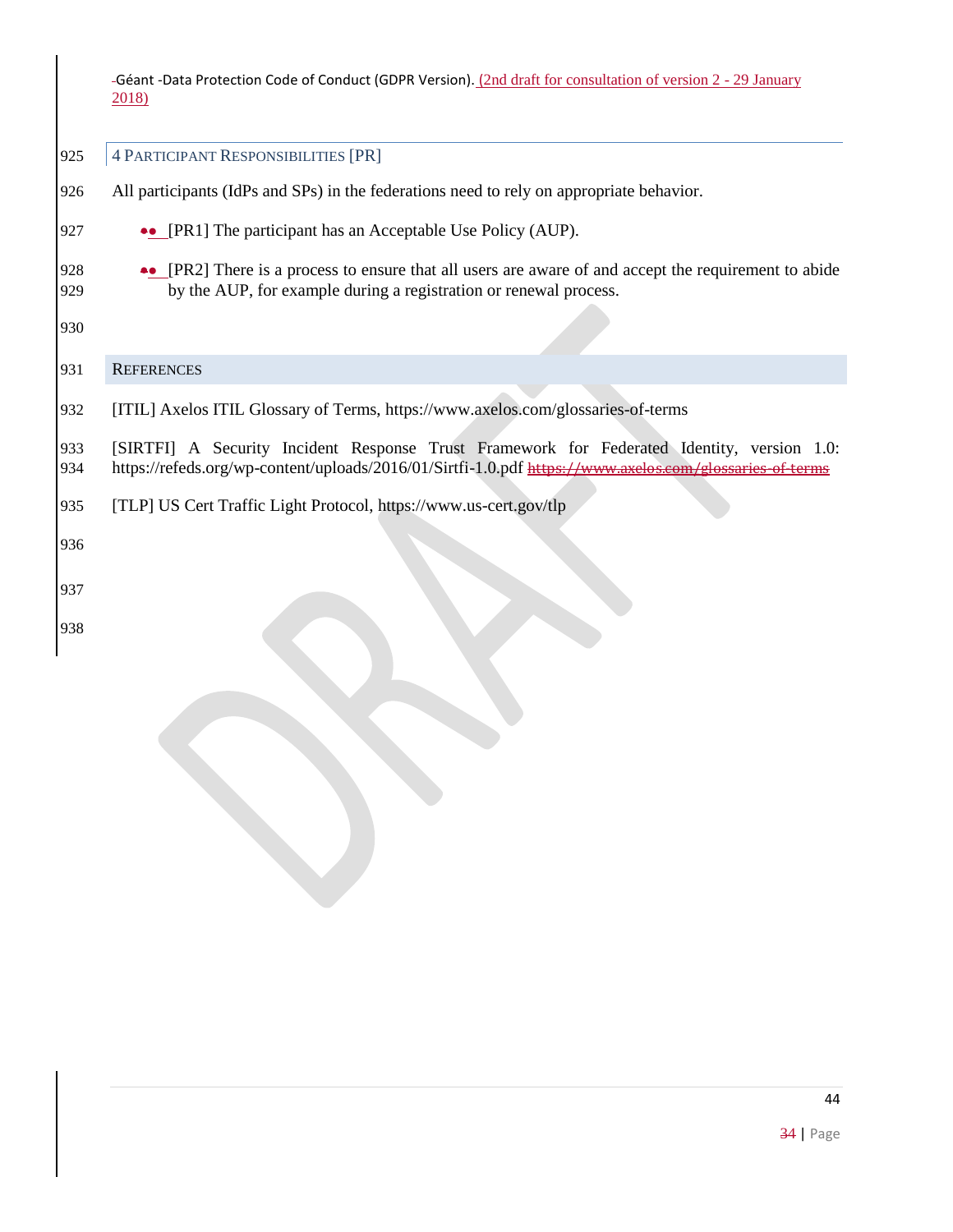<span id="page-44-2"></span><span id="page-44-1"></span><span id="page-44-0"></span>

| 939                                                                                                                                      |                                                                                                                                                                                                                                                                                                                                                                                                                                                                                                                                                                                                                                                                                                                                                                                                                                                                                                                                                                                                                                                                                                                                                                                                                                                                                                                                                                                |
|------------------------------------------------------------------------------------------------------------------------------------------|--------------------------------------------------------------------------------------------------------------------------------------------------------------------------------------------------------------------------------------------------------------------------------------------------------------------------------------------------------------------------------------------------------------------------------------------------------------------------------------------------------------------------------------------------------------------------------------------------------------------------------------------------------------------------------------------------------------------------------------------------------------------------------------------------------------------------------------------------------------------------------------------------------------------------------------------------------------------------------------------------------------------------------------------------------------------------------------------------------------------------------------------------------------------------------------------------------------------------------------------------------------------------------------------------------------------------------------------------------------------------------|
| 940                                                                                                                                      | <b>APPENDIX 3: HANDLING NON-COMPLIANCE OF SERVICE PROVIDERS</b>                                                                                                                                                                                                                                                                                                                                                                                                                                                                                                                                                                                                                                                                                                                                                                                                                                                                                                                                                                                                                                                                                                                                                                                                                                                                                                                |
| 941                                                                                                                                      | <b>INTRODUCTION</b>                                                                                                                                                                                                                                                                                                                                                                                                                                                                                                                                                                                                                                                                                                                                                                                                                                                                                                                                                                                                                                                                                                                                                                                                                                                                                                                                                            |
| 942<br>943<br>944<br>945<br>946<br>947<br>948<br>949<br>950<br>951<br>952<br>953<br>954<br>955                                           | This appendix describes examples of situations of non-compliance to the GÉANT Data Protection Code<br>of Conduct. As a result, actions can be raised and monitoring bodies can intervene.<br>This Data protection Code of Conduct relies on the following principles:<br>•• The Home Federation that has registered a Service Provider records a technical indication<br>(currently, using a tag embedded to SAML 2.0 metadata) on the Service Provider's adherence to<br>the Code of Conduct. The indication signals that the Service Provider believes that its<br>serviceService is being operated in a manner that is consistent with the Code of Conduct.<br>•• The technical infrastructure (currently, SAML 2.0 metadata exchange service) that the<br>federation(s) provides delivers the indications from Service Providers to Home Organisations'<br>Identity Provider servers.                                                                                                                                                                                                                                                                                                                                                                                                                                                                                      |
| 956<br>957<br>958                                                                                                                        | •• Reminding the Service Provider of a potential (suspected) non-compliance issue does not imply<br>to make the reminding party sharing any legal responsibility with the Service Provider.                                                                                                                                                                                                                                                                                                                                                                                                                                                                                                                                                                                                                                                                                                                                                                                                                                                                                                                                                                                                                                                                                                                                                                                    |
| 959                                                                                                                                      | EXAMPLES OF SP NON-COMPLIANCE                                                                                                                                                                                                                                                                                                                                                                                                                                                                                                                                                                                                                                                                                                                                                                                                                                                                                                                                                                                                                                                                                                                                                                                                                                                                                                                                                  |
| 960<br>961<br>962<br>963<br>964<br>965<br>966<br>967<br>968<br>969<br>970<br>971<br>972<br>973<br>974<br>975<br>976<br>977<br>978<br>979 | The Service Provider can violate the Code of Conduct in several ways, such as:<br>•• requesting Attributes which are not relevant for the serviceService (c.f. clause b. Purpose<br>limitation); b. Purpose limitation);<br>•• processing the Attributes for an undefined period of time (c.f. clause e. Data retention); g. Data<br>retention);<br>•• processing the Attributes for a deviating purpose or transferring them to a third party in a way<br>that violates clause b. Purpose limitation and d. Deviating purposesb. Purpose limitation and c.<br>Deviating purposes of the Code of Conduct (for instance, transferring the Attributes to a<br>company for commercial purposes without user consent);<br>•• Disclosing the Attributes (c.f. elause d. Deviating purposes); clause c. Deviating purposes);<br>•• Omitting to install security patches (c.f. clause H. Security measuresh. Security measures and<br>Appendix 2: Information Security, technical and organisational guidelines for Service<br>Providers); Appendix 2: Information Security, technical and organisational guidelines for Service<br>Providers);<br>•• Omitting to publish a privacy policyPrivacy Notice or publish an insufficient privacy<br>policyPrivacy Notice (c.f. clause Appendix 1: Information duty towards End Users). Appendix 1:<br>Information duty towards End Users). |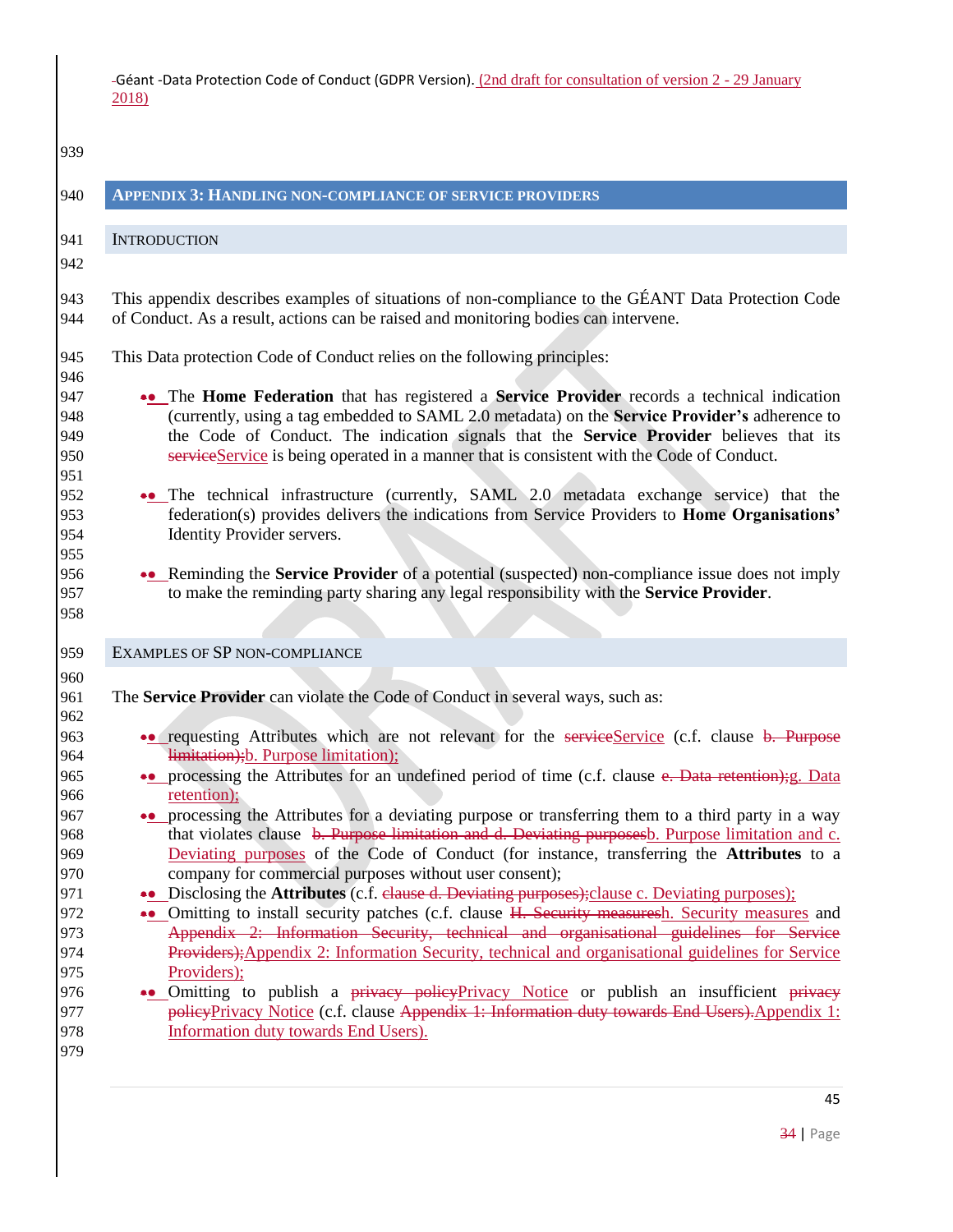If anyone (such as an end user, a **Home Organisation** or a Federation Operator) suspects that a **Service Provider** is not complying with the Code of Conduct to which it has committed, the following alternative, mutually non-exclusive, actions are suggested:

- 1. Contact the Service Provider directly (with a copy to the **Service Provider's** Home Federation), describing the suspected problem, and ask the **Service Provider** to check if it has a compliance problem and correct it,
- 2. Contact the Service Provider's Home Federation, and request to contact the **Service Provider** and to check if there is a compliance problem and request to correct it. Depending on the Home Federation's policy, there may be also additional measures available for handling non-compliance.
- 3. Contact the body accredited to monitor compliance with the Code of Conduct, if applicable, as defined in the Article 41 of the GDPR and below;
- 4. Determine the location of the legal entity operating the **Service Provider**, (see clause e), and lodge a complaint with the competent Supervisory authority (as defined in Articles 57 and 58 of the GDPR).
- 999 CODE OF CONDUCT MONITORING BODY

<span id="page-45-0"></span>

- A Federation operator can nominate a body to monitor the **Service Providers'** compliance with the Code of Conduct. The monitoring body must be accredited by a competent supervisory authority pursuant to 003 Article 41 of the GDPR.
- Only the monitoring body nominated by the Home Federation of the **Service Provider** is competent to assess the compliance of the **Service Provider** with the Code of Conduct.
- 008 The monitoring body publishes will make its contact details and, procedures in aand structures to handle 009 complaints about infringements of the Code transparent to the public and accessible way.
- The monitoring body is responsible for processing complaints received from end users, Home Organisations, Federation Operators or other parties.
- Having received a complaint the monitoring body will:
- I. ask the **Service Provider** to present its counterpart, II. give the **Service Provider** at most four weeks' time to revise the issue if the monitoring body finds the **Service Provider** to be non-compliant with the Code of Conduct, give the **Service Provider** at most four weeks' time to revise the 020 issue, III. communicate the **Service Provider** the decision to remove the **Service Provider's** tag and allow the **Service Provider** to introduce an appeal within two weeks after the notification of the decision to the **Service Provider**,
- IV. acknowledge receipt and consider the appeal submitted by the **Service Provider,**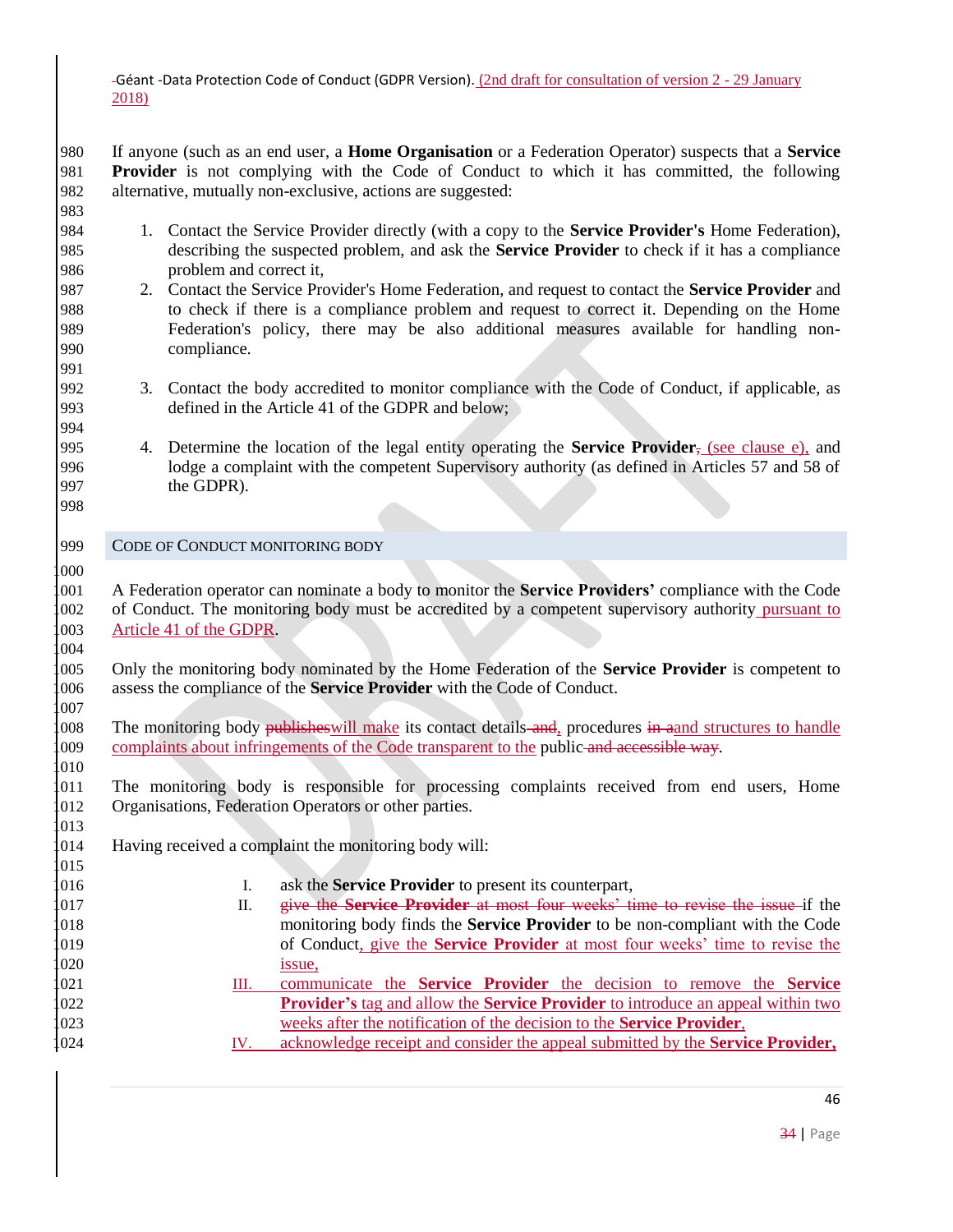| 1025 | mandate the Home Federation to remove the <b>Service Provider's</b> tag if the appeal<br>HI-V.          |
|------|---------------------------------------------------------------------------------------------------------|
| 1026 | has been dismissed and if the Service Provider hasn't has not fixed the non-                            |
| 1027 | compliance issue within the given time frame.                                                           |
|      |                                                                                                         |
| 1028 | The Service Provider whose tag has been removed can reclaim the tag only after demonstrating to the     |
| 1029 | monitoring body that it has returned to compliance. The Service Provider can appeal the decision of the |

1029 monitoring body that it has returned to compliance. The Service Provider can appear the completent  $S_1$ Monitoring Body with the competent Supervisory Authority pursuant to article 41.4 of the GDPR.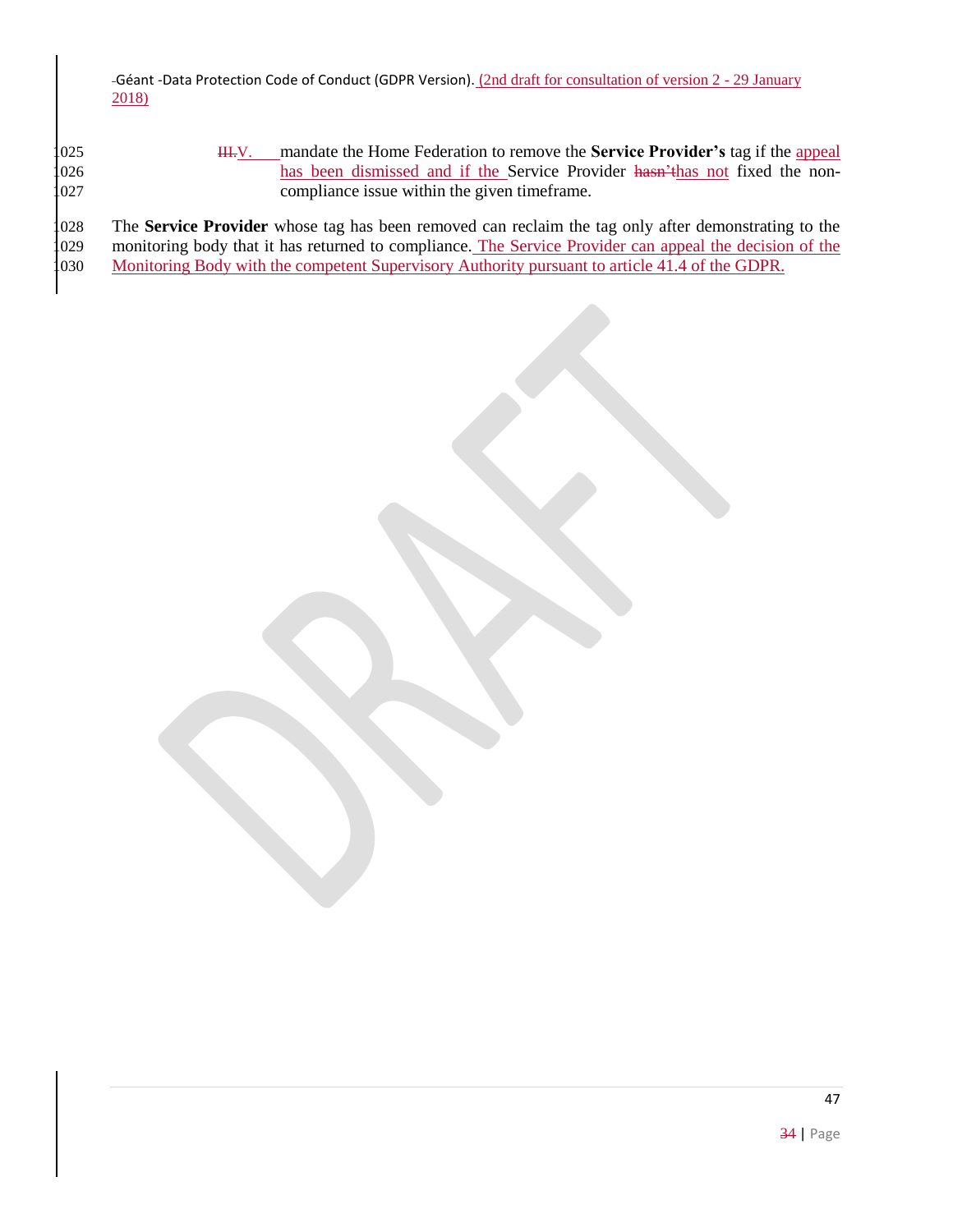## <span id="page-47-0"></span>1031 **APPENDIX 4: GLOSSARY OF TERMS**

1032 **Agent:** The organisation operating the Identity Provider on behalf of the Home Organisation, if 1033 applicable.

1034 **Attribute(s):** The End User's Personal Data as managed by the Home Organisation or its Agent 035 and exchanged between the Service Provider, such as (but not limited to) name, e-mail and role

036 in the Home Organisation.

- 1037 **Attribute Provider:** An organization other than the Home Organisation that manages extra 038 attributes for End Users of a Home Organisation and releases them to the Service Providers
- 1039 **Data Controller:** shall mean the natural or legal person, public authority, agency or any other

1040 body which alone or jointly with others determines the purposes and means of the processing

041 of personal data; where the purposes and means of processing are determined by national or

1042 Community laws or regulations, the controller or the specific criteria for his nomination may be

043 designated by national or Community law

1044 **Data Processor:** shall mean a natural or legal person, public authority, agency or any other body 045 which processes personal data on behalf of the controller

1046 **EEA:** European Economic Area

1047 **End User:** any natural person affiliated with a Home Organisation, e.g. as a researcher or 048 student, making use of the Service of a Service Provider.

1049 **End User Consent:** any freely given, specific, informed and unambiguous indication of the End

050 Users wishes by which he or she, by a statement or by a clear affirmative action, signifies

1051 agreement to the processing of personal data relating to him or her.

1052 **Federation:** An association of Home Organisations and Service Providers typically organised at 053 national level, which collaborate for allowing cross-organisational access to Services.

1054 **Federation Operator:** An organisation that manages a trusted list of Identity and Service 055 Providers registered to a Federation.